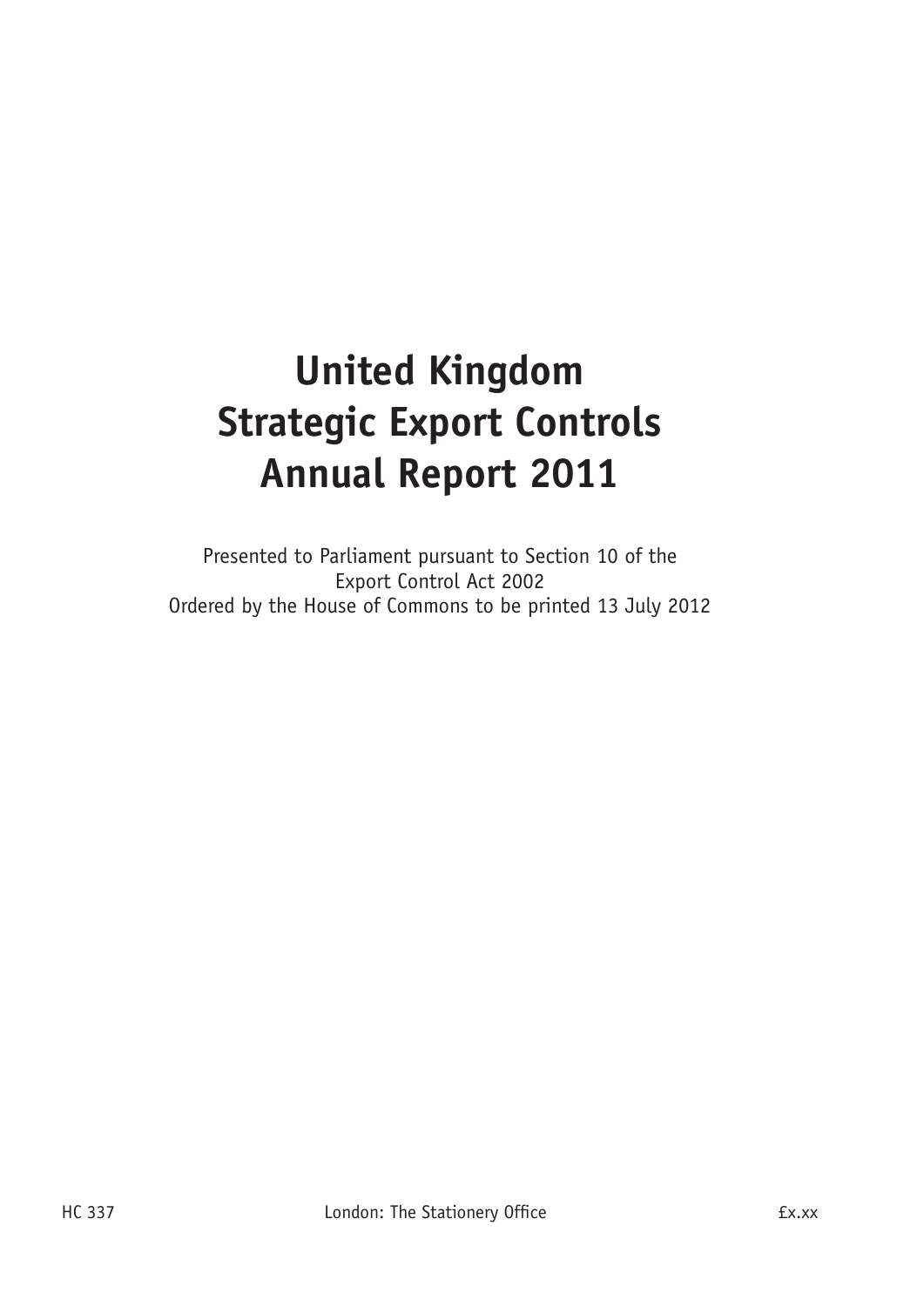#### **© Crown copyright 2012**

You may re-use this information (excluding logos) free of charge in any format or medium, under the terms of the Open Government Licence. To view this licence, visit http://www. nationalarchives.gov.uk/doc/open-government-licence/ or e-mail: psi@nationalarchives.gsi.gov.uk.

Where we have identified any third party copyright information you will need to obtain permission from the copyright holders concerned.

Any enquiries regarding this publication should be sent to us at webmaster@fco.gov.uk

This publication is available for download at www.official-documents.gov.uk

ISBN: 9780102980066

Printed in the UK by The Stationery Office Limited

on behalf of the Controller of Her Majesty's Stationery Office

ID P002500246 07/12

Printed on paper containing 75% recycled fibre content minimum.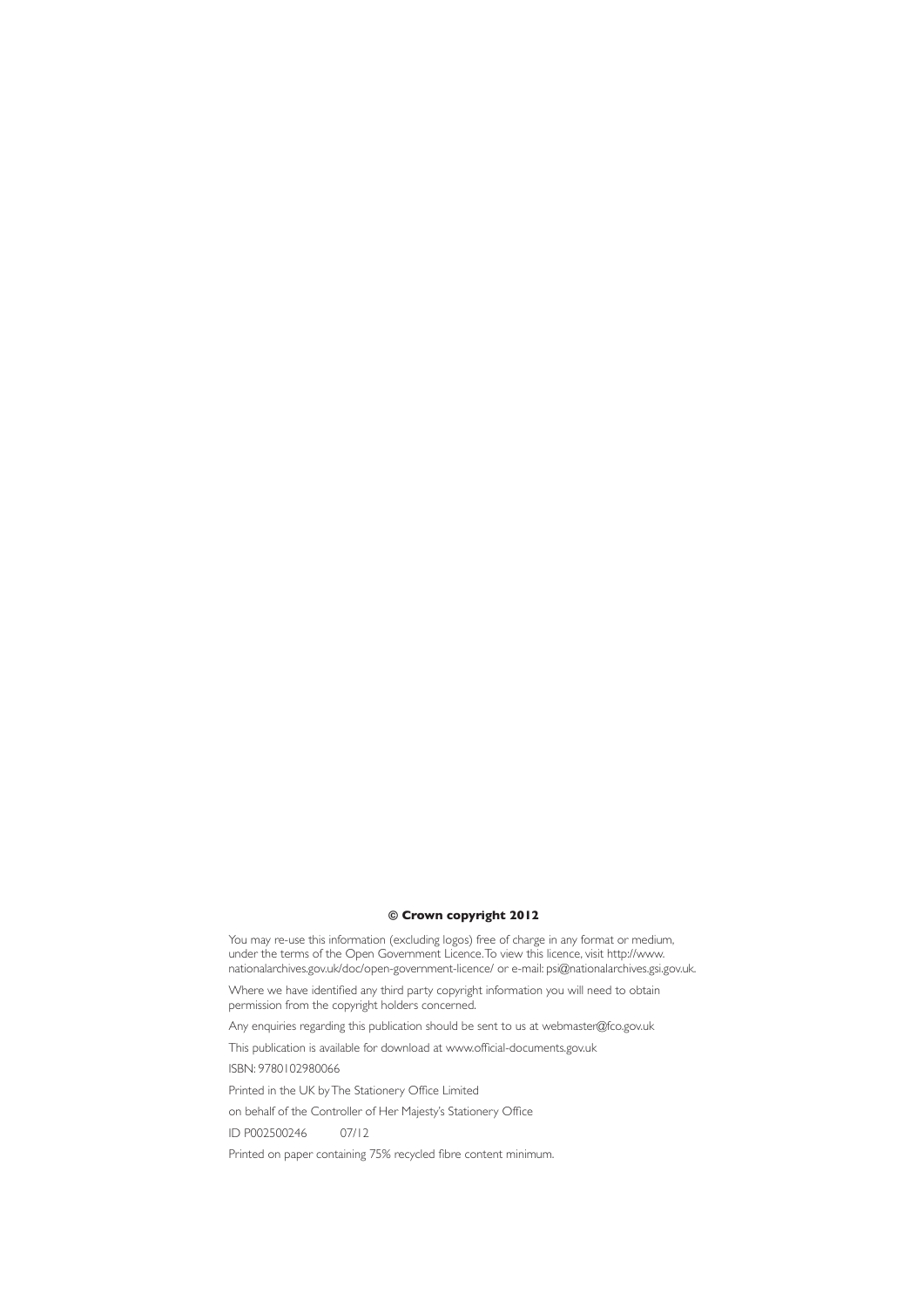## **Contents**

| <b>Ministerial Foreword</b> |                                                                 | $\mathbf{1}$            |
|-----------------------------|-----------------------------------------------------------------|-------------------------|
|                             | Section 1: Domestic Policy                                      | $\overline{\mathbf{3}}$ |
|                             | Section 2: International Policy                                 | 14                      |
|                             | Section 3: Export Licensing Decisions during 2010               | 26                      |
|                             | Section 4: Military Equipment                                   | 39                      |
| <b>Annexes</b>              |                                                                 |                         |
| Annex A                     | The Consolidated EU and National Arms Export Licensing Criteria | 41                      |
| Annex B                     | <b>International Development Association eligible countries</b> | 45                      |

**Annex C Information required for the UN Register of Conventional Arms 46**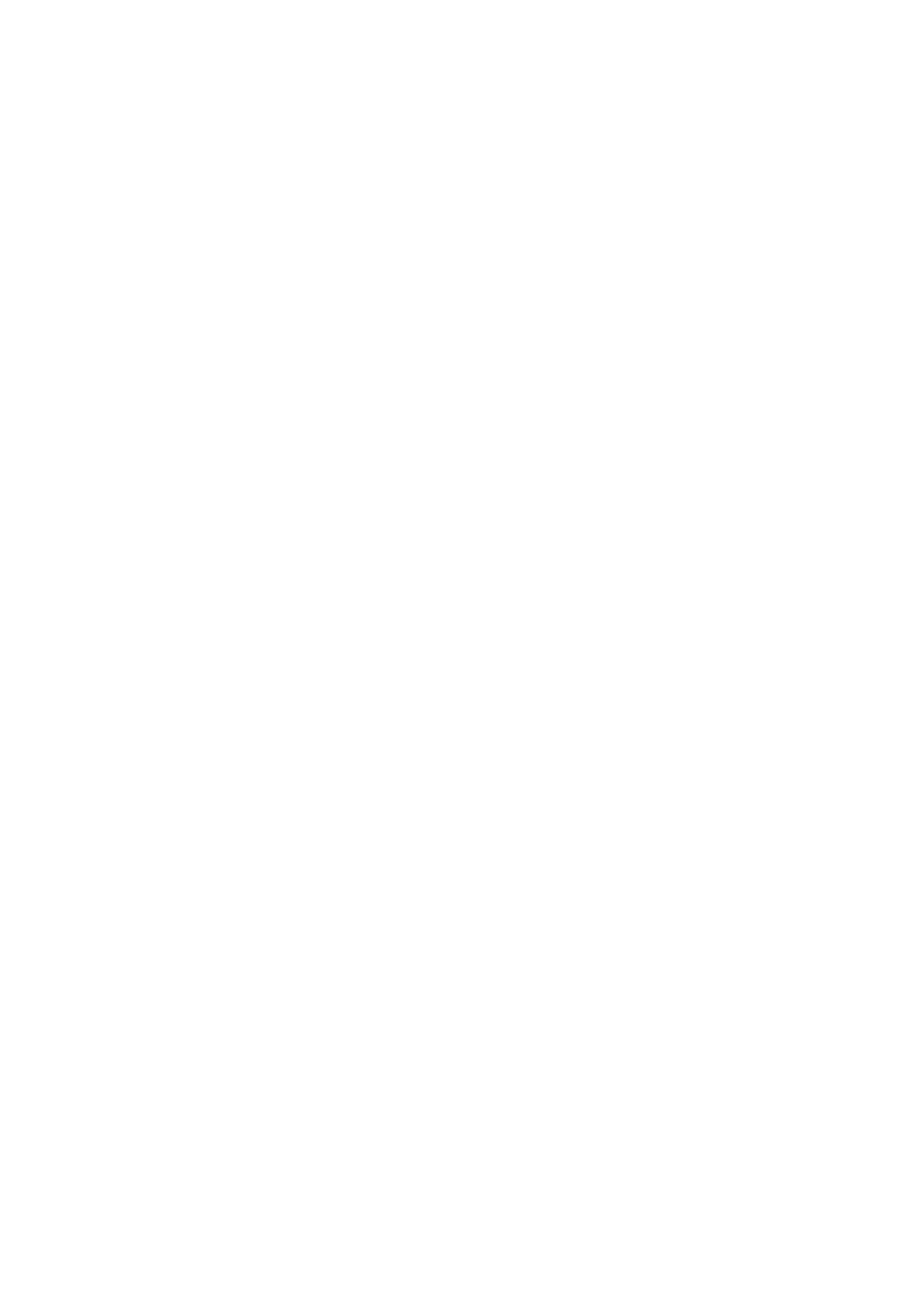## Ministerial Foreword

This is the fifteenth Annual Report on Strategic Export Controls to be published by the United Kingdom. It describes Britain's export control policy and practice during the period January to December 2011.

The British Government is committed to **safeguarding Britain's national security** by countering terrorism and weapons proliferation, and working to reduce conflict; **building Britain's prosperity** by working with British Business, increasing exports and investment, opening markets, ensuring access to resources, and promoting sustainable global growth; and **promoting British values abroad**, including on democracy, sustainable development, human rights and poverty reduction by reducing the proliferation of weapons and the diversion of resources. These are mutually reinforcing agendas, which robust and effective national and international arms export control regimes help to promote and protect.

In 2011, the unforeseen events of the Arab Spring proved a stern challenge of Britain's strategic export controls, in particular to ensure that British equipment was not used for internal repression. It remains the case that there is no corroborated information that any UK-supplied equipment was used by governments against their own people in the Middle East and North African region during the Arab Spring. Our export control system stood up to the challenge well with 158 export licences being revoked as compared to around 15,000 applications received. However, there were lessons to be learned and our procedures were thoroughly reviewed in order to see how they could be enhanced. Implementing the recommendations announced to Parliament on 13 October has been, and continues to be, a key priority for the Government's export licensing community.

As a direct result, Ministers now have increased oversight of export licence applications. A new export licensing suspension mechanism has been put in place to allow immediate licensing suspension to countries experiencing a sharp deterioration in security or stability (applications in the pipeline would be stopped and no further licences issued, pending Ministerial or departmental review). We also now have a revised internal country risk categorisation system based on objective indicators and which will be reviewed regularly.

The Government continues to improve and harmonise its sources of information, enhancing reporting from our overseas Posts on political and human rights issues, and bringing greater consistency and structure to exportrelated advice to Ministers.

Work also continues to improve the presentation of public information on arms exports. The Government is now providing more unclassified information to the Committees on Arms Export Controls in response to their quarterly questions. The Committees continue to make much of this information publicly available. Ministers continue to seek opportunities to speak publicly on strategic exports control issues and on the Arms Trade Treaty. The Business Secretary gave a commitment to greater transparency in a Written Ministerial Statement on 7 February 2012 and both the Foreign Secretary and the Business Secretary publicly gave oral evidence to the Committees on Arms Export Controls later that day.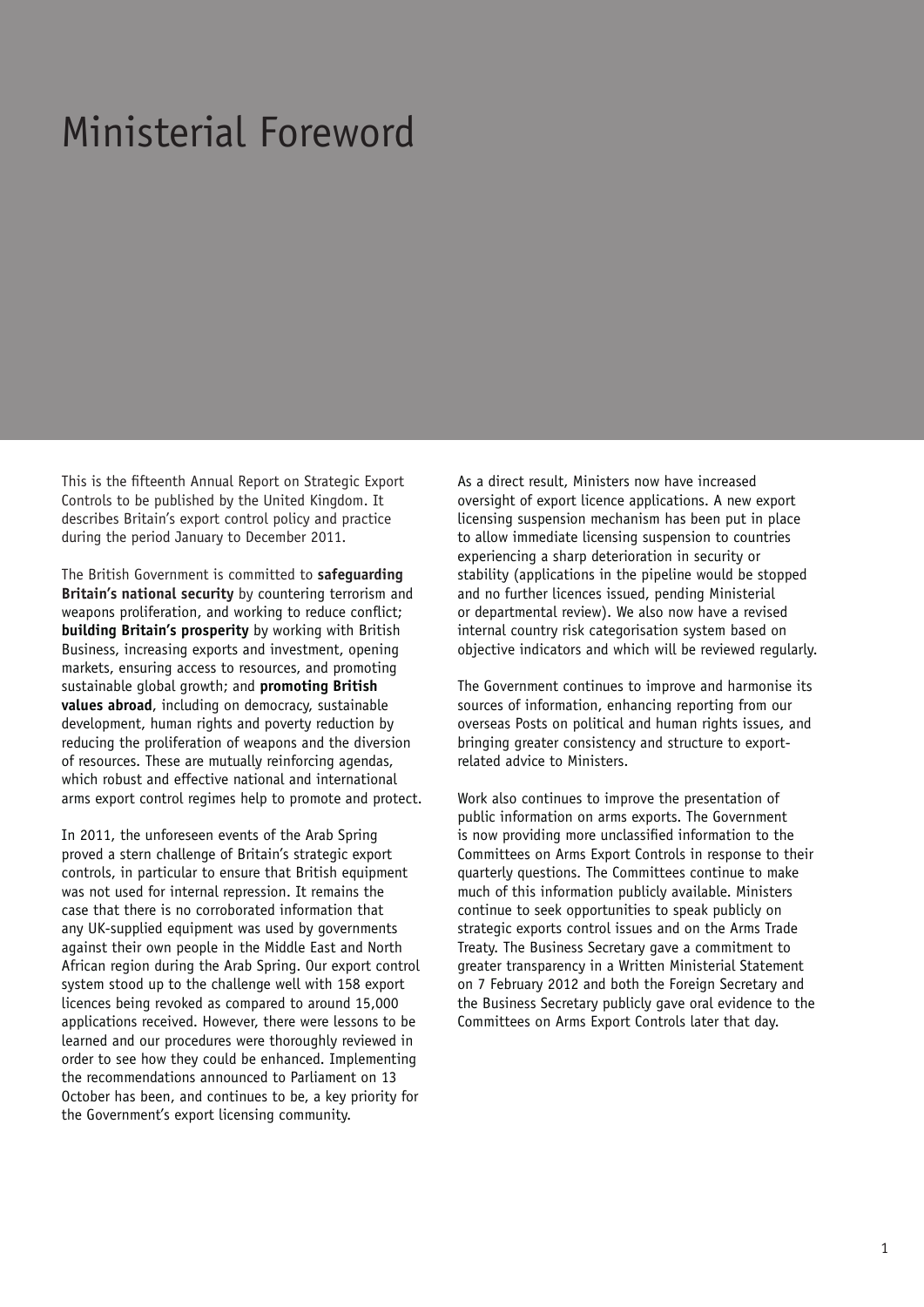The Government remains committed to maintaining and strengthening the effectiveness of its strategic export controls, and to improving the international system by taking a leading role in the United Nations negotiations for an Arms Trade Treaty which the international community is working to conclude in New York in July.

Willie Here

 $n_{\mathcal{A}}$ 

This Annual Report demonstrates the Government's commitment to transparency in the area of strategic export controls. 2011 saw a significant increase in the already strong public, media, parliamentary and nongovernmental organisations interest in strategic arms control issues. We trust, therefore, that the information contained in this Annual Report will be of interest to a wide range of British and international stakeholders. We commend it to both Parliament and the public.

the Mtill

William Hague (FCO) and the Controller of the Andrew Mitchell (DFID)

Vince Cable (BIS) **Philip Hammond (MOD)**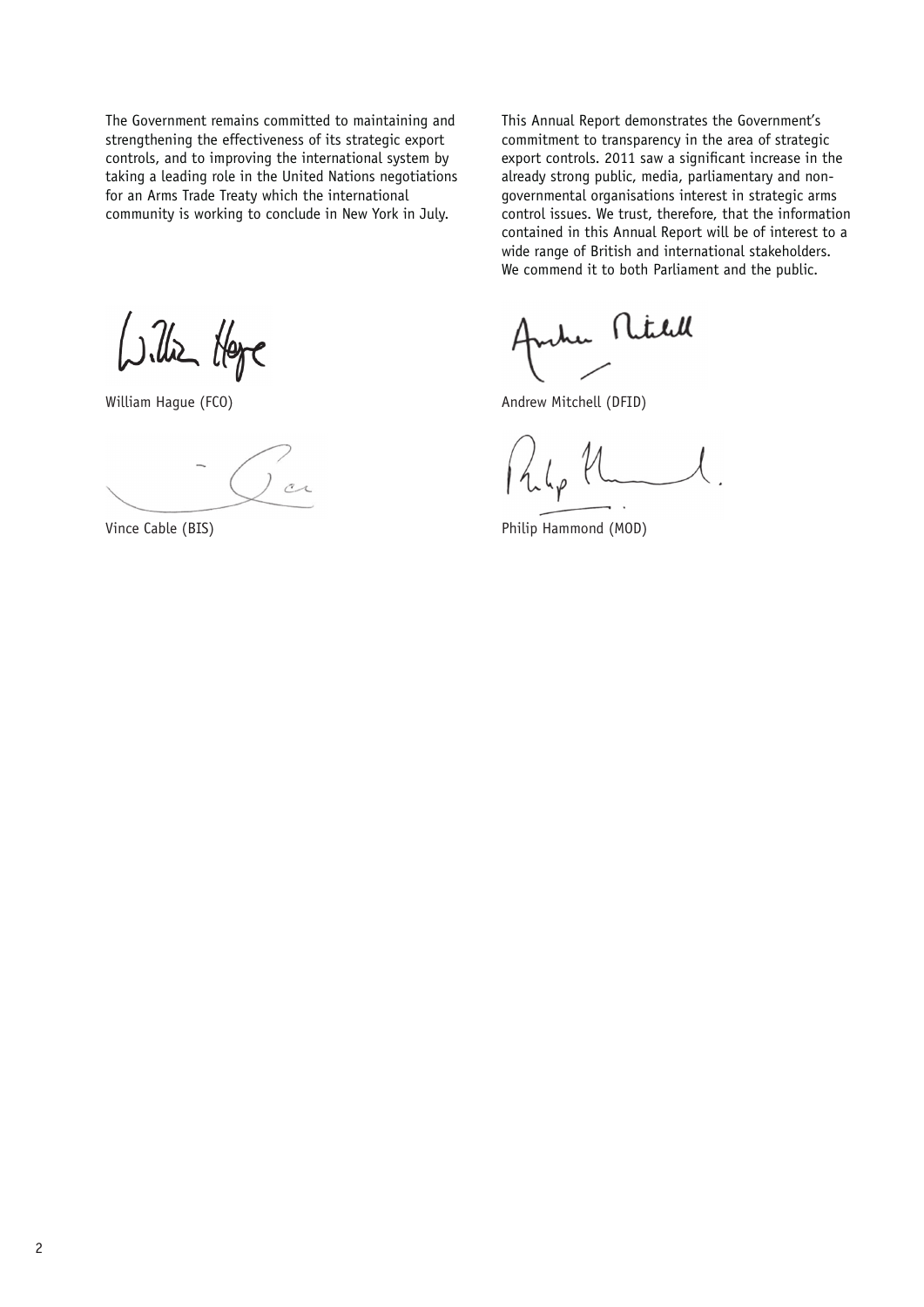## Section 1

# Domestic Policy

#### **1.1 Overview**

The UK system for the licensing of Strategic Export Controls is operated by a single Export Licensing and Enforcement Community. This Community comprises nine Government Departments or Agencies: Business, Innovation and Skills (BIS); the Foreign and Commonwealth Office (FCO); the Ministry of Defence (MOD); the Department for International Development (DFID); the Department of Energy and Climate Change (DECC), the Communications-Electronics Security Group (CESG), Her Majesty's Revenue and Customs (HMRC), Border Force (BF) and the Crown Prosecution Service (CPS).

#### **EXPORT LICENSING COMMUNITY JOINT MISSION STATEMENT**

*"Promoting global security through strategic export controls, facilitating responsible exports"* 

#### **Guiding Principles**

We shall implement effectively the UK's framework of strategic export controls so as to ensure that sensitive goods and technology are kept out of the wrong hands, by assessing all export licence applications against the Consolidated EU and National Arms Export Licensing Criteria. In so doing we shall facilitate responsible defence exports, as these depend on a sound regime of controls.

We shall administer the licensing system efficiently so that we keep the compliance burden on UK exporters to the minimum. In particular we shall therefore:-

• within the framework of our case-by-case approach, ensure maximum predictability for exporters by taking decisions which are consistent with the Consolidated EU and National Arms Export Licensing Criteria and our policy statements;

- aim to meet our published performance indicators, which set us challenging targets for processing applications in a timely manner;
- be transparent about our performance and operations, including by publishing an Annual Report;
- establish a dialogue with exporters, our customers, to enable us to understand their concerns and them to understand our requirements. We shall support them in complying with the process through services such as the BIS website, and awareness activities and ratings. We shall keep our licence products under review to ensure they remain appropriate as circumstances change; and measure our performance against others, capture best practice via our outreach visits with other licensing authorities, through attendance at international export control seminars, and through feedback from UK industry.

Strategic export controls relate to:

- Items on the UK's Military List;
- Dual-Use items listed under EC Regulation 428/2009 or items caught by the Military and Weapons of Mass Destruction end-use controls;
- Items on the UK Dual-Use List;
- Transfers of software and technology related to the above, including transfers by electronic means e.g. by email;
- Goods controlled under the EU Torture Regulation (EC) No 1236/2005;
- Goods which are controlled to destinations subject to UN, EU, OSCE and UK sanctions and embargoes.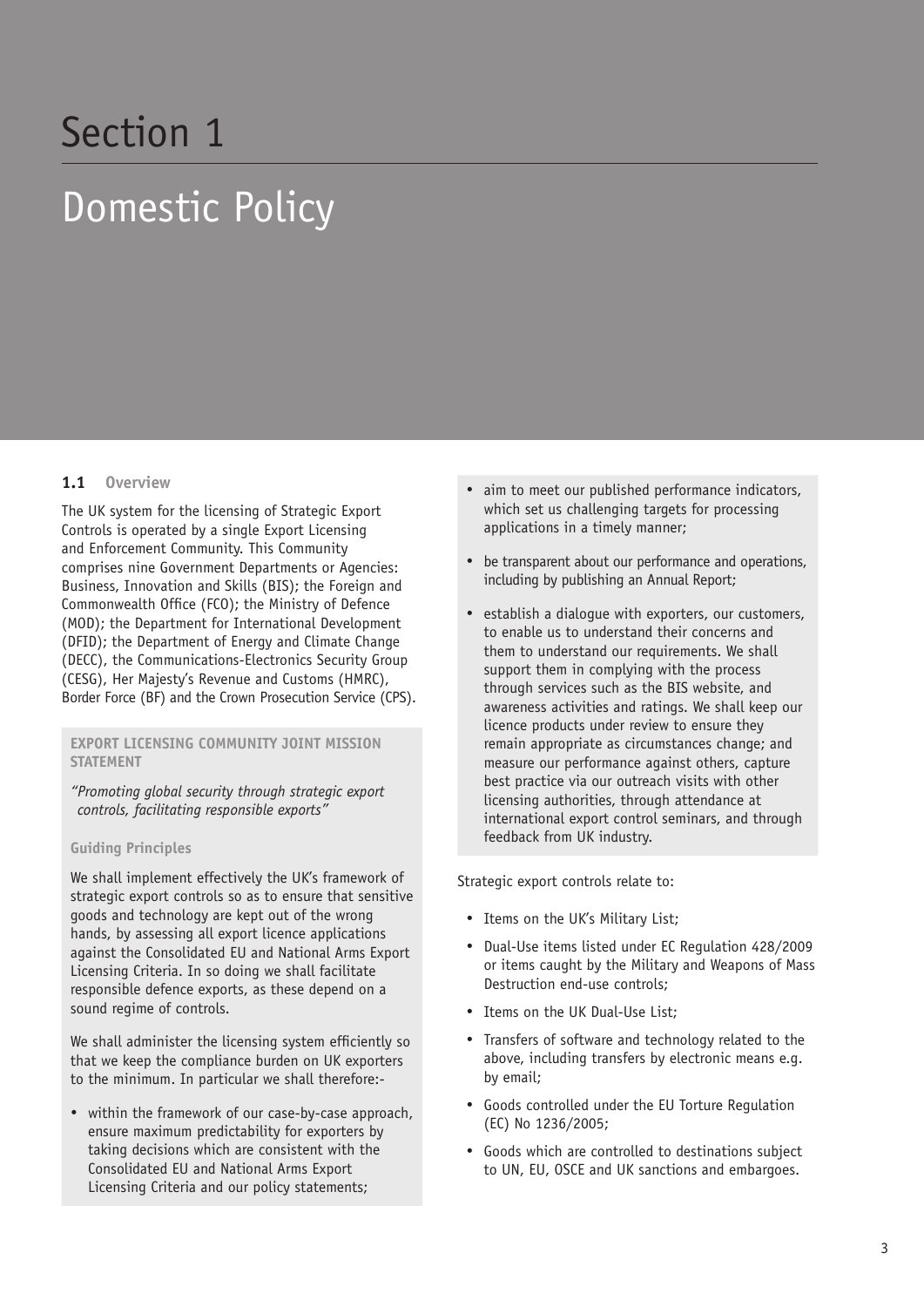The Export Control Organisation at BIS is the licensing authority for strategic exports in the United Kingdom. It sets out the regulatory framework under which licence applications are considered, and the Secretary of State for BIS takes the formal decision to issue or refuse export licence applications, and where necessary to suspend or revoke extant licences in accordance with the applicable legislation and announced policy.

The FCO, MOD and DFID act in a policy advisory capacity, providing the Export Control Organisation with advice and analysis on the foreign, defence and international development policy aspects relevant to consideration of export licence applications against the Consolidated EU and National Arms Export Licensing Criteria.

The Communications-Electronics Security Group within GCHQ is the UK government's national technical authority for information security. They assess goods involving sensitive communications or computer technology.

DECC plays a key role in the UK's biological, chemical and nuclear non-proliferation policy, for example by making sure the UK continues to meet its obligations under the Chemical Weapons Convention (CWC). They assess goods involving non-proliferation issues.

HMRC has responsibility for the enforcement of export and trade controls as well as sanctions and embargoes. HMRC works with the Border Force to detect breaches and to pursue prosecutions through the Central Fraud Group within the Crown Prosecution Service.

## **1.2 Strategic Export Licence Application Process**

Applications for Export, Trade ("brokering") or Transhipment Licences for strategically controlled goods are submitted electronically to the Export Control Organisation at BIS. Partners across Government are then consulted as appropriate before a decision is reached on whether to issue or refuse a licence.

The Arms Export Policy Department in the FCO conducts a case-by-case risk assessment of each application, taking account of the possible uses of the equipment to be exported, the destination country and the end user. Detailed political and human rights reporting and advice is sought as necessary from other FCO Departments and overseas Posts. Finely balanced and sensitive applications are referred to FCO Ministers for a final recommendation.

MOD advice on export licence applications similarly reflects the results of an internal process that brings together advice from a number of areas. This routinely involves seeking the views of those responsible for protecting the capability of the UK's Armed Forces, and specialists from the security and intelligence fields. Separately, MOD coordinates a procedure for the Government (the Form 680 process) to ensure that companies seek clearance to use classified information they hold for the purposes of marketing their products overseas. Companies must also seek such clearance for the supply of classified goods. The F680 process benefits the licensing process, because it gives exporters an indication of whether a licence might be approved if the relevant circumstances remained the same. Generally, the same advisers that consider export licence applications assess MOD Form 680 applications.

DFID considers export licence applications destined to all International Development Association eligible countries against Criterion 8 (i.e. whether the proposed export would seriously undermine the recipient country's economy, and whether the export would seriously hamper the sustainable development of the recipient country). DFID may also ask to see applications in respect of other countries of concern, as the Department has a significant interest in exports that might contribute to conflict or human rights abuses.

#### **Table 1.1** Estimated Government Resources 2011

For BIS, FCO, MOD and DFID the table below shows the cost of staff directly involved in implementing export licensing policy and processing export licence applications in 2011. The resource figure for HMRC/ RCD CFG CPS/Border Force is calculated on staff hours' effort, given the multifunctional nature of the roles in these organisations. This is, therefore, not a complete picture of resources devoted by these departments to Strategic Export Controls by the UK Government in 2011.

| <b>BIS</b>                     | £3,647,000 |
|--------------------------------|------------|
| FC <sub>0</sub>                | £762,000   |
| MOD                            | £754,000   |
| DFTD                           | £60,000    |
| HMRC/RCD CFG CPS/Border Force* | £3,116,000 |
| *2011-12 Financial Year        |            |

#### **1.3 Legislation**

The primary legislation covering the export of strategic goods from the UK is the Export Control Act 2002. The Act is implemented by secondary legislation ("Orders") under the Act.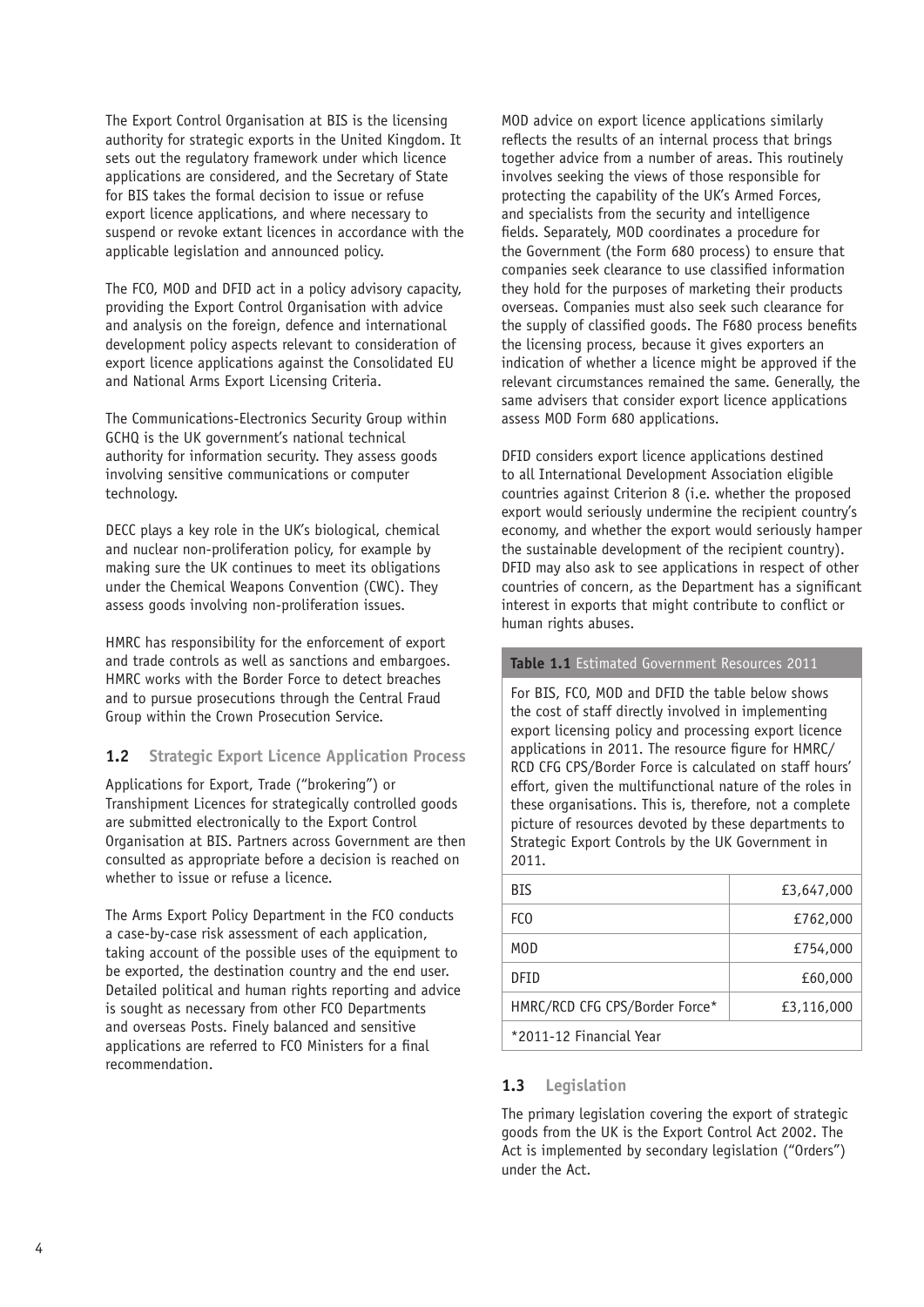The main Order is the Export Control Order 2008 which came into force on 6 April 2009 and consolidated and amended the three previous export and trade Orders (for details see the 2009 Annual Report). The 2008 Order contains the UK's controls on the export of military and para-military items, the national dual-use controls, and the controls on trade (i.e. controls on UK involvement in the movement, or in arranging or facilitating the movement, of military and certain other goods between two overseas countries – usually known as "trafficking and brokering").

The following Orders were made under the Export Control Act during 2011, as follows:

- The Export Control (Amendment) Order 2011 (S.I. 2011/543) which came into force on 27 February 2011. The Order amended the 2008 Order to impose controls on the export of unissued Libyan bank notes. It was revoked by the Export Control (Amendment) (No. 2) Order 2011 (S.I. 2011/580).
- The Export Control (Amendment) (No 2) Order 2011 (S.I. 2011/580) which came into force on 2 March 2011. The Order amended the 2008 Order to impose export controls on unissued Libyan bank notes and unissued Libyan coins. It revoked the Export Control (Amendment) Order 2011.

The background to these two Orders is as follows. On 25 February 2011 the Government became aware that a commercial printer in the UK had a contract with the Central Bank of Libya to print Libyan bank notes. The Libyans had asked for urgent delivery of the entire stock of outstanding notes, valued at nearly £900 million.

Given the worsening situation in Libya at that time, and the imminent imposition of United Nations sanctions against that country and its regime, the Government judged there was a very real risk that the regime would attempt to move State assets with the intention of keeping them for their own benefit. There was also a risk that the assets may have been obtained by corruption. In both cases, we assessed that movement of these funds would constitute money laundering. Therefore, there was an urgent need to prevent the supply of the bank notes. The Government considered a number of options for preventing their supply but decided that the powers under the Export Control Act 2002 to control the export of any "goods" (such as paper notes) offered the quickest and most robust means of doing so. An urgent Order was therefore made under section 6 of the 2002 Act. Although it is unusual for export controls to apply to non-strategic or defence-related goods in this way there is nothing in the primary legislation that prevents it.

Soon after this, the Government became aware that a further contract existed with another supplier, in this case for the supply of unissued Libyan coins. Although the value of the coins was much lower, we judged that the same risks of money laundering and of the misappropriation of state assets existed. We therefore made the Export Control (Amendment) (No. 2) Order which imposed export controls on unissued Libyan coins as well as bank notes. At the same time, the original order was revoked by the new order. Orders made under Section 6 last for a maximum of 12 months.

The Government's stated intention was to return these assets to Libya for the benefit of the Libyan people as soon as we considered it safe to do so. As a result, following the fall of the Qadhafi regime and the lifting of UN sanctions against the Central Bank of Libya the Government issued two Standard Individual Export Licences (SIELs) for bank notes and one SIEL for coins.

- The Export Control (Amendment) (No 3) Order 2011 (S.I. 2011/1127) which came into force on 16 April 2011. The Order amended the 2008 Order to impose controls on the export to the USA of sodium thiopental, pancuronium bromide, potassium chloride and sodium pentobarbital when in a form suitable for injection, and revoked the Export Control (Amendment) (No. 3) Order 2010 which had imposed a control on the export to the USA of sodium thiopental (see the 2010 Annual Report for details). These new controls were introduced because pancuronium bromide and potassium chloride are the other drugs used with sodium thiopental in the standard 3-drug protocol for execution by lethal injection in the United States and the UK had evidence that at least one US state had substituted sodium pentobarbital for sodium thiopental. The Order was made under section 6 of the Export Control Act 2002 meaning it remains in force for a maximum of 12 months. At the same time we requested that the European Commission amend Regulation 1236/2005 (the so-called "torture Regulation") to add thiopental to the list of items in Annex III for which export authorisation is required. The torture Regulation was amended on December 2011 (see below).
- A number of Orders implementing UN and EU sanctions, in particular providing for enforcement of, and penalties for, breaches of the sanctions:
	- The Export Control (Belarus) and (Syria Amendment) Order 2011 (SI 2011/2010)
	- Export Control (Syria and Miscellaneous Amendments) Order 2011 (SI 2011/1304)
	- Export Control (Iran) Order 2011 (SI 2011/1297)
	- Export Control (Eritrea and Miscellaneous Amendments) Order 2011 (SI 2011/1296)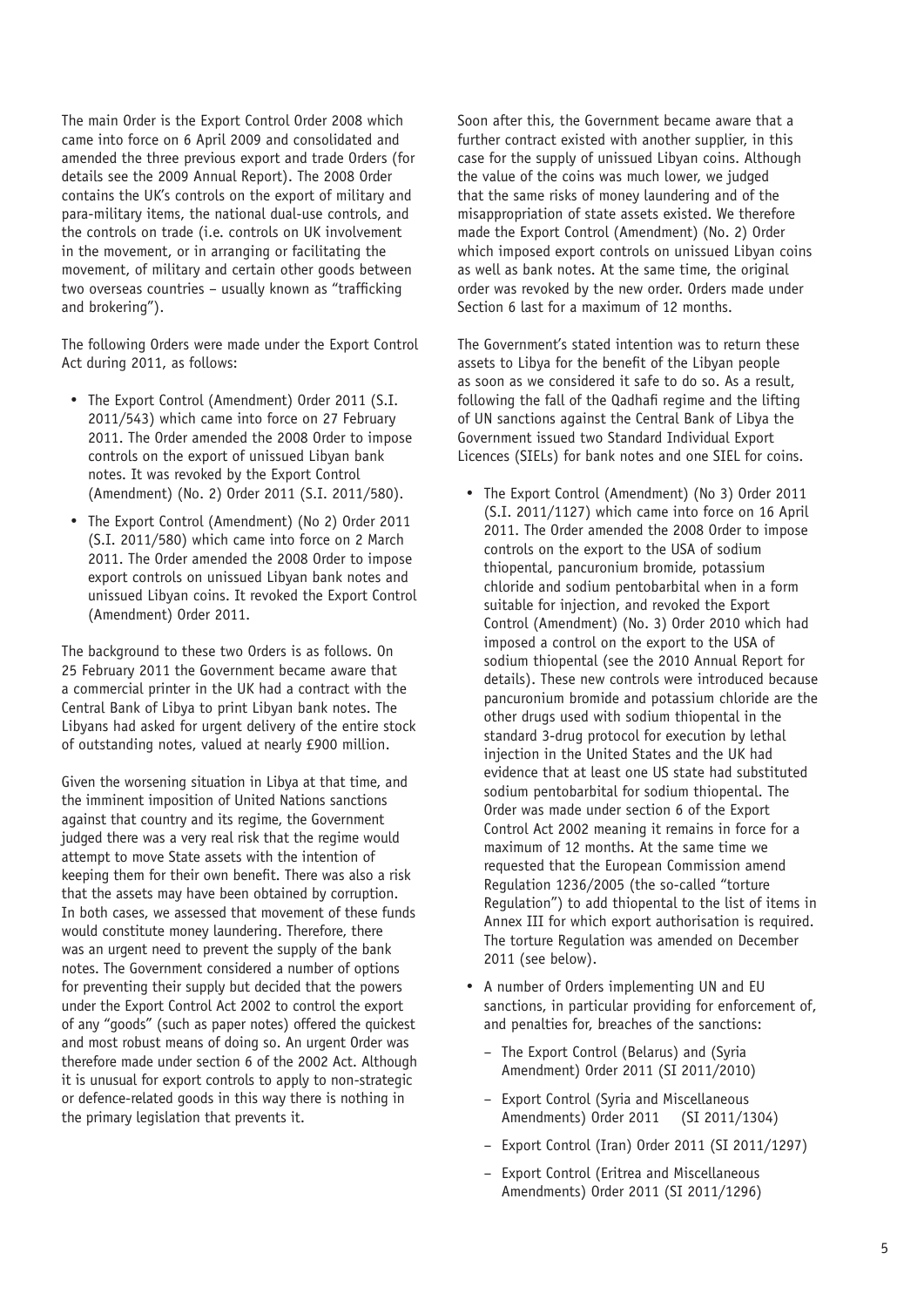- Export Control (Libya) Order 2011 (SI 2011/825)
- Export Control (Somalia) Order 2011 (SI 2011/146)
- Export Control (Liberia) Order 2011 (SI 2011/145)

In addition two Regulations implementing sanctions were made under the European Communities Act 1972:

- The Export Control (Sudan and South Sudan Sanctions) and (Miscellaneous Amendments) Regulations 2011 (SI 2011/2925)
- The Export Control (Al-Qaida and Taliban Sanctions) Regulations 2011 (SI 2011/2649)

See Section 2 of this report for further information on the country-specific export restrictions observed by the UK.

The principal export control legislation applying to dual-use items is Council Regulation (EC) 428/2009 of 5th May 2009 setting up a Community regime for the control of exports, transfer, brokering and transit of dualuse items (the so-called "Dual-Use Regulation") which entered into force on 27th August 2009. One amendment to the Dual-Use Regulation was adopted and published in the Official Journal of the EU in 2011, although it did not come into force until 7 January 2012:

- REGULATION (EU) No 1232/2011 OF THE EUROPEAN PARLIAMENT AND OF THE COUNCIL of 16 November 2011 amending Council Regulation (EC) No 428/2009 setting up a Community regime for the control of exports, transfer, brokering and transit of dual-use items. The new Regulation introduced five new EU-wide General Export Authorisations (EUGEAs) complementing the existing Community General Export Authorisation (CGEA, now renamed EUGEA EU001) and available for use by any exporter established within the EU:
	- EU002 export of certain dual-use items to certain destinations
	- EU003 export after repair/replacement
	- EU004 temporary export for exhibition or fair
	- EU005 telecommunications
	- EU006 chemicals

Each General Authorisation permits the export from the EU of specified dual-use items to a list of specified destinations, subject to certain conditions as set out in each Authorisation. The Regulation also made amendments to the way denial notifications are shared between Member States, to the reports on dual-use export controls that the European Commission must provide to the European Parliament, and a number of changes to Regulation 428/2009 as a result of the Lisbon Treaty.

Council Regulation (EC) 1236/2005 of 27 June 2005 concerning trade in certain goods which could be used for capital punishment, torture or other cruel, inhumane or degrading treatment or punishment, which came into force on 30 July 2006, was amended once in 2011. As noted above, in November 2010 the UK imposed controls on export to the USA of sodium thiopental and in April 2011 extended the controls to include pancuronium bromide, potassium chloride and sodium pentobarbital. On 12 April 2011 Mark Prisk MP, Minister of State for Business and Enterprise, wrote to Baroness Ashton, EU High Representative for Foreign Affairs and Security Policy, informing her of the UK's actions and calling on the European Commission to bring forward proposals to amend Regulation 1236/2005 to control the export from the EU of drugs that could be used for execution by lethal injection. Baroness Ashton replied on 14 September 2011 confirming that work to amend the Regulation had commenced. Subsequently, Commission Implementing Regulation (EU) 1352/2011 of 20 December 2011 amending Council Regulation (EC) 1236/2005 was adopted, coming into force on 21 December 2011. The new Regulation:

- Added electric shock sleeves and cuffs, and spiked batons, to Annex II (list of items whose import and export is prohibited);
- Added "short and intermediate acting barbiturate anaesthetic agents" (including sodium thiopental and sodium pentobarbital) to Annex III (list of items for which an export licence is required).

These controls, which apply in all 27 Member States and apply to exports to all destinations outside the EU, effectively supersede the UK controls on spiked batons, sodium thiopental and sodium pentobarbital and consequently we intend to amend the 2008 Order to remove the national controls.

The European Commission have included a broader review of the scope of Regulation 1236/2005 in their Work Programme for 2012.

#### **1.4 Policy Developments**

### **Charging for Export Licences**

The question of whether the Government should charge for export licences has been raised a number of times over the last few years. As Mark Prisk MP, Minister for Business, told the Committees on Arms Export Controls on 24 January 2011<sup>1</sup>:

• "With regards to charging, as the numbers of licensing applications have grown substantially and, inevitably, as Government have pressures on their resources, the question is whether the taxpayer

<sup>1</sup> HC686, Ev18, Q77, http://www.publications.parliament.uk/pa/cm201011/ cmselect/cmquad/686/11012402.htm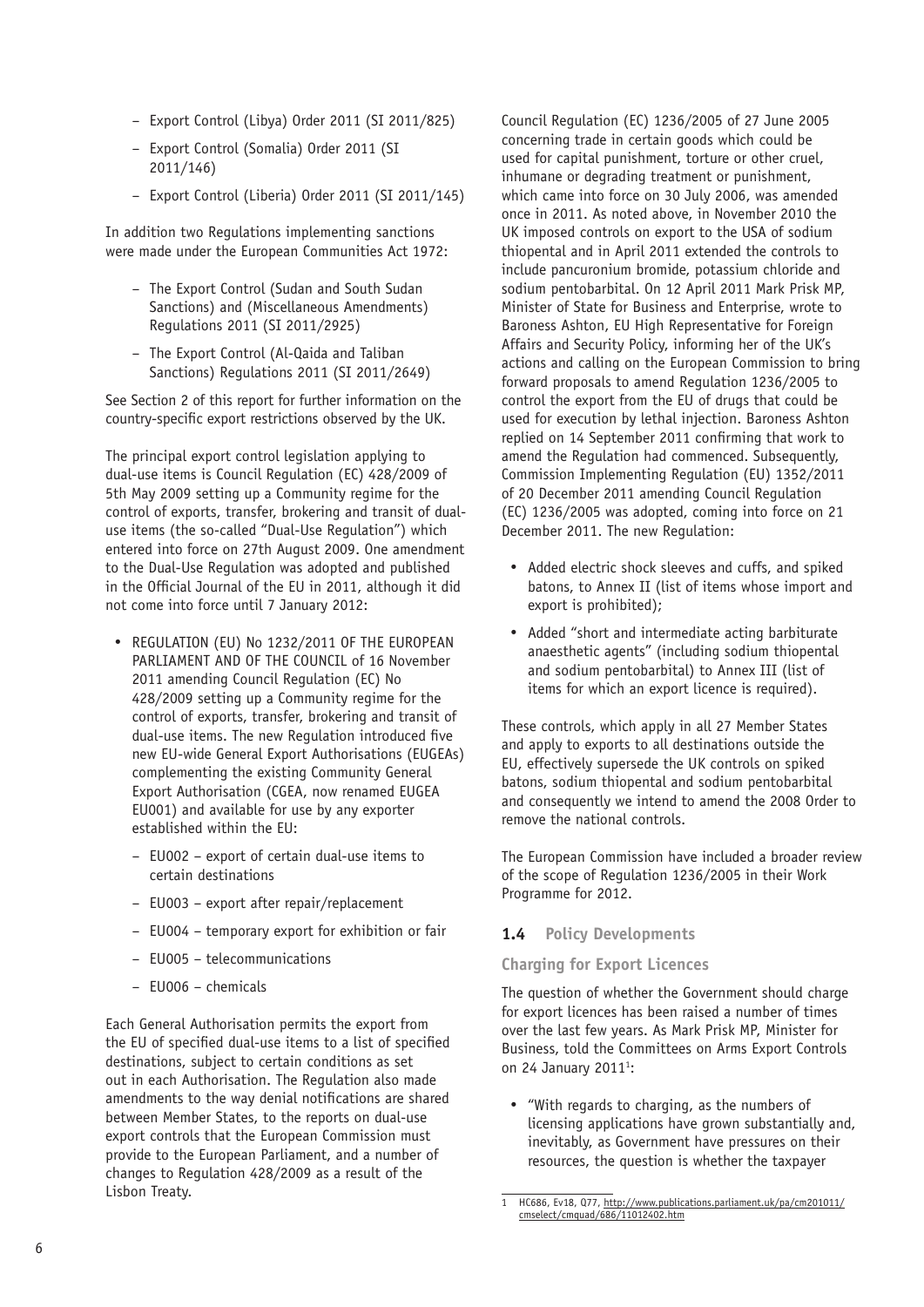should pick up the full balance of that process — as citizens, we require Government to impose effective export controls on military equipment and so on or whether businesses should contribute to that process, if only to make sure that they then get an even higher quality of service. "

As noted, the Government accepts that charging would have to be accompanied by an improvement in the service exporters received.

Any proposal to charge for licences would have to be compliant with EU law and satisfy the principles set out in HM Treasury's guidance on Managing Public Money<sup>2</sup>. In effect, this means that any charge for a product or service must: (i) be proportionate to the cost of providing that particular product or service; (ii) seek to recover the full costs of providing the product/ service: and (iii) must not involve cross-subsidisation. It is therefore not permitted to base the charge on any factor other than cost of provision (for example, on the value of the export transaction) and it is not permitted to charge large companies more in order to charge small companies less (cross-subsidy). This places certain constraints on how any charging scheme could be designed. Managing Public Money also sets out (in Annex 6.2) the costs that must be recovered. This includes a significant number of items which are not included in the Estimated Government Resources applied to export control given in Table 1.1, for example indirect costs such as costs for accommodation, utilities and IT. On the other hand enforcement costs (HMRC, Border Force & CPS costs) cannot be recovered. Therefore the costs given in Table 1.1 should not be taken as being representative of the costs the Government would seek to recover through a charging scheme for export licensing.

On 30 September the Government stated, in response to a question from the Committees on Arms Export Controls<sup>3</sup>:

• We have been discussing with exporters the possibility of charging for export licences. These informal discussions will continue. We will open a full public consultation as and when this becomes a firm Government proposal with a timetable for implementation.

In November the Government announced to exporters that, in relation to charging:

• "The final discussions have taken place and we will not be taking forward the charging idea for the time being."

The Government will, however, be taking forward a number of service improvements that were identified during the informal discussions.

### **European Commission Green Paper on Dual-Use Export Controls**

Under Article 25 of the Dual-Use Regulation the European Commission must present to the Council of the EU and the European Parliament, by September 2012, a report on the implementation of the Regulation. As a first step in that process the Commission published, in June 2011, a Green Paper entitled "The dual-use export control system of the European Union: ensuring security and competitiveness in a changing world."4 The Green Paper launched a public consultation and was divided into three main sections: the first looked at dual-use export controls in the broader context of international trade; the second section described the existing arrangements and sought the views of stakeholders on specific aspects of the controls; and the final section proceeded from the premise that the EU needs to move towards a more risk-based approach and adopt a greater degree of harmonisation among Member States of administrative and operational procedures, and made a number of suggestions as to how this could be achieved.

The public consultation closed on 31 October 2011. The Government's response is available on the BIS website<sup>5</sup>. We expect the Commission to publish an analysis of the responses to the consultation during the first half of 2012. The formal report to the Council and Parliament as required under Article 25 of Council Regulation (EC) 428/2009 is expected in September 2012, with any subsequent legislative proposals expected to follow in 2013.

#### **1.5 Other Policy Developments**

On 16 March 2011, the Foreign Secretary told the Foreign Affairs Committee that the Government would review policy and practice with regard to the export of equipment that might be used for internal repression in the light of events in the Middle East and North Africa. Government colleagues with responsibilities in this area, in particular the Secretary of State for Business, Innovation and Skills who has responsibility for our export licensing systems and operations, were consulted in the course of this review.

<sup>2</sup> Managing Public Money, TSO, October 2007, ISBN 978-0-11-560-126-2, available online at http://www.hm-treasury.gov.uk/d/mpm\_whole.pdf

<sup>3</sup> http://www.parliament.uk/documents/commons-committees/Arms\_ export\_controls/05.%20110930%20-%20From%20Foreign%20Sec%20-%20 Annex%20A.pdf

http://trade.ec.europa.eu/doclib/docs/2011/june/tradoc\_148020.pdf 5 http://www.bis.gov.uk/assets/biscore/eco/docs/12-509-eco-response-eu-

green-paper-dual-use.pdf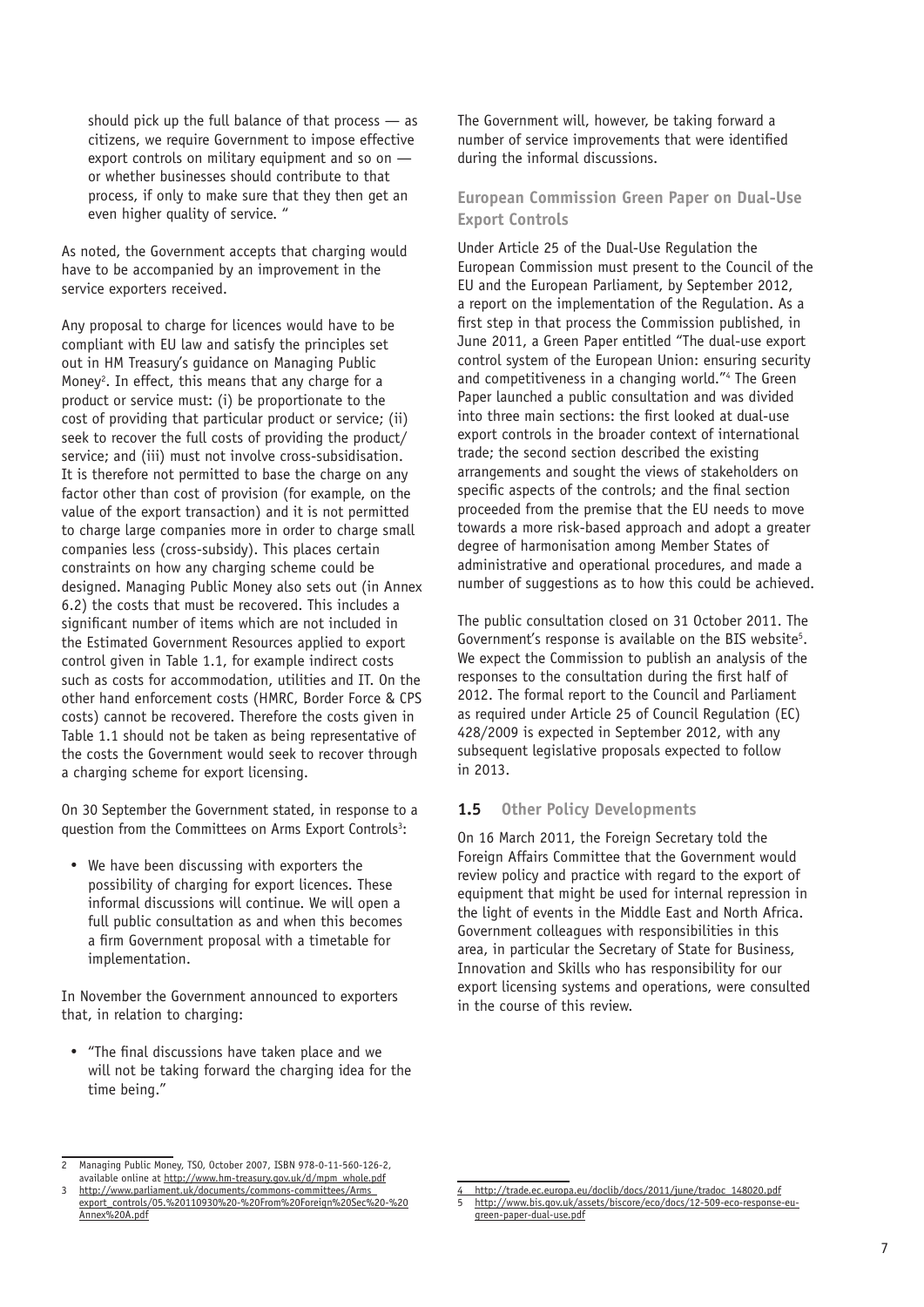The review concluded that there were no fundamental flaws with the UK export licensing system, but did identify areas where the export licensing system could be further strengthened to enable Ministers to respond rapidly and decisively to the outbreak of conflict, instability or unpredictable events in other countries. The review proposals, all of which were agreed by the Foreign Secretary and Business Secretary, would increase our confidence that the risks involved in supplying UK origin goods are managed as much as possible which minimises the risk that such goods are misused (e.g. for internal repression), and that our controls were being applied in an orderly and systematic way, informed and influenced by our values and interests. This would also complement the Government's efforts to build Britain's prosperity by increasing exports and helping UK companies succeed in international markets.

The review proposed the introduction of a mechanism to allow immediate licensing suspension to countries experiencing a sharp deterioration in security or stability. Applications in the pipeline would be stopped and no further licences issued, pending Ministerial or departmental review. The suspension mechanism was subsequently introduced in January 2012.

The review also proposed the introduction of a revised country risk categorisation, based on objective indicators and reviewed regularly, that keeps pace with changing circumstances; enhances our assessment against all export control Criteria, including human rights violations; and allows specifically for Ministerial scrutiny of open licences to ensure that the benefits of open licensing can be maintained while keeping the associated risks to acceptable levels. This would increase oversight by Ministers, including of individual licence applications.

As a result of these changes the Government will ensure that export licensing decision making is more responsive to rapidly changing circumstances, particularly political instability; bring more structure and consistency to the gathering of export related information, provide more information on the human rights situation in country, including through following new security and justice assistance guidance and undertaking end-use monitoring of controlled military goods, bearing in mind both the practical and resource limitations.

The Government will continue to work to improve public information on defence & security exports, including enhanced transparency of routine export licensing decisions and how it responds during a crisis.

The Government also considered how it could strengthen its decision making when providing security and justice assistance overseas. The Government provides assistance to international partners to tackle threats such as terrorism, serious organised crime and conflict

prevention. In doing so, the Government will ensure that this assistance supports our values, is consistent with our domestic and international human rights obligations, and seeks to promote human rights and democracy. Guidance was issued in December 2011 to assist Government officials in assessing the human rights implications of our overseas security and justice assistance.

The Government, determined to learn the wider lessons of events in the Middle East and North Africa, believes that this package of improvements is the proper response to the lessons of this year. This does not preclude additional measures or further strengthening of the system.

The Government remains committed to robust and effective national and global controls to help prevent exports that could undermine our own security or core values of human rights and democracy; to protect our security through strategic defence relationships; and to promote our prosperity by allowing British defence and security industries to operate effectively in the global defence market.

### **1.6 Transparency and Accountability**

The Parliamentary Committees on Arms Export Controls continued to scrutinise export licensing decisions and policy throughout 2011. The Government welcomes the scrutiny of the Committees and will continue to assist in their important work by continuing to provide as much information as possible in response to their requests. The Government has discussed with the Committees the provision of unclassified answers to the Committees questions on the Quarterly Reports which the Committees could make public. The first set of such answers was provided at the end of the year and published on the Committees' website on 12 January 2012. The Government will continue to work with the Committees to make as much information as possible available to the public while protecting sensitive information.

In addition, the Government continued to make Ministers available to give oral evidence to the Committees. Mark Prisk MP, the Minister of State for Business and Enterprise, and Alastair Burt, Parliamentary Under Secretary of State at the Foreign and Commonwealth Office, gave oral evidence to the Committees on 24 January 2011. The transcript of this session is available on the Committees on Arms Export Controls pages of the Parliamentary website (http://www.parliament.uk/ business/committees/committees-a-z/other-committees/ committee-on-arms-export-controls/).

The Government continued to publish export licensing data on a quarterly basis on the Strategic Export Controls: Reports and Statistics website. This provides a user-friendly searchable database of data published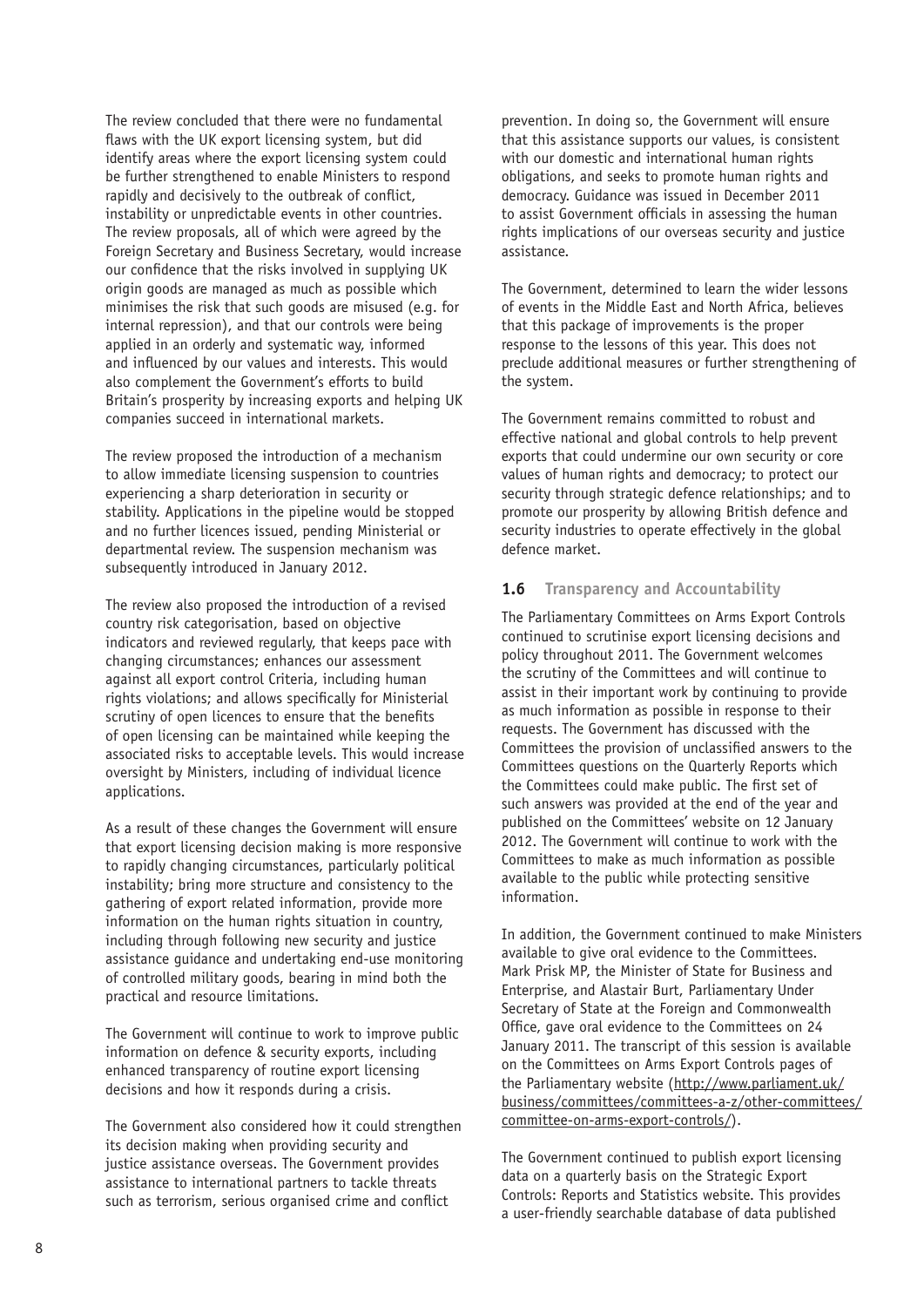from 1 January 2008 onwards and also provides access to historic and current Quarterly and Annual Reports in pdf format. The Strategic Export Controls: Reports and Statistics website can be accessed at https://www. exportcontroldb.bis.gov.uk/eng/fox/sdb/SDBHOME. Users must register in order to make use of the full functionality of the site but this only takes a few minutes. Comprehensive help and guidance on using the site is also available from the home page.

#### **1.7 Awareness**

As part of the Government's extensive awareness campaign on export controls for industry around the UK, 46 seminars and training courses were delivered on a nationwide basis during 2011, attended by over 1,000 people (820 in 2010) representing around 500 (350 in 2010) organisations. Training sessions provided throughout the year focused on the provision of specific legislative and operational information about export control obligations to industry. The course objectives are to further this knowledge and to provide information about industry responsibilities in terms of export control; assistance with understanding the strategic control lists, which goods and activities are controlled and how to apply for export licences. The courses include:

- Beginners' Workshops for those new to export controls;
- Intermediate-level seminars, covering a number of issues including: exporting technology, the different sorts of licences available, company compliance with export control legislation and the UK control lists;
- A series of workshops to help companies classify their items on the Military and Dual Use Strategic Export Control Lists.
- Other courses were available to help companies improve the quality of their licence applications; reduce the need for the Export Control Organisation to request further information in support of the applications, enabling a quicker licence decision to be made.

On-site training was delivered to 33 companies located across the UK. These companies had requested bespoke training to address their specific market issues. The minimum number of people trained on site was 10 and maximum numbers were dependent on company requirements.

There were 128 new company registrations for attendance across the whole range of training courses. The majority of companies registered for the Beginners and Intermediates events, rather than the more specialist courses, indicating that many of these companies are new to export controls.

In terms of general wider awareness-raising with

companies unfamiliar with their export control responsibilities, staff from the Export Control Organisation worked closely with other Government Departments such as HMRC, MOD, FCO and Border Force. The Export Control Organisation also recognised the importance of spreading export control messages to wider audiences and further developed working relations with UKTI, Trade Associations, Chambers of Commerce and other intermediaries (in the form of joint seminars and trade journal articles) about export controls particularly amongst the dual use sector.

In addition to these general awareness-raising activities, the Government sought to provide updates on specific countries of concern. The Government continued to publish, on the Export Control Organisation website, a list of Iranian entities of potential WMD concern. The list is intended to help exporters judge which exports could be of concern on WMD end-use grounds, based on previous licensing decisions, including when they should contact the Export Control Organisation for advice. Inclusion of an entity on the list does not necessarily indicate that an export licence would be refused, nor does non-inclusion mean that there are no end-use concerns. Exporters are encouraged to contact the Export Control Organisation whenever they have any suspicions regarding possible WMD end-use. As a result of restrictive measures on trading with Iran following EU Council Resolution 961/2010, the Export Control Organisation experienced a high level of interest for advice about the market from UK businesses. Working closely with HM Treasury, FCO and HMRC, the Export Control Organisation responded to the request for additional information about Iran and held two Industry Briefings on "Trading with Iran" covering: the Government position; goods affected by the restrictions and the resulting impacts; contractual exemptions; financial issues; actions for companies. These events were well attended, with a total of 150 delegates including 33 companies new to Export Control Organisation training events of which 13 were in the service sector (e.g. insurance, freight and legal).

Recognising the importance of the freight industry and working with the British International Freight Association, the Export Control Organisation delivered an awareness event specifically directed at this sector. It was attended by air and shipping companies and Export Control Organisation subsequently posted articles in the British International Freight Association's trade journal. The Export Control Organisation also worked with the Association to provide wider circulation of the reviewed policy on strategic export licence applications made by freight forwarders and other transport providers – published in September 2011.

The Export Control Organisation continued to encourage industry to sign up to receive Notices to Exporters and in 2011 subscribers increased to 4,470 (from 3,600 in 2010). The Export Control Organisation issued a total of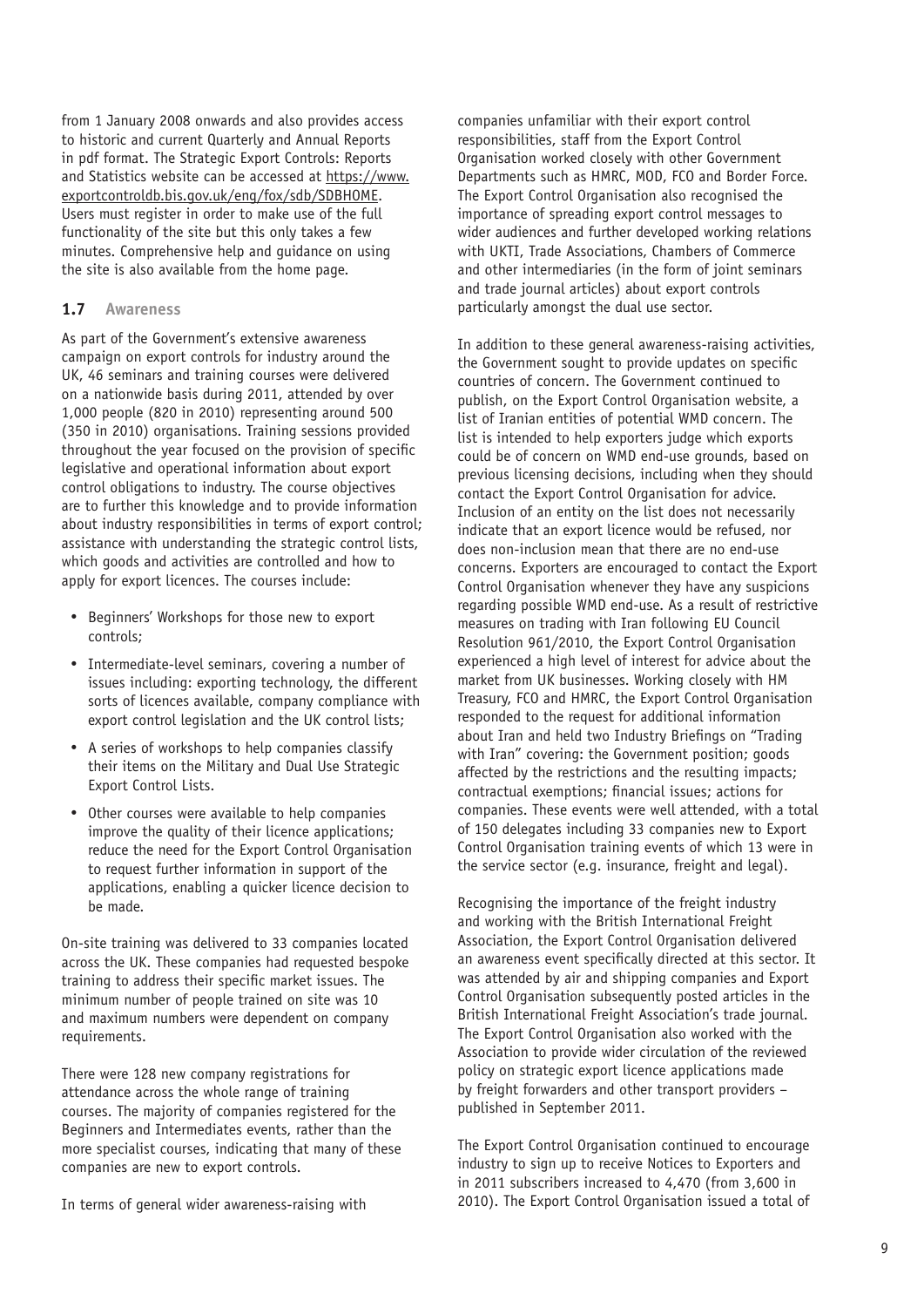31 Notices to Exporters – with over one third of these related to updates on Sanctions and Legislation. Twitter feed to Notices was introduced in 2011 and subscribers totalled around 100 – this number is expected to increase. In addition to the Notices to Exporters service, the Export Control Organisation issued two editions of the Awareness / Compliance Bulletin.

#### **Website update**

Following convergence of the Export Control pages on the BIS website with Business Link in 2010, customer hits on the Business Link Export Control Organisation pages increased from 6,000 per month in 2010 to an average of 8,500 per month in 2011. This raised the Export Control Organisation pages to  $3<sup>rd</sup>$  in popularity on the International Trade theme pages in 2011, up from  $6<sup>th</sup>$ in 2010.

Exporters continued to make good use of the Export Control Organisation's two web-based search tools which help to identify which products need a licence ("Goods Checker") and, if licensable, whether an Open General Export Licence (OGEL) potentially covers the proposed exports ("OGEL<sup>6</sup> Checker"). "Goods Checker" provides a web-based search function across the Consolidated UK Strategic Export Control List. "OGEL Checker" assists users who know the rating (control list classification) of their goods and the destination country for the proposed export to find out which OGEL(s) may cover the export, provided all the conditions can be complied with.

Some 3,858 individuals registered to use both the checker tools in 2011 (up from 3,600 in 2010). In terms of activity on the site, there was an average of 227 daily visitors with 65% using the Checker Tool and 35% accessing the OGEL checker. Both of these tools can be accessed at www.ecochecker.co.uk

#### **1.8 Compliance**

The Export Control Organisation's Compliance Inspectors continued to audit companies and individuals holding Open Individual and Open General Licences, both for exports and trade activities. These audits establish whether the terms and conditions of the licences are being adhered to. Audits may take the form of a site visit or can be undertaken remotely.

The following table shows the instances of compliance found at scheduled Compliance visits between January 2011 and December 2011. In most cases these errors, and their causes, had been rectified by the time of the audit revisit 3-6 months later.

#### **Table 1.2**

Of those companies audited, the Compliance Levels of Licence Holders for the period 2011 were:

| <b>Total Number of First time visits</b>                                                                          | 216 |
|-------------------------------------------------------------------------------------------------------------------|-----|
| % of first time visits found to be compliant                                                                      | 70% |
| % of first time visits found to be not fully<br>compliant                                                         | 30% |
| <b>Total Number of routine visits</b>                                                                             | 445 |
| % of routine visits found to be compliant                                                                         | 73% |
| % of routine visits found to be not fully<br>compliant                                                            | 27% |
| <b>Total Number of revisits (where warning</b><br>letter or areas of concern where raised at a<br>previous visit) | 59  |
| % of revisits found to be compliant                                                                               | 73% |
| % of revisits found to be not fully compliant                                                                     | 27% |

Some 45 warning letters were issued to Company Directors during 2011 where breaches of licence conditions were found during visits. These letters also outlined the steps necessary to ensure compliance at revisit. Included within the 27% 'not fully compliant' figure, were two companies that had, during a revisit, repeated serious compliance errors identified at earlier audits. As a result, both companies had their licence suspended for a period of three months. In all other cases of 'not fully compliant', companies were found to be compliant with the terms of their licences when revisited.

**1.9 HM Revenue and Customs, Border Force and Crown Prosecution Service Resources on Enforcement and Outreach**

HM Revenue and Customs (HMRC), Border Force (BF) and the Crown Prosecution Service (CPS) work together to enforce the UK's strategic export and trade controls and sanctions and embargoes.

HMRC has a Policy Unit which develops and manages enforcement policy for strategic export and trade controls as well as sanctions and embargoes HMRC also has two specialist operational teams carrying out criminal investigations and intelligence management functions. Staff at HMRC's National Clearance Hub undertake checks on customs export and import declarations and supporting documentation – including checking BIS export licences – undertaking appropriate risk assessment. Staff within HMRC's Large Business Service and Local Compliance, audit UK exporters and carry out pre- and post-export licence checks on intra-EU transfers of controlled goods.

<sup>6</sup> A full explanation of the different UK export licences currently available is included in Section 3 of this report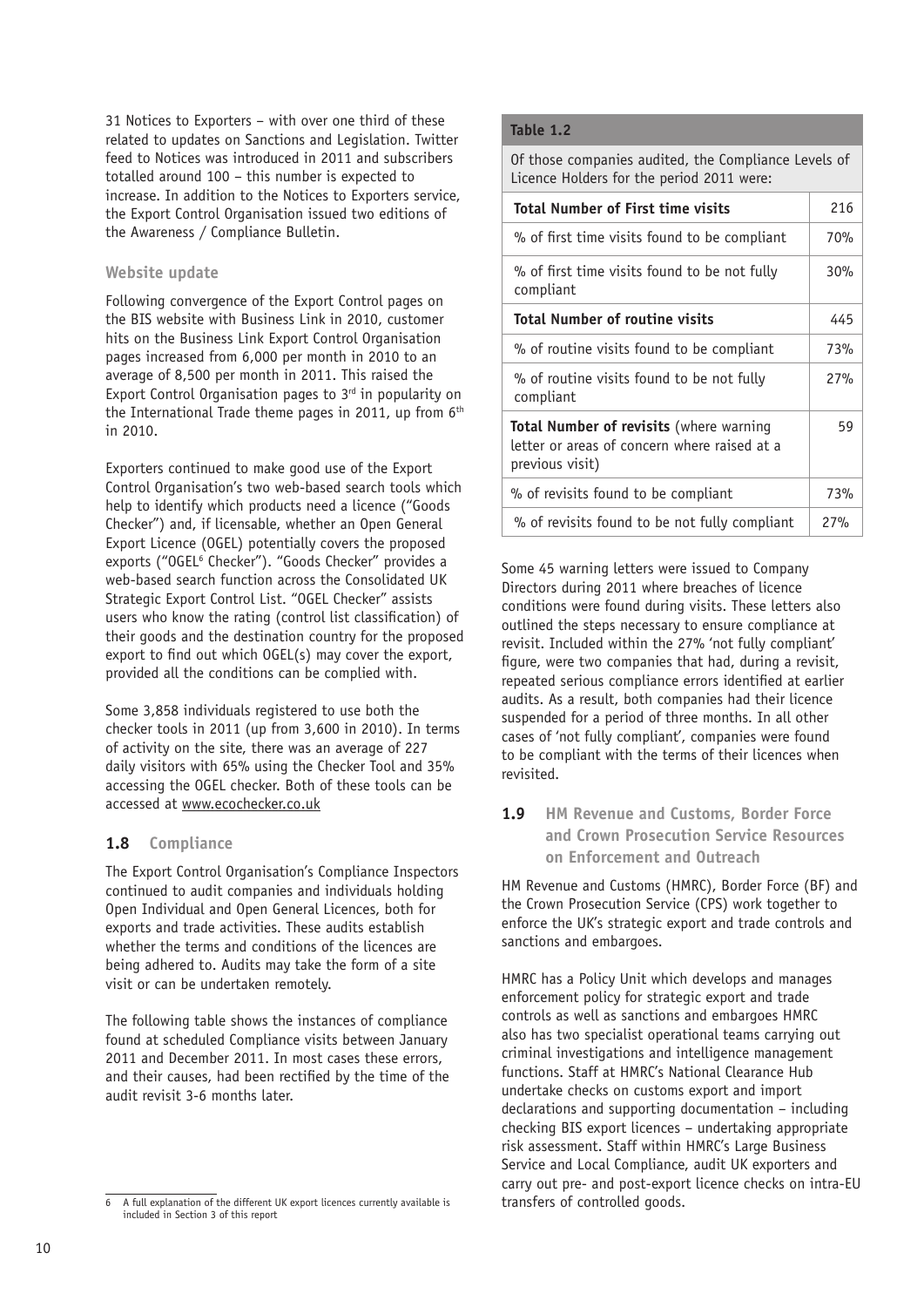The majority of Border Force officers are multifunctional, implementing a wide range of fiscal controls as well as other regimes that prohibit or restrict goods that are being moved across the UK border. All officers are equipped to carry out a range of duties and are supported by specialist teams when necessary.

Border Force officers carry out physical examinations of cargo at ports and airports. The Border Force National Counter Proliferation Team has specialised knowledge in the detection of the illicit export of strategic goods and sanctions breaches and works with the rest of Border Force to detain, disrupt and seize unlicensed or sanctions-breaching goods. These seizures and disruptions can result in criminal investigations by HMRC. In addition HMRC investigate breaches of trade controls, where restricted or controlled goods have been moved from one third country to another by UK nationals. The arrangement of the movement of these goods will have either been undertaken in the UK, or by UK nationals anywhere in the world. A specialist team of Crown Prosecution Service prosecutors are responsible for prosecuting cases referred to them by HMRC in respect of export and trade controls or sanctions breaches.

HMRC, Border Force and the Crown Prosecution Service continue to strengthen links with other enforcement agencies in the field of strategic export control to improve our international partner's capabilities. All three departments have participated in bilateral outreach and capacity-building events with key partner countries including the United Arab Emirates, Malaysia, Singapore, Hong Kong and China. HMRC has also worked in partnership with the EU Export Control Outreach Programme and the Stockholm International Peace Research Institute (SIPRI), to develop a bespoke risk management and investigation training course for key partners.

HMRC also supports the UK's International Export Control Commitments (see 2.2) through its contributions to operational expert groups. These groups underpin national export controls and aim to improve controls by sharing expertise and best practice. In 2011 HMRC produced a Licensing and Enforcement Officers Manual for the Nuclear Suppliers Group which has now been adopted as best practice. HMRC continues to play a role in the Proliferation Security Initiative working alongside the US and other partners to strengthen partners' capabilities to prevent the smuggling of illicit goods.

**1.10 Enforcement actions taken by HM Revenue and Customs, Border Force and the Crown Prosecution Service**

HM Revenue and Customs, Border Force and the Crown Prosecution Service have continued to undertake a wide range of enforcement activity through 2011-2012. This activity includes:

- 1 prosecution on export control and trafficking and brokering offences (see table 1.4).
- Confiscation orders to the value of £1,785,722.77
- 141 seizures of strategic goods in breach of licensing requirements or sanctions and embargoes (see table 1.3).
- 188 disruptions, where strategic goods without the necessary licence have been stopped from leaving the UK.
- HMRC has also made use of its power to issue compound penalties, with 8 issued in 2011-12, totalling £503,700.

HMRC continues to receive voluntary disclosures from exporters. These voluntary disclosures are assessed by HMRC and appropriate action taken. This can range from the issuing of a warning letter, through to compounding and up to a criminal prosecution depending on the specific details of the disclosure. HMRC, Border Force and the Crown Prosecution Service have also worked with BIS to contribute to raising awareness amongst traders of strategic goods in the UK through educational trade events and conferences.

**Table 1.3 Number of Seizures of Controlled Goods**

| - THE MUNICIPAL SERVICE OF CONTROLLED COOLS |                                                                      |  |  |
|---------------------------------------------|----------------------------------------------------------------------|--|--|
| <b>Financial Year</b>                       | <b>HMRC Strategic Exports</b><br>and Sanctions Number<br>of Seizures |  |  |
| 2006-07                                     | 44                                                                   |  |  |
| 2007-08                                     | 55                                                                   |  |  |
| 2008-09                                     | 50                                                                   |  |  |
| 2009-10                                     | 115                                                                  |  |  |
| 2010-11                                     | 134                                                                  |  |  |
| 2011-12                                     | 141                                                                  |  |  |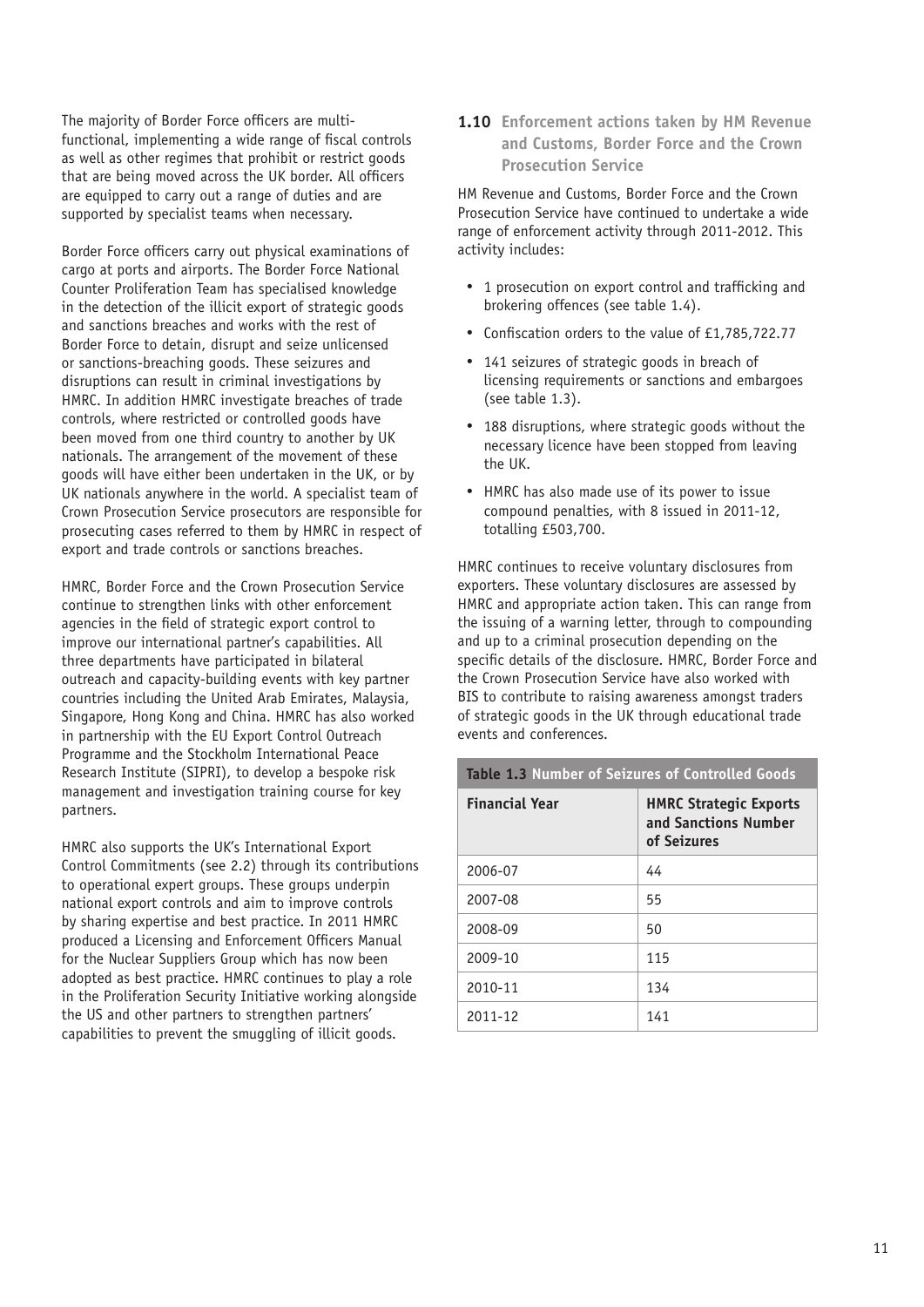Crown Prosecution Service Prosecutions of strategic export and trade control cases

| Table 1.4 Prosecutions for strategic exports offences |                                                             |                         |                                          |                                                                                                   |                                                           |
|-------------------------------------------------------|-------------------------------------------------------------|-------------------------|------------------------------------------|---------------------------------------------------------------------------------------------------|-----------------------------------------------------------|
| <b>Financial</b><br>Year                              | Goods                                                       | <b>Destination</b>      | <b>Individual</b><br>or Company          | <b>Offence</b>                                                                                    | <b>Penalty</b>                                            |
| 2009-<br>2010                                         | 15 Military personnel<br>carriers                           | Sudan                   | Andrew<br>Jackson<br>and Steven          | Exportation of goods<br>Contrary to the Customs<br>& Excise Management                            | Jackson sentenced<br>to 2 years 8 months<br>Imprisonment. |
|                                                       |                                                             |                         | Smithey                                  | Act 1979 Section 68                                                                               | Smithey sentenced<br>to 8 month<br>suspended sentence     |
|                                                       |                                                             |                         |                                          |                                                                                                   | Confiscation Order<br>£369,000                            |
|                                                       |                                                             |                         |                                          |                                                                                                   | Costs £5,000                                              |
| 2009-<br>2010                                         | Military<br>equipment including                             | Iran                    | Mohsen<br>Akhaven Nik,                   | Export of military goods<br>contrary to Customs and                                               | Total of 10 years<br>imprisonment.                        |
|                                                       | Mohammad<br>parts for F14 Tomcat<br>fighters, military      |                         | Akaven Nik<br>& Nithish                  | Excise Management Act<br>1979 - section 68(2)                                                     | Confiscation Order<br>£978,774                            |
|                                                       | helicopters etc.                                            |                         | Jaitha                                   | Trade in Military goods<br>contrary to Trade in<br>Goods Control Order<br>$2003 -$ article $9(2)$ |                                                           |
| 2009-<br>2010                                         | Supply of bombs,<br>armour piercing<br>ammunition and other | Sri Lanka<br>and Israel | Gideon Sariq<br>and Howard<br>Freckleton | Trading in controlled<br>goods with intent<br>to Evade prohibition                                | Total of 16 years<br>imprisonment<br>Freckleton           |
|                                                       | weapons to Sri Lanka<br>and Israel.                         |                         |                                          | contrary to Trade in<br>Goods Control Order<br>$2003 -$ article $9(2)$ .                          | Confiscation Order<br>£1,500,000                          |
|                                                       |                                                             |                         |                                          |                                                                                                   | Costs £25,000                                             |
|                                                       |                                                             |                         |                                          |                                                                                                   | Sarig: Confiscation<br>Order £260,652.12                  |
|                                                       |                                                             |                         |                                          |                                                                                                   | Costs £25,000                                             |
| 2010-<br>2011                                         | <b>Tasers</b>                                               | New Zealand             | Caroline<br>Egley-Turner                 | Trading in controlled<br>goods with intent<br>to evade prohibition                                | 6 months sentence<br>suspended for 12<br>months           |
|                                                       |                                                             |                         |                                          | contrary to Trade in<br>Goods Control Order<br>$2003 -$ article $9(2)$                            | Confiscation Order<br>£24,802                             |
|                                                       |                                                             |                         |                                          |                                                                                                   | Costs £36,197                                             |
| 2010-<br>2011                                         | Radiation detection<br>equipment                            | Iran                    | Philip<br><b>Bisgrove</b>                | Export of controlled<br>goods contrary to<br>Customs and Excise                                   | Sentenced<br>to 8 months<br>imprisonment                  |
|                                                       |                                                             |                         |                                          | Management Act 1979<br>section $68(2)$                                                            | Confiscation Order<br>£25,070.65                          |
|                                                       |                                                             |                         |                                          |                                                                                                   | Costs £25,000                                             |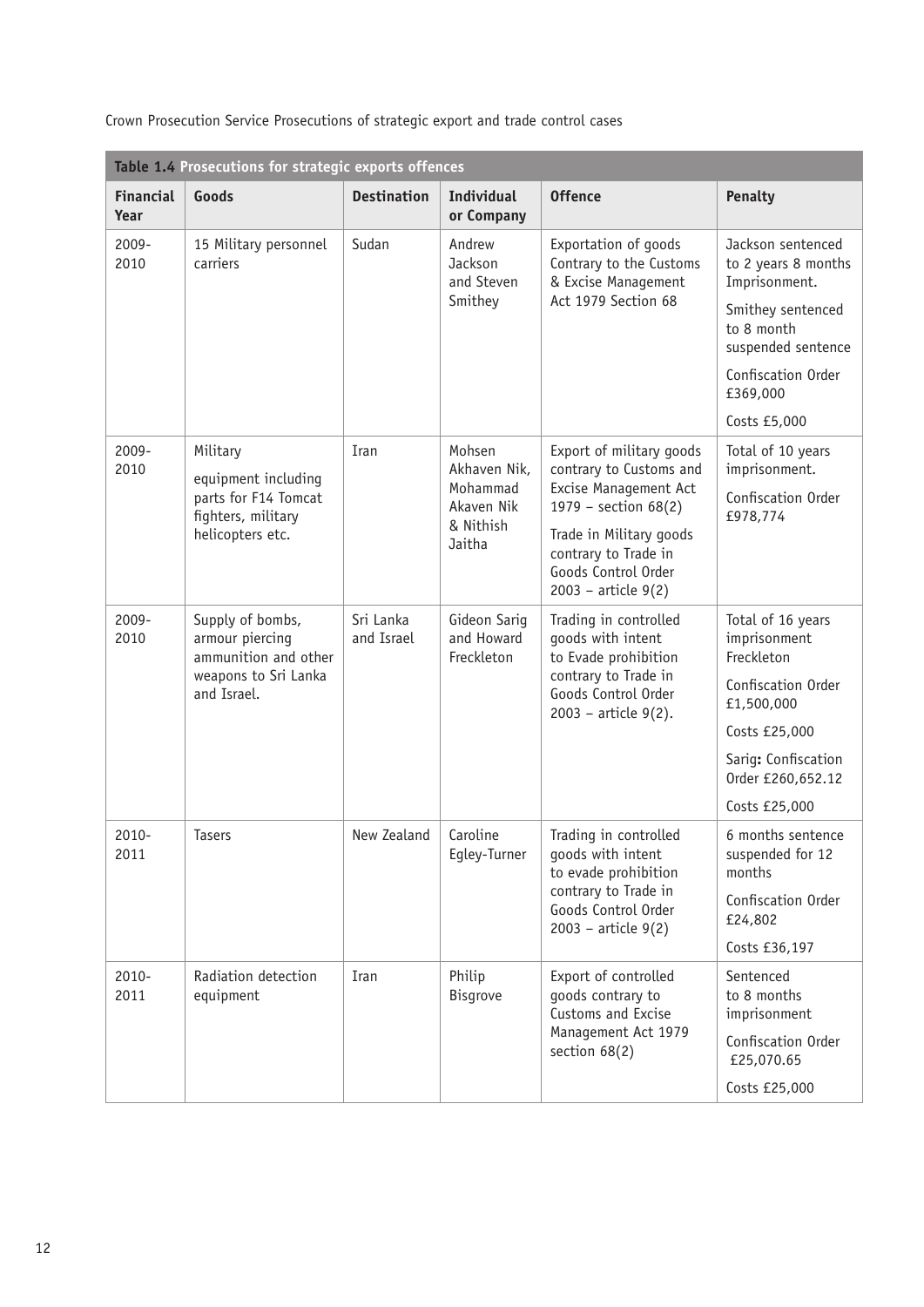| Table 1.4 (continued)    |                                                         |                    |                                                                             |                                                                                                                                                                                                                |                                                                                                                                                                                                                                                                                  |
|--------------------------|---------------------------------------------------------|--------------------|-----------------------------------------------------------------------------|----------------------------------------------------------------------------------------------------------------------------------------------------------------------------------------------------------------|----------------------------------------------------------------------------------------------------------------------------------------------------------------------------------------------------------------------------------------------------------------------------------|
| <b>Financial</b><br>Year | Goods                                                   | <b>Destination</b> | <b>Individual</b><br>or Company                                             | <b>Offence</b>                                                                                                                                                                                                 | <b>Penalty</b>                                                                                                                                                                                                                                                                   |
| 2010-<br>2011            | Armoured vehicles,<br>Body Armour and<br><b>Helmets</b> | Jordan and<br>Iraq | Teal and<br>Jones                                                           | Export of controlled<br>goods contrary to<br>Customs and Excise<br>Management Act 1979<br>section 68(2) and trade<br>in controlled goods<br>contrary to Trade in<br>Goods (Control) Order<br>2003 article 9(2) | Sentenced to 2<br>years imprisonment<br>Sentenced to 50<br>weeks suspended<br>for 2 years<br>Confiscation Order<br>£9,000<br>Costs £39,000                                                                                                                                       |
| 2010-<br>2011            | Machine guns                                            | Nigeria            | Ghulum<br>Sayeed                                                            | Trade in military goods<br>contrary to Trade in<br>Goods (Control) Order<br>2003 article 9(1)                                                                                                                  | Conditional<br>discharge for 12<br>months<br>Costs £1,000                                                                                                                                                                                                                        |
| 2010-<br>2011            | Chemicals                                               | Israel             | Avocet Dye<br>Chemical                                                      | Export of controlled<br>goods contrary to<br>Customs and Excise<br>Management Act 1979<br>section $68(2)$                                                                                                      | Fine £5,000<br>Confiscation Order<br>£18,818                                                                                                                                                                                                                                     |
| 2010-<br>2011            | Rifle scopes                                            | Dubai              | Andrew<br>Faulkner                                                          | Export of military goods<br>contrary to Customs and<br>Excise Management Act<br>1979 section 68(2)                                                                                                             | Sentenced to<br>30 months<br>imprisonment                                                                                                                                                                                                                                        |
| 2010-<br>2011            | Chemicals                                               | China              | Avocado<br>Research<br>Chemicals                                            | Export of controlled<br>chemicals contrary to<br>Customs and Excise<br>Management Act section<br>68(1)                                                                                                         | Fine £300<br>Costs £100                                                                                                                                                                                                                                                          |
| 2010-<br>2011            | <b>Body Armour</b>                                      | Thailand           | Mr.<br>Varunprabha                                                          | Export of military goods<br>contrary to section<br>Customs and Excise<br>Management Act 1979<br>section $68(2)$                                                                                                | Conditional<br>discharge for<br>12 months                                                                                                                                                                                                                                        |
| $2011 -$<br>2012         | Electrical switch gear                                  | Iran               | Ramin<br>Pouladian-<br>Kari,<br>Gurminder<br>Gill and<br>Arbrene<br>Hussain | Export of prohibited<br>items contrary to section<br>Customs and Excise<br>Management Act 1979<br>section $68(2)$                                                                                              | Pouladiian-<br>Kari sentenced<br>to 12 months<br>imprisonment<br>suspended for 2<br>years, and 200<br>hours unpaid work<br>Hussain sentenced<br>to 6 months<br>imprisonment<br>suspended for 2<br>years and 100 hours<br>unpaid work<br>Confiscation<br>proceedings to<br>follow |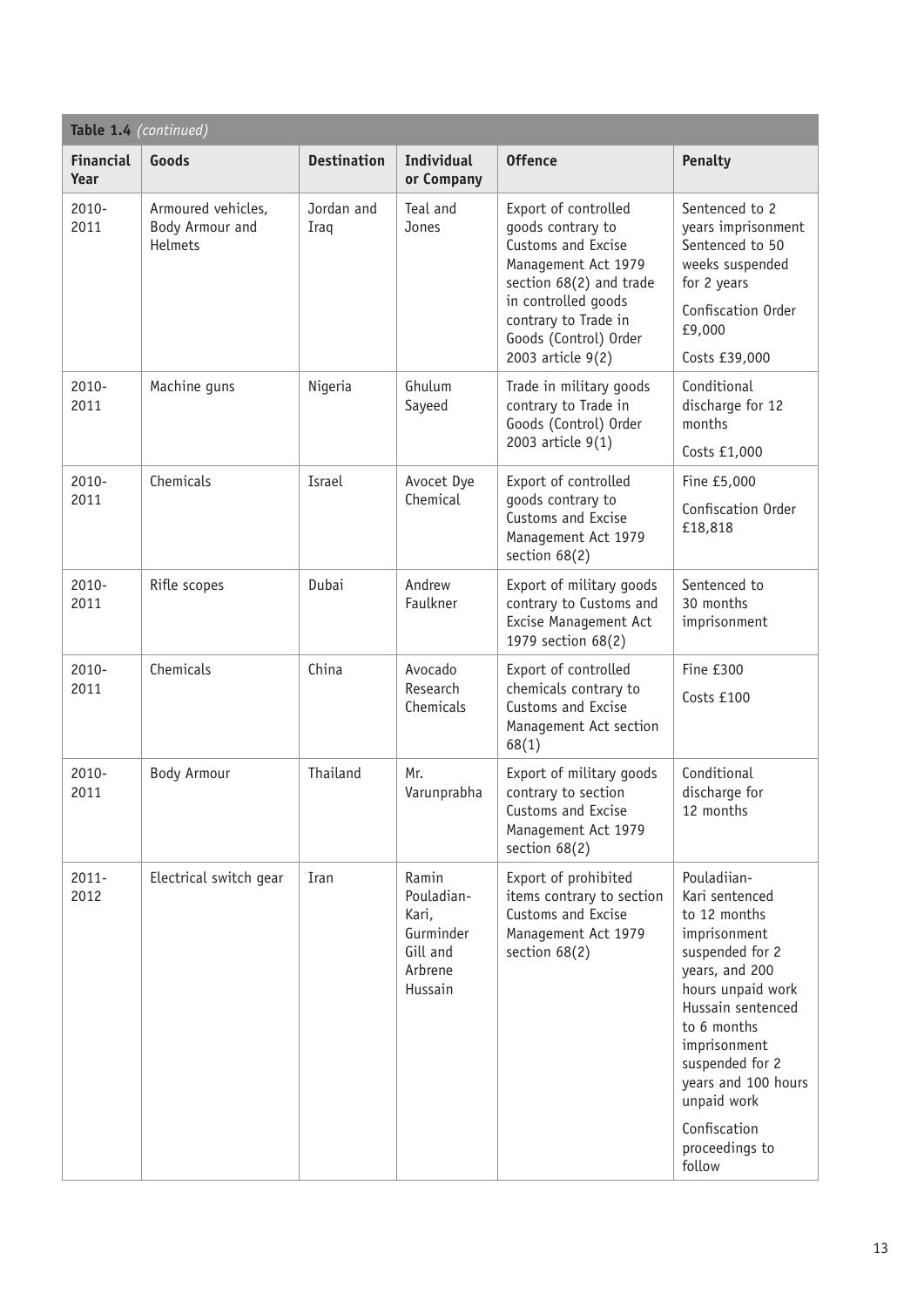## Section 2

## International Policy

## **2.1 Non Proliferation Treaties and Export Control Regimes**

For domestic policy to be effective, it must reflect the UK's commitments and obligations under international non-proliferation treaties and the regimes and arrangements that supplement them. We rigorously implement UK commitments and work actively with partners to ensure that controls are effective.

## **2.2 Export Control Commitments in 2011**

The following table lists the UK's non-proliferation commitments, and their areas of coverage. Also shown in the list are other international organisations involved directly in export controls.

| Table 2.1                   |                                                                     |  |  |
|-----------------------------|---------------------------------------------------------------------|--|--|
| Areas of coverage           | Commitment                                                          |  |  |
| Nuclear:                    | Treaty on the non-<br>proliferation of Nuclear<br>Weapons (NPT)     |  |  |
|                             | • The Zangger Committee                                             |  |  |
|                             | Nuclear Suppliers Group<br>(NS)                                     |  |  |
| Chemical and<br>Biological: | The Chemical Weapons<br>٠<br>Convention (CWC)                       |  |  |
|                             | • Organisation for the<br>Prohibition of Chemical<br>Weapons (OPCW) |  |  |
|                             | • The Biological and Toxins<br>Weapons Convention<br>(BTWC)         |  |  |
|                             | The Australia Group                                                 |  |  |

| Table 2.1 (continued)                                           |                                                                           |  |
|-----------------------------------------------------------------|---------------------------------------------------------------------------|--|
| Areas of coverage                                               | Commitment                                                                |  |
| <b>WMD Delivery</b><br>Systems                                  | The Missile Technology<br>Control Regime (MTCR)                           |  |
| Conventional<br>Weapons                                         | The Wassenaar Arrangement<br>(WA)                                         |  |
|                                                                 | The Convention on<br>Landmines (known as the<br>Ottawa Convention)        |  |
|                                                                 | The UN Convention on<br>Certain Conventional<br>Weapons                   |  |
|                                                                 | The Convention on Cluster<br>Munitions (known as CCM<br>or Oslo)          |  |
| Other Organisations<br>involved directly<br>in Strategic Export | United Nations (UN),<br>$\bullet$<br>including the UN Security<br>Council |  |
| Controls                                                        | G8 Initiatives                                                            |  |
|                                                                 | European Union (EU)                                                       |  |
|                                                                 | Organisation for Security<br>and Co-operation in Europe<br>$(0$ SCE $)$   |  |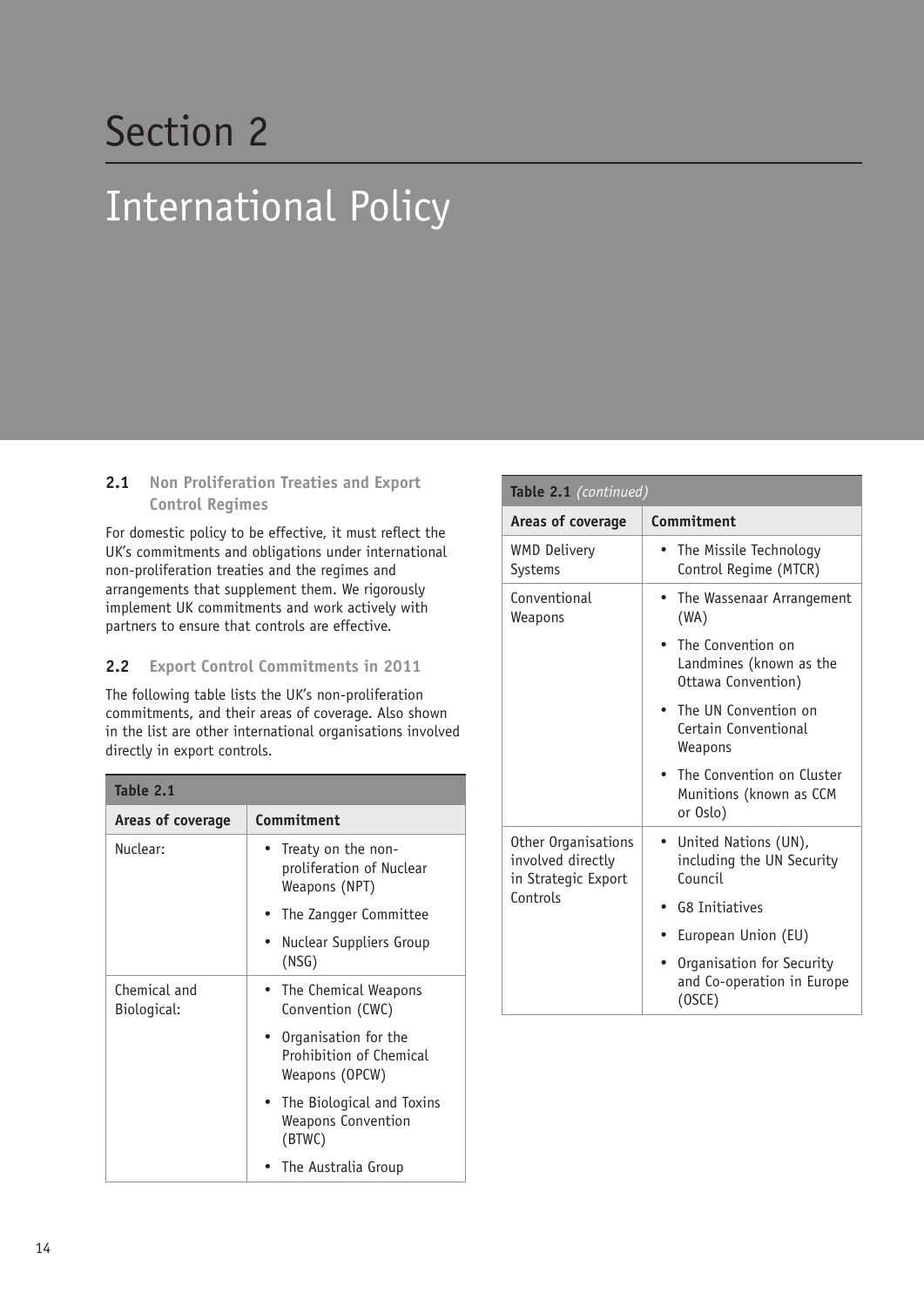The following table shows countries which are subject to UN, EU, OSCE and other restrictions on the export of items

| Table 2.2                          |               |                                                                              |  |
|------------------------------------|---------------|------------------------------------------------------------------------------|--|
| Country                            | <b>Source</b> | <b>Instrument</b>                                                            |  |
| Afghanistan                        | UN            | UNSCR 1988 (2011).                                                           |  |
|                                    | EU            | Council Decision<br>2011/486/CFSP.                                           |  |
| Armenia &<br>Azerbaijan            | <b>OSCE</b>   | Decision of the<br>Committee of Senior<br>Officials of the OSCE<br>28/02/92. |  |
| <b>Belarus</b>                     | EU            | Council Decision<br>2011/357/CFSP.                                           |  |
|                                    |               | Council Regulation<br>(EU) 588/2011.                                         |  |
| Burma                              | EU            | Council Decision<br>2010/232/CFSP.                                           |  |
|                                    |               | Council Regulation<br>(EU) 194/2008, as<br>amended.                          |  |
| China                              | EU            | Declaration by the<br>Madrid European<br>Council 27/06/89.                   |  |
| Cote<br>d'Ivoire                   | UN<br>EU      | Most recently<br>amended by UNSCR<br>1980 (2011).                            |  |
|                                    |               | Council Decision<br>2010/656/CFSP,<br>as amended by<br>2011/412/CFSP.        |  |
|                                    |               | Council Regulation<br>(EU) 174/2005, as<br>amended.                          |  |
| Democratic<br>Republic of<br>Congo | UN<br>EU      | UNSCR 1807 (2008),<br>most recently<br>renewed by UNSCR<br>2021 (2011).      |  |
|                                    |               | Council Decision<br>2010/788/CFSP.                                           |  |
|                                    |               | Council Regulation<br>(EC) No 889/2005,<br>as amended.                       |  |
| Eritrea                            | UN            | UNSCR 1907 (2009).                                                           |  |
|                                    | EU            | Council Decision<br>2010/127/CFSP, as<br>amended.                            |  |
|                                    |               | Council Regulation<br>(EU) 667/2010.                                         |  |

| Table 2.2 (continued)     |               |                                                                                                                  |  |
|---------------------------|---------------|------------------------------------------------------------------------------------------------------------------|--|
| Country                   | <b>Source</b> | <b>Instrument</b>                                                                                                |  |
| Guinea                    | EU            | Council Decision<br>2010/638/CFSP, as<br>amended by Council<br>Decision 2011/706/<br>CFSP.<br>Council Regulation |  |
|                           |               | (EU) 1284/2009, as<br>amended.                                                                                   |  |
| Iran<br>(Nuclear)         | EU            | Council Decision<br>2010/413706/CFSP                                                                             |  |
| Iran<br>(Human<br>Rights) | EU            | Council Decision<br>2011/235/CFSP                                                                                |  |
| Iraq                      | UN            | UNSCR 661 (1990).                                                                                                |  |
|                           | EU            | UNSCR 1483 (2003).                                                                                               |  |
|                           |               | UNSCR 1546 (2004).                                                                                               |  |
|                           |               | Common Position<br>2003/495/CFSP, as<br>amended.                                                                 |  |
|                           |               | Council Regulation<br>(EC) No 1210/2003,<br>as amended.                                                          |  |
| Lebanon                   | UN            | UNSCR 1701 (2006).                                                                                               |  |
|                           | EU            | Common Position<br>2006/625/CFSP.                                                                                |  |
|                           |               | Council Regulation<br>(EC) 1412/2006, as<br>amended.                                                             |  |
| Liberia                   | UN<br>EU      | UNSCR 1903 (2009),<br>most recently<br>renewed by UNSCR<br>2025(2011).                                           |  |
|                           |               | Common Position<br>2004/487/CFSP,<br>as amended by<br>2010/129/CFSP.                                             |  |
|                           |               | Council Regulation<br>(EC) 234/2004, as<br>amended.                                                              |  |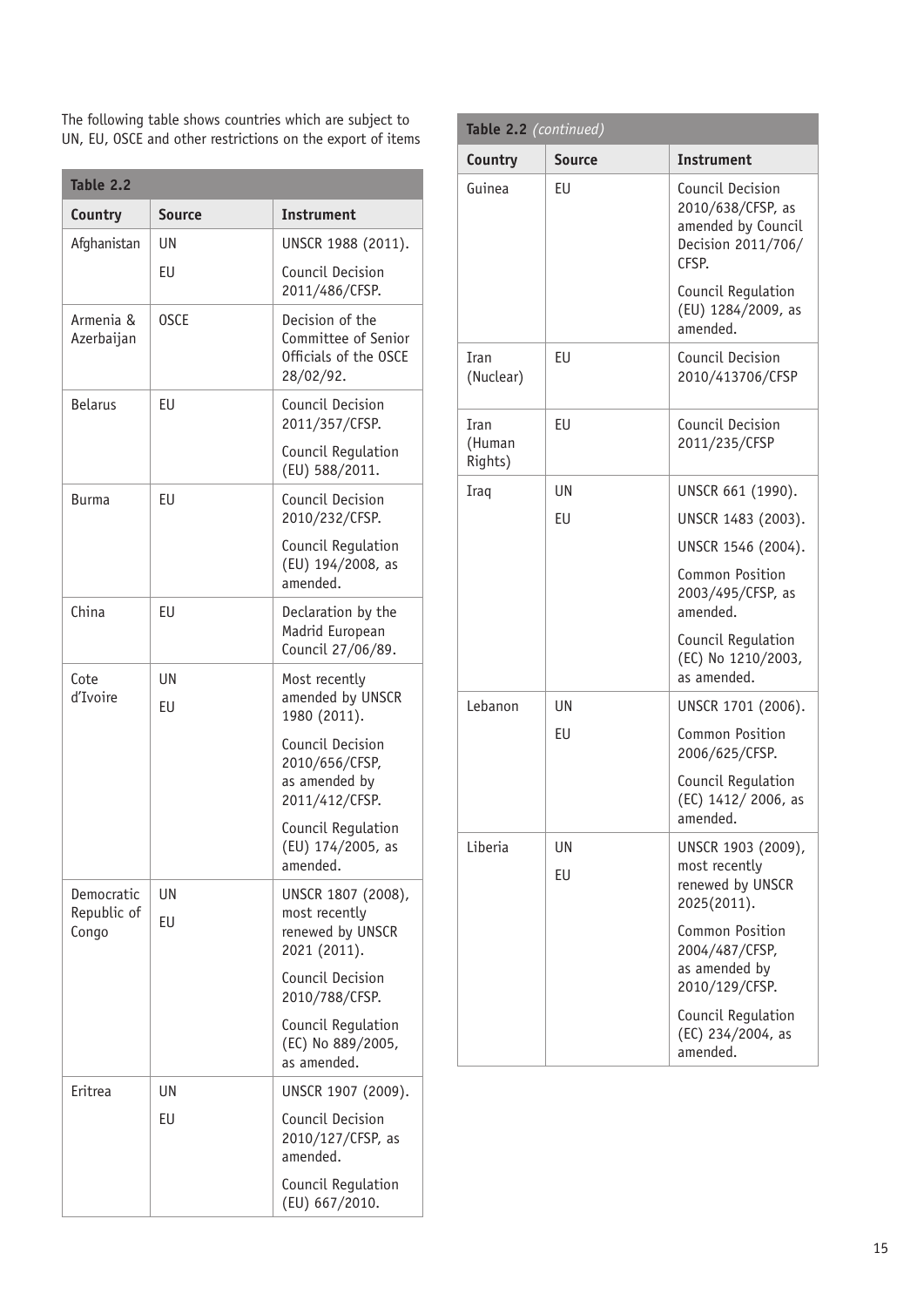| Table 2.2 (continued) |               |                                                         |  |
|-----------------------|---------------|---------------------------------------------------------|--|
| Country               | <b>Source</b> | <b>Instrument</b>                                       |  |
| North<br>Korea        | UN<br>EU      | UNSCR 1718 (2006)<br>and 1874 (2009).                   |  |
|                       |               | Council Decision<br>2010/800/CFSP.                      |  |
|                       |               | Council Regulation<br>(EC) No. 329/2007,<br>as amended. |  |
| Libya                 | UN            | UNSCR 1970 (2011)                                       |  |
|                       | EU            | UNSCR 2009 (2011)                                       |  |
|                       |               | Council Decision<br>2011/137/CFSP, as<br>amended.       |  |
|                       |               | Council Regulation<br>(EU) No 204/2011,<br>as amended.  |  |
| Somalia               | UN            | UNSCR 733 (1992)                                        |  |
|                       | EU            | UNSCR 1356 (2001)                                       |  |
|                       |               | UNSCR 1725 (2006)                                       |  |
|                       |               | UNSCR 1744 (2007)                                       |  |
|                       |               | Council Decision<br>2010/231/CFSP, as<br>amended.       |  |
|                       |               | Council Regulation<br>(EC) No 147/2003,<br>as amended.  |  |
| South<br>Sudan        | EU            | Council Decision<br>2011/423/CFSP.                      |  |
|                       |               | Council Regulation<br>(EC) No 131/2004                  |  |
| Sudan                 | UN<br>EU      | UNSCR 1591 (2005)<br>as amended by<br>UNSCR1945 (2010). |  |
|                       |               | Council Decision<br>2011/423/CFSP.                      |  |
|                       |               | Council Regulation<br>(EC) No 1184/2005,<br>as amended. |  |
|                       |               | Council Regulation<br>EC) No 131/2004, as<br>amended.   |  |
| Syria                 | EU            | Council Decision<br>2011/782/CFSP.                      |  |

| Table 2.2 (continued) |               |                                      |  |
|-----------------------|---------------|--------------------------------------|--|
| Country               | <b>Source</b> | <b>Instrument</b>                    |  |
| <b>Zimbabwe</b>       | FIJ           | Council Decision<br>2011/101/CFSP.   |  |
|                       |               | Council Regulation<br>(EC) 314/2004. |  |
|                       |               |                                      |  |

In addition, it is UK policy to take into account the moratorium by ECOWAS (the Economic Community of West African States) on the import, export and manufacture of light weapons when considering relevant licence applications to export small arms and light weapons to ECOWAS Member States (Benin, Burkina Faso, Cape Verde, Cote d'Ivoire, Gambia, Ghana, Guinea, Guinea Bissau, Liberia, Mali, Niger, Nigeria, Senegal, Sierra Leone and Togo). The ECOWAS moratorium applies to pistols, rifles, shotguns, sub-machine guns, carbines, machine guns, anti-tank missiles, mortars and howitzers up to 85mm and ammunition and spare parts for the above. The moratorium was declared on 1 November 1998 and a code of conduct on its implementation was agreed on 24 March 1999.

## **2.3 Assessment of Export Licence Applications**

The Consolidated EU and National Arms Export Licensing Criteria (Annex A) sets out eight criteria against which every export licence application (ELA) is assessed. If an ELA does not meet the strict measures of the criteria, then the export will be refused.

## **Table 2.3**

## **Criterion One**

When assessing an Export Licence Application (ELA) under Criterion One, the International Organisations Department at the Foreign and Commonwealth Office are consulted to confirm whether the country of final destination is currently subject to any embargoes or other relevant commitments.

#### **Criterion Two**

When assessing an ELA under Criterion Two, British Diplomatic Posts, Geographical Desks and the Human Rights and Democracy Department at the Foreign and Commonwealth Office are consulted if the end destination of a proposed export is of concern.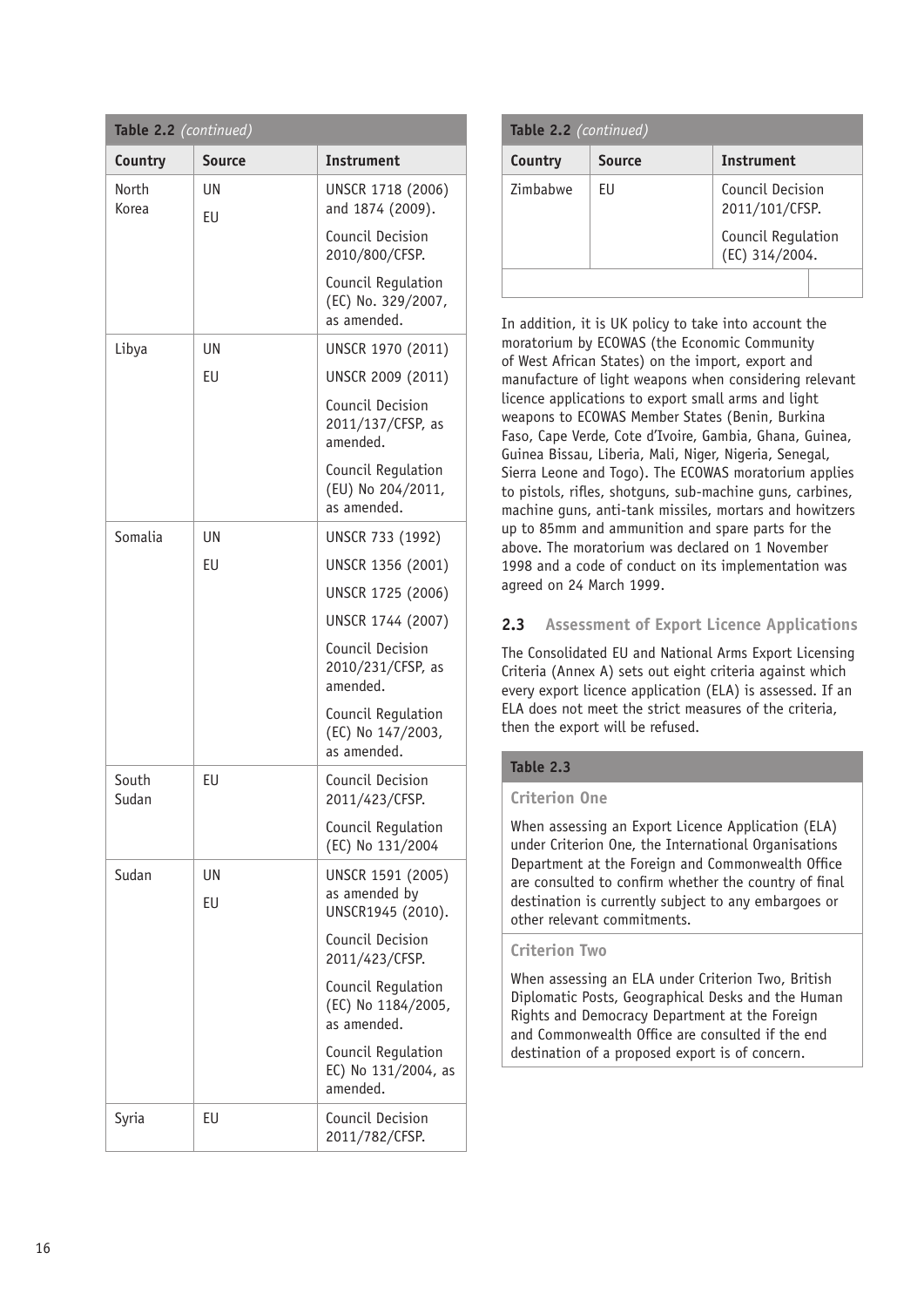### **Table 2.3** *(continued)*

#### **Criterion Three**

When assessing an ELA under Criterion Three, British Diplomatic Posts and Geographical Desks at the FCO are consulted to assess the risk of a potential export provoking or prolonging armed conflict or aggravating existing tensions or conflicts in the country of final destination.

#### **Criterion Four**

When assessing an ELA under Criterion Four, the views from staff at the British Diplomatic Post(s) in the country of destination and Geographical Desks at the FCO are sought to assess the peace, security and stability of the region.

#### **Criterion Five**

When assessing an ELA under Criterion Five, the Ministry of Defence is consulted to consider whether a proposed export could have an impact on the security of the UK, UK assets overseas and the security of allies, EU member states and other friendly countries.

#### **Criterion Six**

When assessing an ELA under Criterion Six, the FCO is consulted to assess the behaviour of the buyer country with regard to the international community, in particular its attitude to terrorism, the nature of its alliances and respect for international law.

#### **Criterion Seven**

When assessing an ELA under Criterion Seven, staff at the MOD and FCO are consulted if the proposed export could have a military end-use or if there are concerns about the military capabilities of the importing country. An assessment is also made of whether the goods could be diverted to an undesirable end-user in either the importing country or to an undesirable enduser in another state.

#### **Criterion Eight**

When assessing an ELA under Criterion 8, the Department for International Development must be consulted if the importing country is on the World Bank's International Development Association list (Annex B), and the value of the application exceeds the threshold set by the Criterion 8 methodology. DFID then considers the potential impact of the proposed export on the sustainable development of the recipient country.

### **2.4 Case Studies**

#### **Libya**

As demonstrations against the Qadhafi regime escalated in mid-February 2011, the Government immediately reviewed all valid licences for Libya and quickly revoked a number of extant licences for riotcontrol equipment, ammunition and tear gas. The Government had always taken particular care when approving licences for Libya. Following the events of February 2011, it became clear that the risks of exporting to Libya had changed significantly and, as the large-scale violence continued into late February, licences were subject to increased scrutiny. BIS had revoked all remaining licences for military-rated equipment as well as crowd-control equipment to Libya by the end of February.

The UN imposed an arms embargo on Libya through UNSCR 1970 (2011) and 1973 (2011) on 26 February and 17 March respectively which were brought into force in the UK by EU Council Decisions and Regulations. These prohibited the supply, sale or transfer of arms and related material to Libya unless allowed by the terms of the embargo – for example for humanitarian purposes, or for protective clothing for the media and UN personnel. UNSCR 2009 (2011) of 16 September reflected further developments in Libya through the introduction of new exemptions for the provision of arms and related material intended solely for security or disarmament assistance to the Libyan authorities. Export licence applications to Libya are now being closely assessed against these provisions, as well as the further changes in UNSCR 2040 (2012), and in line with the Consolidated Criteria.

### **Bahrain**

The Government reviewed export licences to Bahrain immediately following the unrest on 14 February 2011. Any licences that were contrary to the Consolidated Criteria in the changed circumstances were revoked by 18 February. This meant revoking 23 standard individual licences and removing Bahrain as a destination from 18 open licences. However, it was the Government's view that an embargo would not have been an appropriate or proportionate response to events in Bahrain. During 2011, licences for communications equipment were granted for civil end use and for Government end use where the goods were to be used as a telecommunications system and for internet connectivity. From February to December 2011 the Government approved a limited number of licences for the Bahrain Air Force for aircraft components for the maintenance of military aircraft. The Government of Bahrain has committed to implementing reforms based on the unprecedented Independent Commission of Inquiry to prevent future human rights abuses from occurring.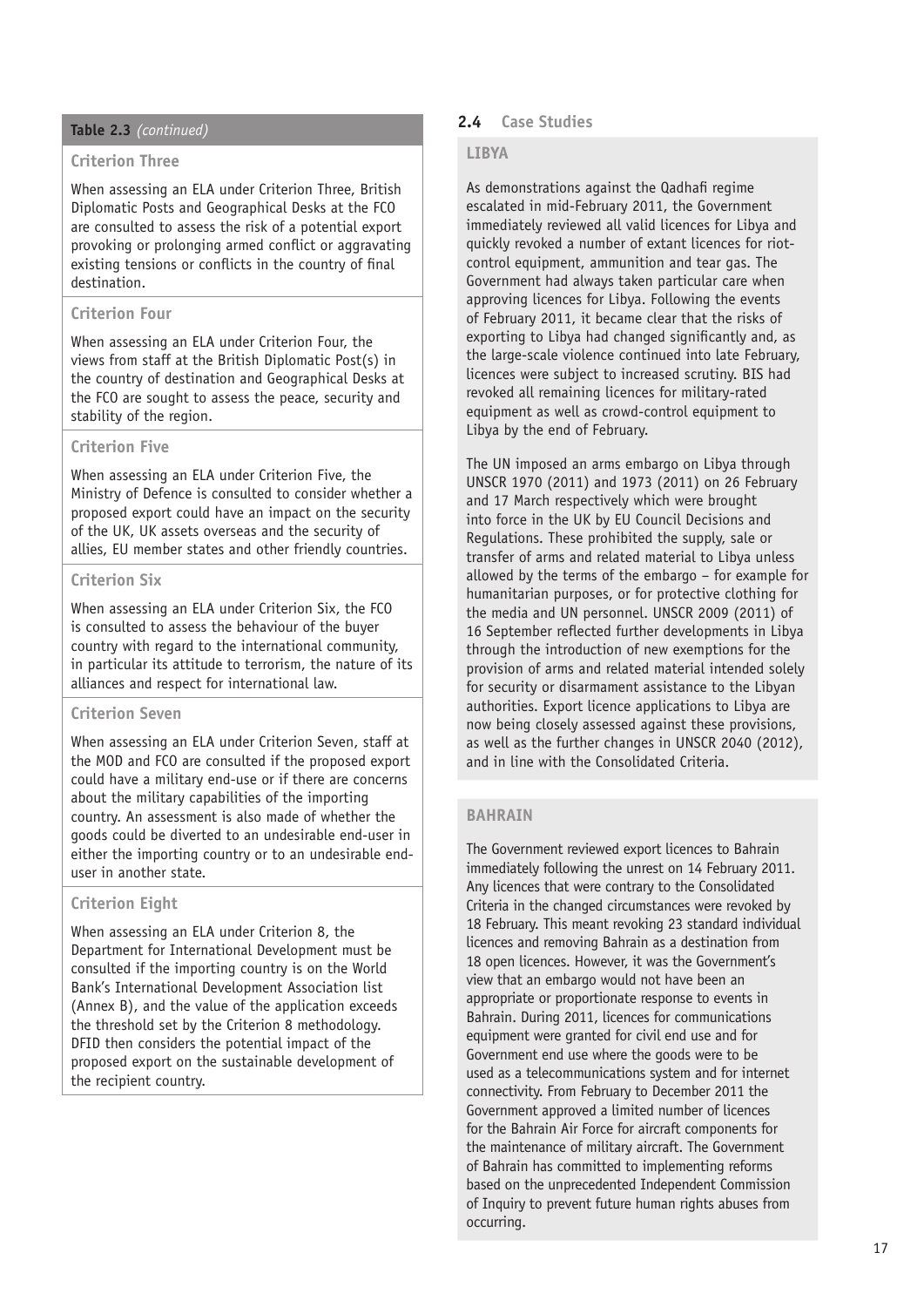#### **Egypt**

When violent unrest broke out in Cairo in February 2011, the Government reviewed all extant licences for Egypt and decided to revoke 36 standard individual licences. However, it was judged that a number of licences for goods such as naval navigation and radar equipment remained consistent with the Consolidated Criteria and licences for these goods were not revoked. Since then the Government continued to monitor the situation in Egypt closely, paying particular attention to the risk that goods might be used in internal repression or to aggravate existing tensions in the country.

#### **Saudi Arabia**

Following calls in parts of Saudi Arabia to support uprisings elsewhere in the region through demonstrations and a planned two "days of rage", extant licences were reconsidered against the Criteria in line with reviews conducted for other countries in the region during the Arab Spring. The Government concluded that all extant licences remained consistent with the Criteria.

Public interest was raised when Saudi Arabian troops deployed to Bahrain in March 2011, questioning whether they were assisting the Bahraini authorities to police protests, or had entered Bahrain of their own volition. In light of their involvement, we looked very carefully at applications for the Saudi Arabian National Guard (SANG) and considered their deployment to Bahrain.

It transpired that the Saudi Arabian National Guard had been invited by the Bahraini Government as part of the Gulf Co-operation Council's Peninsular Shield Force, which also included military contingents from Qatar and UAE to guard critical installations whilst the unrest continued. Most of the Peninsular Shield Forces withdrew at the end of July, currently only a company-sized National Guard grouping remains deployed. The Government welcomed the Bahrain Independent Commission of Inquiry's report into the unrest in late November 2011. The Inquiry's report found no evidence of human rights violations committed by the Gulf Cooperation Council Peninsular Shield troops deployed to Bahrain.

### **Saudi Arabia** *(continued)*

Limited incidents of civil unrest in part of Saudi Arabia's Eastern Province also raised the sensitivity of some export licence applications. Consequently, we continue to look carefully at applications involving the Saudi Arabian military and internal security forces. For example, licence applications for communications equipment were recently put to Ministers to ensure that the Government made a thorough assessment of the risk that the goods might be used for internal repression.

#### **Thailand**

In 2011 we received a licence application for a respirator that provides protection against chemical weapon agents, CS gas, CN gas, toxic industrial materials and chemicals. The equipment was potentially for use by a variety of end users including Thai Border and Drug Enforcement Organisations, the Thai police and Thai military units. We had significant concerns regarding the human rights record of the Thai police, following State Department and Human Rights Watch reports issued during Thailand's "War on Drugs" in 2004, of the police beating, torturing and using excessive force against suspects and prisoners, and allegations of several people being killed during the arrest process. We also had particular concerns over the record of the armed forces in southern Thailand, where numerous violations had allegedly been committed, including unlawful killings, torture and unlawful detention. Clashes in April and May 2010 between security forces and anti-government protestors resulted in the deaths of more than 90 people as live ammunition was used on both sides. Despite the outbreak of violence during the crackdown on these protests, the Thai security forces did not opt to use tear gas to bring the situation under control. After consulting our Embassy we assessed that the risk of the security forces using tear gas continued to be low and indications were that it was unlikely that the respirators would be deployed to enable the use of tear gas. We had seen no reports suggesting that the other end users listed in this application had used tear gas to disperse protestors, or other civilians in crowd control situations. We therefore assessed there was no clear risk that this equipment might be used for internal repression, and the licence was approved**.**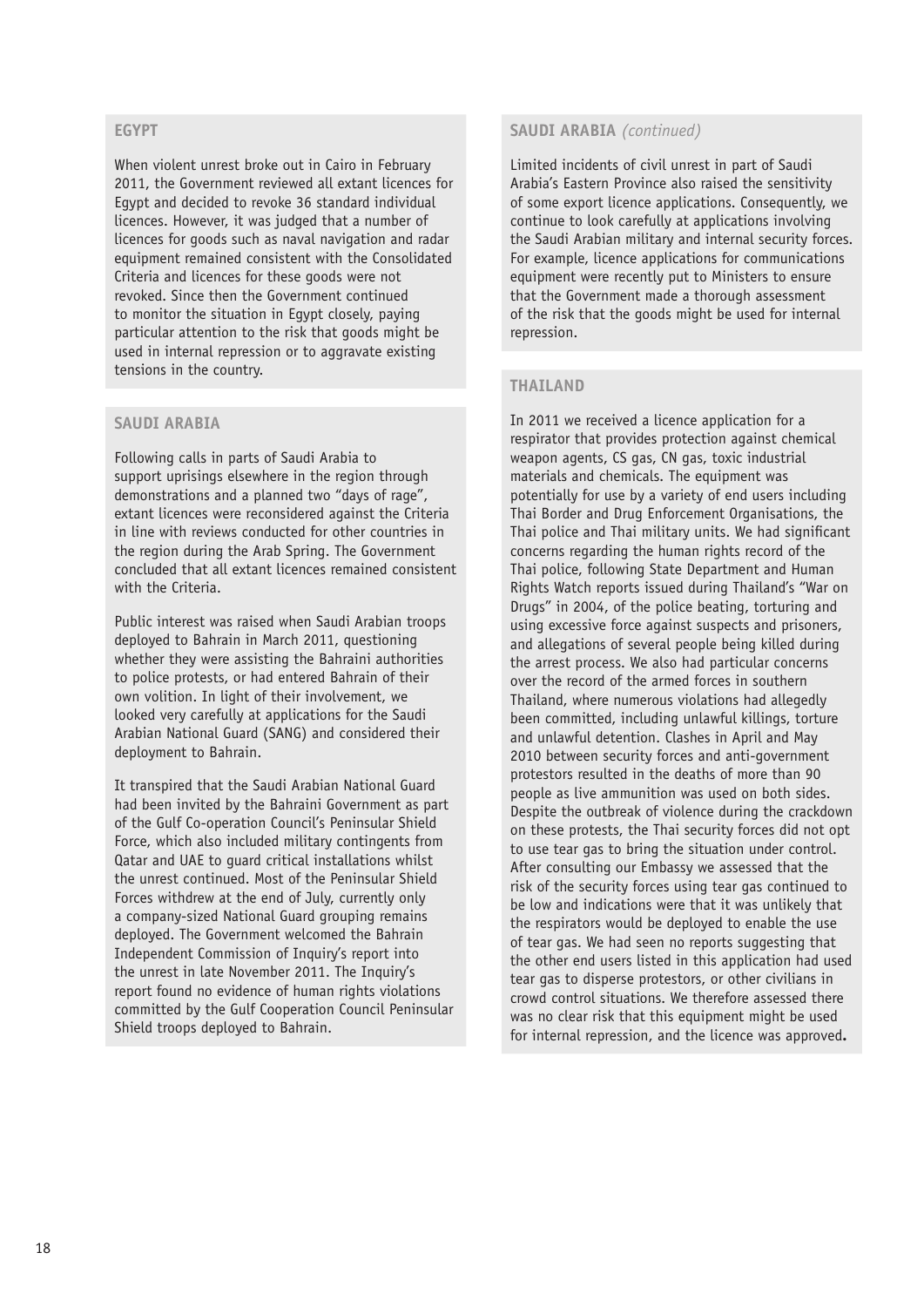#### **Indonesia**

Indonesia has a population of 240 million and is the world's third largest democracy and largest Muslim majority nation. As a member of the G20 and a leader in ASEAN, its confidence and assertiveness on the global stage has grown, demonstrated through: recent initiatives to tackle the tension in the South China Sea and the conflict on the Thai/Cambodia border; leveraging its influence on change in Burma; and driving progress on a P5/ASEAN treaty on a South East Asia Nuclear Weapons Free Zone.

Despite Indonesia's growing influence on regional conflict issues, some military end users continue to give rise to concerns because of their human rights record. However, when looking at export licence applications it is important to distinguish the exact end user – even down to the particular unit.

In 2011 we received an application for helmets and shields for the Indonesian Ministry of Defence. There had been concerns with the policing of protests by the police, particularly BRIMOB (the Mobile Brigade, a police special operations unit), but it was established that these goods were going to be used in counterterrorism and VIP protection activities rather than crowd control. Enquiries by our Embassy meant that we could establish a clear dividing line between the army and police.

There are also concerns with the human rights record of the security forces, in particular KOPASSUS (**Ko**mando **Pas**ukan Khu**sus,** an army special forces group) which is undergoing reform; Human Rights Watch reported that the military used torture and that they were not being held to account. Our Embassy similarly noted that impunity was a problem regarding violations committed by the security forces. However, we were also able to establish that the highest levels of government were committed to trying to address this problem of impunity and, although penalties for individuals implicated in abuses had been limited, they were being handed out more routinely. Furthermore, it was seen that the Indonesian military had lost a number of personnel in shooting incidents in recent years and it was assessed that there was a legitimate requirement for this type of equipment. There was no information that linked this equipment to the human rights violations already being reported.

Since the equipment was not going to an end user of concern, and the end use was in protective and counter-terrorism operations rather than crowd control, it was assessed that there was not a clear risk that the particular goods were likely to be misused and an export licence was issued.

#### **Venezuela**

Export applications to Venezuela are considered against Criteria 1, 2, 4 and 7. The United States has an arms embargo against Venezuela, which extends to the export of US technology to Venezuela from third countries. All export licence applications are considered against those restrictions. The impact on regional peace, security and stability (Criterion 4) stems from the previously poor diplomatic relations between Venezuela and Colombia. This relationship has improved and the risk of conflict is currently judged to be very low. There are some concerns about the occasional use of excessive force by law enforcement agencies (e.g. during civil demonstrations), and about security problems exacerbated by the high presence of guns among the population.

As an example of our procedures, in 2011 a UK exporter applied to demonstrate an assortment of thermal sights, thermal imaging sights, intensified night sights and optical day scopes to the Venezuelan Ministry of Defence, amongst other countries. Taking account of the above identified risks and, in line with procedures, we consulted our Embassy in Caracas, our non-resident Defence Attaché, and the FCO Human Rights Department regarding the application. In respect to this case, it was noted that: there was a legitimate use for such equipment; and that there was no record of this type of equipment being misused by the military in the past. The application was also considered in light of the US embargo against Venezuela.

These comments were forwarded to the FCO's Arms Export Policy Team which noted that the equipment to be demonstrated was only being exported temporarily and was to remain under the control of the exporter. It was judged that, on balance, there was a low risk of these goods being misused through temporary export, but it was made clear that should a sale result from the demonstration, the licence would be assessed carefully in light of the quantities, exact end user and prevailing conditions in Venezuela.

#### **2.5 Arms Trade Treaty**

The UK is firmly committed to securing a robust and effective, legally binding Arms Trade Treaty to regulate the international trade in conventional arms.

The UK acknowledges that states have an inherent right of self-defence and that responsible trade in arms is legitimate. However, the Government believes it important that we help to prevent the unregulated and irresponsible trade in arms through the introduction of common international standards. An Arms Trade Treaty will help to achieve this and prevent weapons reaching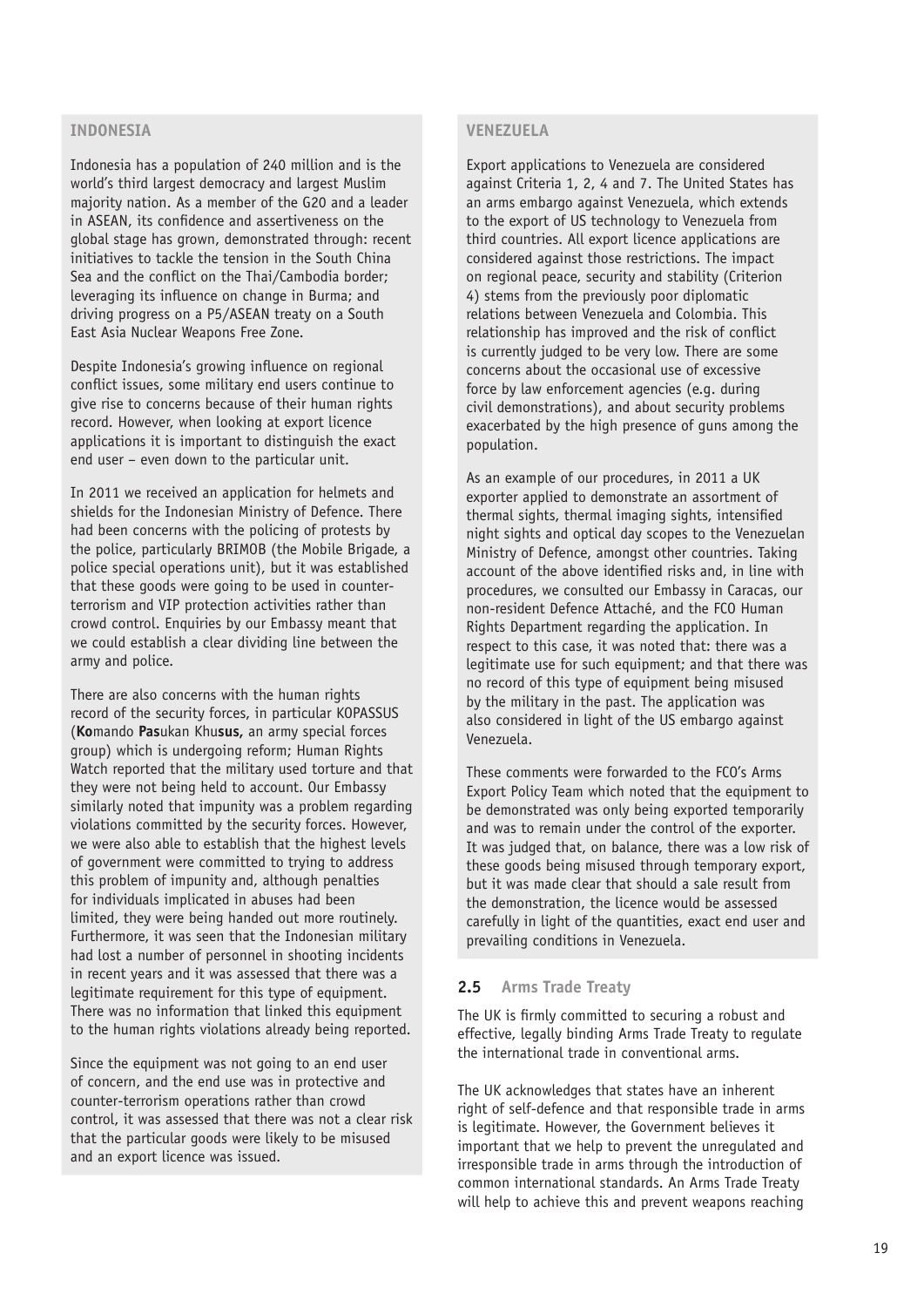those that would use them to exacerbate conflict or commit human rights abuses.

An Arms Trade Treaty is important for the UK as this would help to set standards for the arms trade, exporting British values by ensuring a respect for human rights and international humanitarian law. It presents an opportunity to tackle the harmful effects of irresponsible arms transfers which can fuel regional conflicts, exacerbate or prolong armed violence, create conditions for corruption, and undermine democracy and sustainable development. It would also support British prosperity by creating a level playing field for the defence industry, and through the introduction of common international standards for them to work to. Such a Treaty would also help to maintain the UK's security by reducing conflict and by stopping weapons reaching terrorists and insurgents that use them against our troops and our civilians, and those of our allies.

Throughout 2011, the UK maintained its leading international position in support of efforts to secure an Arms Trade Treaty, including playing an active and constructive role in the Second and Third Sessions of the Preparatory Committee held in March and July respectively.

The UK has also played a key co-ordinating role within the EU and the P5 (Permanent members of the United Nations Security Council that is: the United Kingdom, the United States of America, China, France and the Russian Federation) on the Arms Trade Treaty. This resulted in the first P5 statement in support of the UN process on the Treaty. The Arms Trade Treaty is regularly raised by Ministers and senior officials in their bilateral and multilateral meetings.

The UK continued to work closely with non-government organisations and the UK defence industry on the Arms Trade Treaty, holding a series of technical meetings to help inform UK positions on the Treaty. The UK has funded a range of projects in support of the Treaty, including research into implementation, capacity building for developing states, and engagement with key negotiating states.

#### **2.6 Small Arms and Light Weapons**

The illicit trade in Small Arms and Light Weapons, and the uncontrolled spread and accumulation of these and other conventional arms, means there is no shortage of evidence of the problems caused by the proliferation of these weapons.

Small Arms and Light Weapons are responsible for the killing and injuring of hundreds of thousands of people worldwide every year. Additionally, the violence perpetrated with these weapons destroys livelihoods, displaces entire communities and hampers social and economic development.

The UN Programme of Action to Prevent, Combat and Eradicate the Illicit Trade in Small Arms and Light Weapons in All its Aspects is the main international instrument for tackling these issues and the UK is committed to its full implementation (http://www.poaiss.org/poa/poahtml.aspx).

The UK also supports the work carried out by the European Union as part of its Small Arms and Light Weapons Strategy to combat the illicit accumulation and trafficking of Small Arms and Light Weapons and their ammunition. The EU produces six monthly and annual reporting to illustrate the work being done to implement the Strategy (http://www.consilium.europa.eu/eeas/ foreign-policy/non-proliferation,-disarmament-andexport-control-/documentation/documents?lang=en).

The UK had attended the Fourth Biennial Meeting of States in June 2010. The meeting discussed issues around strengthening the follow up mechanisms of the UN Programme of Action, establishing regional and sub-regional mechanisms for implementation of the UN Programme of Action and tackling issues around the implementation of the International Tracing Implement. Progress over the past 2 years was recognised and the key priority issues for the next cycle were identified and agreed. The UK will attend the UN Programme of Action Preparatory Committee in March 2012 ahead of the Review Conference due to be held in August and September 2012. The UK is considering the impact that the Arms Trade Treaty negotiations will have on the UN Programme of Action Review Conference, on the implementation of the UN Programme of Action generally and on the integration of Small Arms and Light Weapons control programmes into broader conflict prevention, armed violence reduction and development strategies and interventions.

The UK supports transparency in the overall effort to curb the illicit trade in Small Arms and Light Weapons, and other conventional weapons. Transparent systems are less vulnerable to manipulation by groups that view rigorous export controls as an impediment to their aims. The UK provides details of UK imports and exports of conventional arms to the UN Conventional Arms Register http://www.un.org/disarmament/convarms/Register/ (Annex C) and also reports to the UN Programme of Action on annual basis, in order to promote transparency.

To contribute to reducing the destabilising effect of Small Arms and Light Weapons, the UK continues to work closely with non-government organisations and international partners and organisations, including the European Union and the Organisation for Security and Co-operation in Europe. Additionally the UK continues to address the long term structural causes of conflict; manage regional and national tension and violence; and support post-conflict reconstruction.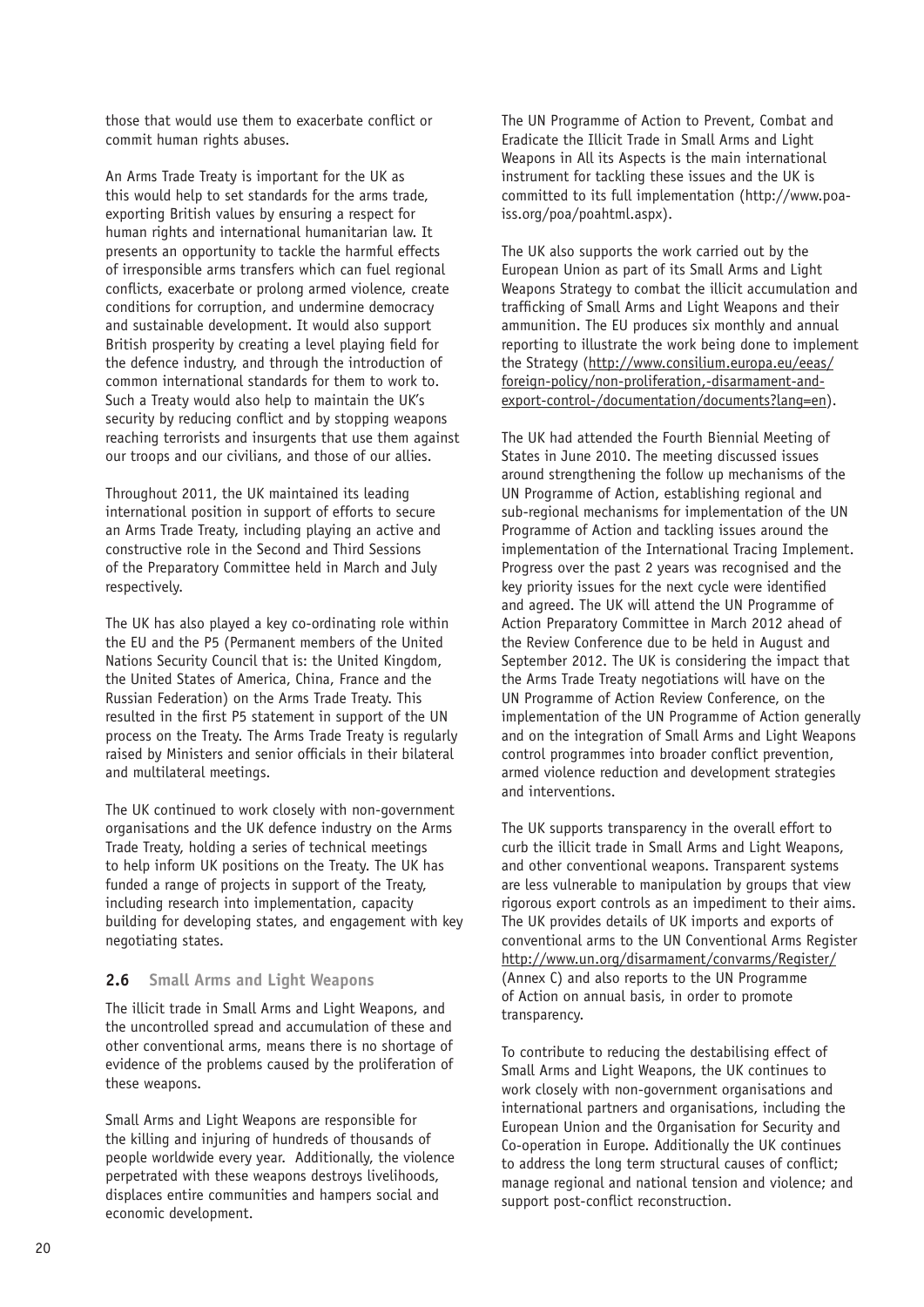#### **2.7 Cluster Munitions**

Cluster munitions can have a devastating humanitarian impact on civilian populations. Unexploded ordnance from cluster munitions can remain dispersed and undetected for decades, threatening the lives of civilians and hampering post-conflict reconstruction and development.

In 2008, a number of governments, including the UK, came together to negotiate and adopt the Convention on Cluster Munitions. This important international treaty prohibits the use, development, production, acquisition, stockpiling and transfer of cluster munitions. The UK became the 32<sup>nd</sup> state party to the Convention on Cluster Munitions in 2010. By the end of 2011, less than 2 years after entering into force the Convention on Cluster Munitions already had 111 signatory states – a clear example of what can be achieved when governments and non-government organisations work together.

The UK withdrew all cluster munitions from operational service in 2008. By the end of 2011, two thirds of these munitions (some 25 million sub-munitions) had been destroyed. Under current plans it is our intention to destroy the remainder by the end of 2013 (five years ahead of the deadline imposed by the Convention on Cluster Munitions). This represents an early and dedicated effort to realise, as quickly as possible, and in a safe, secure and environmentally responsible manner, our obligation to destroy munitions that are prohibited under the Convention. We have also shared the experience gained and lessons learnt from this stockpile destruction programme with other signatories.

The UK continued to play a full role during 2011 in delivering on our Treaty obligations in regards to international cooperation and assistance. Between 2010 and 2013, the UK has committed more than £30 million to international mine action work. This includes the clearance of unexploded ordnance, including cluster munitions. In addition to this we have allocated significant additional funding for mine action work in Afghanistan and Libya.

We continued to use relevant bilateral and multilateral meetings in 2011 to encourage non-signatories to join the Convention on Cluster Munitions. In October, the UK, in partnership with non-government organisations and the International Committee of the Red Cross, hosted an universalisation workshop for Commonwealth countries opened by Foreign Office Minister Lord Howell.

The UK also played an active part in the 2nd Meeting of States Parties to the Convention on Cluster Munitions, which took place in Beirut 13-16 September 2011, using the opportunity to reiterate our continued full commitment to the Convention and to globalising the ban on cluster munitions.

#### **2.8 The Wassenaar Arrangement**

The Wassenaar Arrangement is the only global multilateral arrangement dealing with the control of exports of conventional weapons and associated sensitive dual-use goods and technologies. It now has 41 participating states, following the success of Mexico's application to join in 2011, including all EU Member States except Cyprus, as well as the USA, Russia and Japan. It was established to contribute to regional and international security and stability by promoting transparency and helping to prevent destabilising accumulations of conventional arms. The Wassenaar Arrangement produces two control lists – one for conventional weapons (Munitions List) and one for dualuse goods and technologies.

General Working Group meetings will take place in May and October 2012, ahead of the next plenary meeting in Vienna in December 2012. For further information see http://www.wassenaar.org/.

The 17th Plenary Meeting of the Wassenaar Arrangement was held in Vienna in December 2011.The Plenary adopted four new Best Practice Guideline documents on Controlling Transport of Conventional Arms between Third Countries, Internal Compliance Programmes for Dual-Use Goods and Technologies, Destabilising Accumulations of Conventional Weapons, and Subsequent Transfer (Re-Export) Controls for Conventional Weapons Systems.

The Plenary also approved over 90 amendments to the Wassenaar Export Control Lists. New controls were agreed in significant areas such as equipment designed to intercept and process mobile telecommunications, and unmanned airships. UK experts continued to play a key role in the Technical Working Groups.

The UK engaged actively in the Wassenaar Arrangement Assessment Year process in 2011, which aimed to evaluate the performance of the Wassenaar Arrangement since 2007 and to highlight where further progress should be made. The UK delegation encouraged a forward leaning process of identifying and adopting a range of actions to facilitate a more effective, efficient and transparent Arrangement.

The UK also played a leading role in encouraging participating States to explore the possibility of developing an illustrated handbook for the Wassenaar control lists, and compiled a Compilation of Selected Expert Group Chair Statements from previous reports, that can assist licensing officers in the interpretation of the Wassenaar lists.

The UK will continue to work with Wassenaar Arrangement participating States to make the existing control lists more readily understood and user-friendly for licensing authorities and exporters, and to ensure the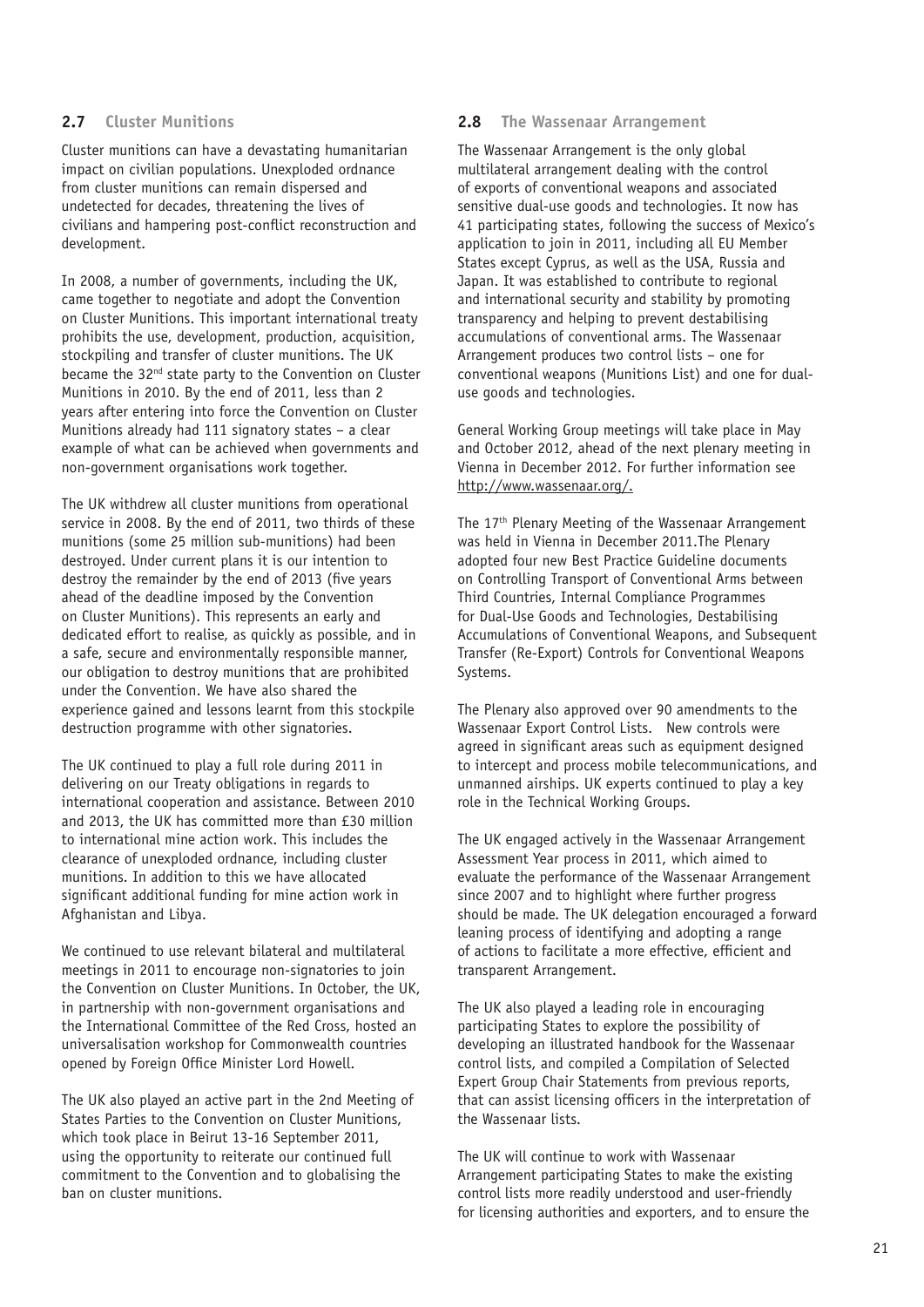detection and denial of undesirable exports. The UK will also work to engage with partners to further refine and institutionalise the technical criteria for membership of the Wassenaar Arrangement, to ensure that the regime's breadth keeps up to speed with the current geopolitical and technological realities.

## **2.9 The UN Register of Conventional Arms**

The United Nations Register of Conventional Arms is a voluntary global reporting instrument, intended to create greater transparency in international arms transfers and help identify any excessive build-up of arms in particular countries or regions. The UN Register currently covers seven categories of conventional weapons, namely: battle tanks; armoured combat vehicles; large-calibre artillery systems; combat aircraft; attack helicopters; warships (including submarines); and missiles and missile-launchers (including Man-Portable Air Defence Systems). There is an additional background section of the Register for countries to report national holdings of Small Arms and Light Weapons.

The UK reports annually to the UN on all exports of military equipment in these categories and will again provide this information by June 2012 (Annex C). Whilst all reporting to the UN Register is voluntary, the UK continues to view regular and comprehensive reporting as important, and actively encourages all UN member states to participate with similar levels of transparency. Transparent systems are less vulnerable to manipulation by groups that view rigorous export controls as an impediment to their aims.

## **2.10 The Nuclear Suppliers Group**

The 21<sup>st</sup> Plenary meeting of the Nuclear Suppliers Group took place in Noordwijk, Netherlands on 24 and 25 June 2011. The Nuclear Suppliers Group seeks to prevent the proliferation of nuclear weapons through the implementation on a national basis of export controls for nuclear and nuclear-related material, "dual use" material, equipment, software and technology, without hindering international cooperation on peaceful uses of nuclear energy. It also promotes effective safeguards and the protection of existing nuclear materials. The Nuclear Suppliers Group has 46 Participating Governments.

Participating Governments exchanged information on developments in the nuclear non-proliferation regime; they also focused on specific regions and countries of concern. Concerns were shared about the proliferation implications of the nuclear programmes of the Democratic People's Republic of Korea (DPRK) and Iran. The Nuclear Suppliers Group reiterated its longstanding support for diplomatic efforts for a solution to the Iranian nuclear issue and for a solution to the DPRK nuclear issue in a peaceful manner.

Participating Governments agreed to strengthen the guidelines on the transfer of enrichment and reprocessing technologies. Emphasis was placed on the importance of keeping the control lists (Trigger List and Dual Use List) up to date, where UK experts provided essential expertise on technological developments. Participating Governments exchanged views on the implementation of the 2008 Statement on Civil Nuclear Co-operation with India and discussed the NSG relationship with India.

The Nuclear Suppliers Group's 26<sup>th</sup> Consultative Group meeting was held in Vienna in November 2011. The Consultative Group received updates from the technical experts working group, responsible for conducting the review of the control lists. UK experts continued to support the work of the technical experts working groups to ensure that the control lists are kept up to date. The 2012 Plenary will be held in Seattle, in June.

## **2.11 The Academic Technology Approval Scheme**

The Academic Technology Approval Scheme was introduced in November 2007. The scheme seeks to protect certain sensitive technologies relating to weapons of mass destruction and their means of delivery from possible misuse by proliferators.

It is operated with the co-operation of those Institutes of Higher Education that teach sensitive subjects at masters level or higher. Foreign students seeking to study such subjects must first obtain an Academic Technology Approval Scheme certificate. This can be achieved through an online application at no cost to the applicant. An Academic Technology Approval Scheme certificate is usually processed within 20 working days of receipt of a completed application.

The scheme makes a small but significant contribution to UK counter proliferation efforts. Since the introduction of the scheme in 2007 there have been over 44,000 applications processed, of which 499 have had to be refused.

## **2.12 The Australia Group**

The Australia Group was established in 1985 to prevent the proliferation of chemical and biological agents and dual-use manufacturing equipment. It is not legally binding. The Group's principal objective is to use export licensing measures to ensure that exports of certain chemicals, biological agents, and dual-use chemical and biological manufacturing facilities and equipment, do not contribute to the spread of chemical and biological weapons. There are currently 41 participants in the Australia Group, including all EU Member States and the European Commission.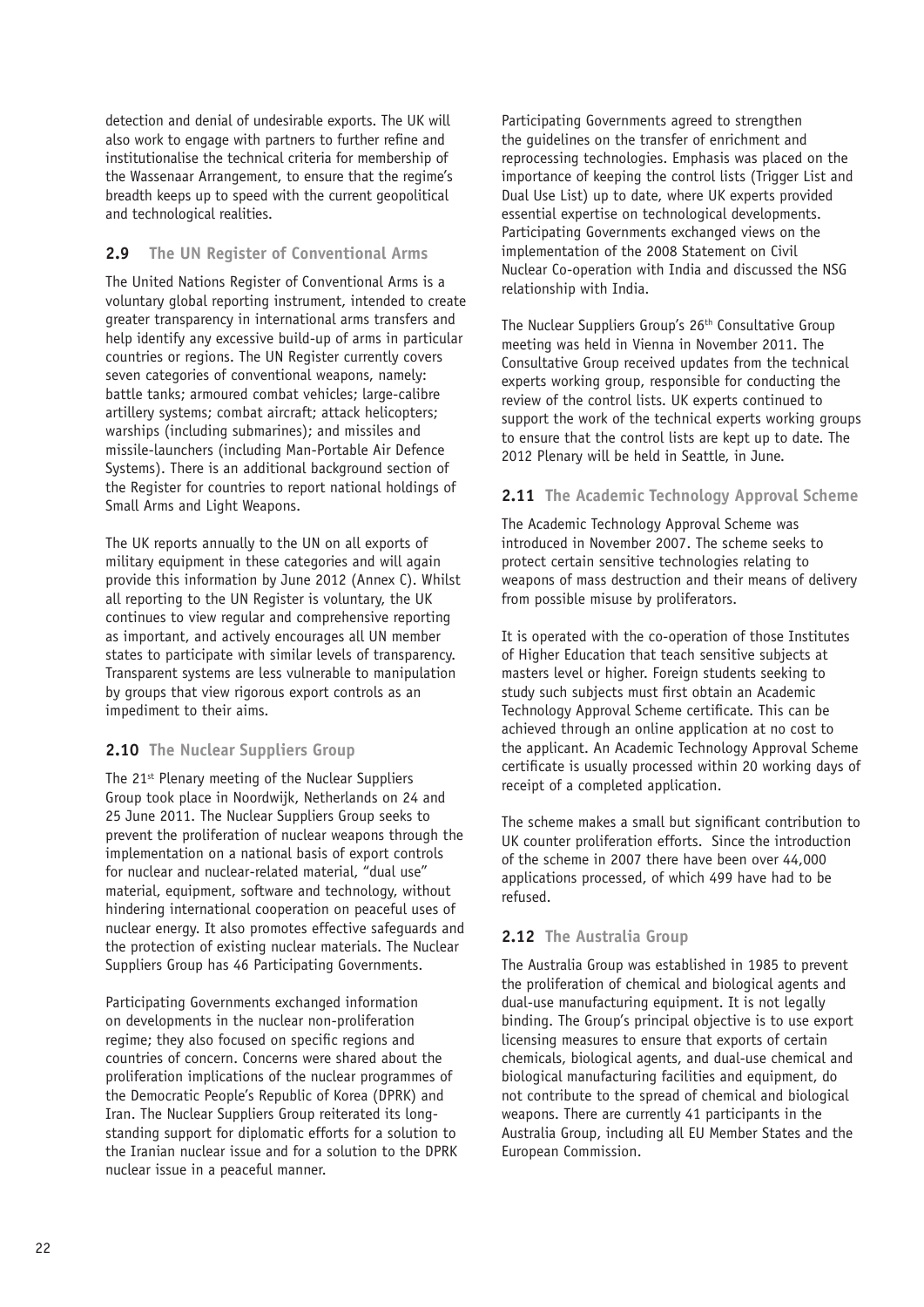All Australia Group member states are also states parties to the Chemical Weapons Convention and Biological and Toxin Weapons Convention, and support for these conventions and their aims remains the overriding objective of the Group.

The UK is one of the most active participating governments within the Group and a major contributor to technical proposals, adopted by consensus, that ensure that the Group's control lists are kept up to date. Co-operation under the Chemical Weapons Convention and Biological and Toxin Weapons Convention is the key to defeating the threat of chemical and biological weapons. By working through the Australia Group, the export of materials that could be used to produce chemical and biological weapons are monitored and better controlled, helping to prevent them from falling into the hands of proliferators and terrorists. The UK took part in outreach visits to two non-Australia Group countries, China and India.

## **2.13 The Missile Technology Control Regime**

The Missile Technology Control Regime held its 25th Plenary Meeting in Buenos Aires from 11 to 15 April 2011 to review and evaluate its activities and to further intensify its efforts to prevent missile programmes and their proliferation.

The Missile Technology Control Regime is a voluntary association of countries who work together through the coordination of export licensing efforts to prevent the proliferation of WMD capable unmanned delivery systems. The UK continues to provide leadership at the Missile Technology Control Regime Technical Working Group. At the 25th Plenary, Regime partners discussed proliferation of weapons of mass destruction as well as their means of delivery that constitute a threat to international peace and security and reaffirmed the importance of addressing these challenges and the role the Missile Technology Control Regime serves in this regard. Missile Technology Control Regime guidelines and controls list constitute an international export control standard which is increasingly adhered to by nonmembers of the Regime.

Partners conducted extensive discussions on missile proliferation-related activities worldwide, including developments in missile programs and their proliferation; procurement activities and techniques in support of such programs; rapid technological change; the role of intangible technology, brokering, and transshipment in facilitating proliferation; and key technology trends in proliferation missile programs.

Partners exchanged information on concerns about the ongoing missile programs in the Middle East, Northeast Asia and South Asia, including Iran and the DPRK, which could contribute to regional instability and supply missile proliferation activities elsewhere.

Partners reaffirmed the critical importance of the Missile Technology Control Regime's ongoing technical work. They expressed their appreciation for the work of the Licensing and Enforcement Expert Meeting, the Information Exchange Meeting and the Technical Expert Meeting.

A Reinforced Point of Contact meeting was held in Paris, in December. This meeting further considered developments in missile proliferation, technical developments and outreach efforts. The next Plenary will be held in Berlin, in October 2012.

### **2.14 Export Control Outreach**

Establishing the highest possible arms export control standards across the world is one of the UK's highest priorities, as our work towards an international Arms Trade Treaty demonstrates. In addition, the UK carries out a range of work bilaterally with certain countries and with our partners, for example in the European Union. Much of this work is also done through our membership of the export control regimes, which all conduct outreach activities in their specific areas.

The UK's focus on export licensing outreach is designed to demonstrate the counter proliferation benefits of export controls and the positive effects they can have on domestic industry. Establishing a strong international reputation for export controls allows a country greater access to world markets and contributes significantly to counter-proliferation efforts. The UK sees outreach as a key step in halting the spread of proliferation networks and we continue to work closely with international partners on such programmes. During 2011 the UK funded several export control outreach projects around the world. These involved outreach with the UAE, China, Turkey, Indonesia, Singapore and Malaysia.

## **2.15 Gifted Equipment**

The UK gifts equipment to overseas governments in support of wider security and foreign policy aims. All proposals to gift controlled military equipment are assessed against the Consolidated EU and National Arms Export Licensing Criteria by relevant Government departments. Where gifts are approved these are exported under a Crown Immunity letter and therefore do not require the normally appropriate export or trade licence.

The list of gifts approved by the Government in 2011 is set out in Table 2.4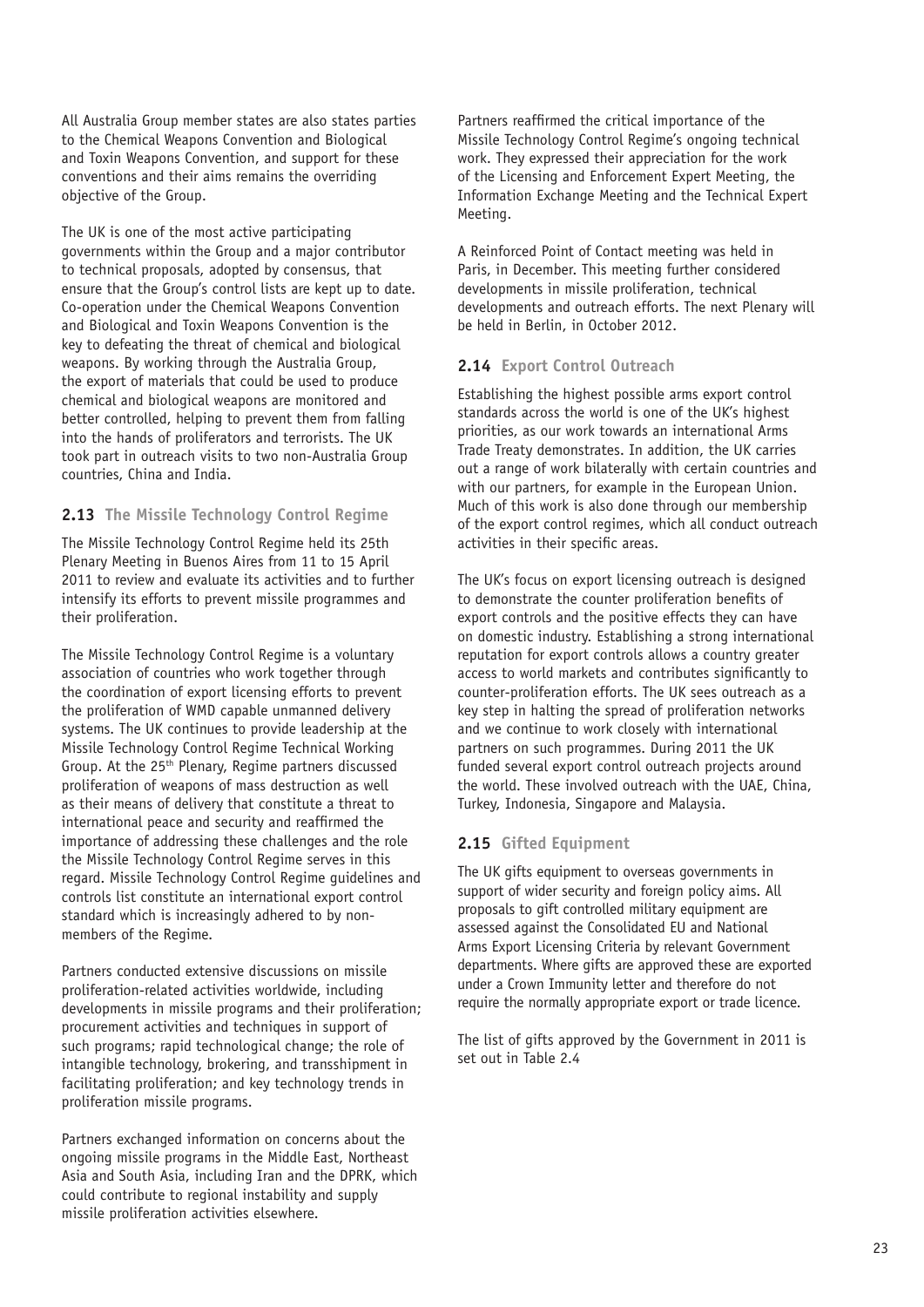| Table 2.4 Equipment gifted by the Government in 2011                                                                                                                                                                                                  |                                                       |                                                                                |                      |  |
|-------------------------------------------------------------------------------------------------------------------------------------------------------------------------------------------------------------------------------------------------------|-------------------------------------------------------|--------------------------------------------------------------------------------|----------------------|--|
| Country                                                                                                                                                                                                                                               | Recipient                                             | <b>Goods Description</b>                                                       | <b>Goods Value £</b> |  |
| Djibouti                                                                                                                                                                                                                                              | Djibouti Airport Authority                            | Explosive Trace Detection Equipment,<br>Maintenance, Training and Consumables  | 86,566               |  |
| Pakistan                                                                                                                                                                                                                                              | Pakistan Army and Khyber<br>Pakhtunkhwa Police        | Explosive detection Kit                                                        | 18,000               |  |
| Pakistan                                                                                                                                                                                                                                              | Pakistan Army                                         | EOD Equipment                                                                  | 210,000              |  |
| Kenya                                                                                                                                                                                                                                                 | Kenyan Police Service                                 | <b>Body Armour</b>                                                             | 2,500                |  |
| Afghanistan                                                                                                                                                                                                                                           | Afghan National Security<br>Forces                    | Expeditionary Elevated Sangar                                                  | 25,942               |  |
| Kenya                                                                                                                                                                                                                                                 | Rural Border Patrol Unit                              | Metal Detectors, Inspection Equipment,<br>Tactical Radios, Truck, Water Bowser | 370,693              |  |
| Libya                                                                                                                                                                                                                                                 | National Transitional Council                         | Binoculars, GPS Ship, GPS Hand-Held<br>Waterproof, Life Jackets                | 11,105,645           |  |
| Jordan                                                                                                                                                                                                                                                | Jordanian Armed Forces                                | General Purpose Test Facility to support<br>battle tanks                       | 5,000                |  |
| Pakistan                                                                                                                                                                                                                                              | Khyber Pakhtunkhwa Police                             | Explosive Ordnance Disposal EOD Remote<br>Control Vehicle and EOD accessories. | 1,740,000            |  |
| <b>Turks and Caicos</b><br>Islands                                                                                                                                                                                                                    | Royal Turks and Caicos<br><b>Islands Police Force</b> | Public order equipment                                                         | 40,618               |  |
| Somalia                                                                                                                                                                                                                                               | Rapid Reaction Unit                                   | Assault Rifles, Weapon Cleaning Kit, Body<br>Armour, Helmet, Military Uniforms | 80,000               |  |
| Mauritania<br>Mauritania Armed Forces<br>Various military equipment for counter<br>terrorism military capability building<br>project                                                                                                                  |                                                       |                                                                                | 84,000               |  |
| Mauritania                                                                                                                                                                                                                                            | Mauritanian Armed Forces                              | Patrol Team Medical Kits                                                       | 10,000               |  |
| Algeria                                                                                                                                                                                                                                               | Algerian Groupe Speciale<br>Intervention              | Light Weight Combat EOD Suit and Personal<br>Protective Equipment              | 25,901               |  |
| Lebanon                                                                                                                                                                                                                                               | Lebanon Armed Forces                                  | Lightweight EOD Suits                                                          | 25,900               |  |
| Belize Defence Force<br><b>Belize</b><br>Truck Utility Light/Medium Vehicle, Trailer<br>3/4 Ton, Trailer Cargo 1.3/4T 2WH, Truck<br>Cargo Bulk Fuel, Truck Cargo 4 Ton - 4<br>Wheel Drive, Truck Cargo with Winch, Truck<br><b>Bulk Fuel Aviation</b> |                                                       | 25,700                                                                         |                      |  |
| Libya*                                                                                                                                                                                                                                                | <b>Interim Transitional National</b><br>Council       | 3,000 Body Armour Sets                                                         | 455,000              |  |
| <b>Brazil</b>                                                                                                                                                                                                                                         | <b>Brazilian Customs</b>                              | Contraband Detector Machines and<br>Consumables                                | 77,075               |  |
| Lebanon                                                                                                                                                                                                                                               | Moukafaha Search school                               | EOD search equipment                                                           | 30,000               |  |
| <b>USA</b>                                                                                                                                                                                                                                            | <b>USA Air Force</b>                                  | Communications equipment.                                                      | Not known            |  |
| Pakistan                                                                                                                                                                                                                                              | Military College of<br>Engineering                    | Forensic Kit and Consumables Spares Pack                                       | 44,602               |  |
| Afghanistan                                                                                                                                                                                                                                           | Head of NDS                                           | Armoured Land Cruiser Vehicles                                                 | 81,866               |  |
| Somalia                                                                                                                                                                                                                                               | Ministry of Aviation                                  | Contraband Detector and Consumables                                            | 42,910               |  |

\*It was not feasible to conduct a full assessment against the Consolidated Criteria as this gifted equipment was urgently required and an exception was made to Government policy in this case. Parliament was kept fully informed of this exception to Government policy.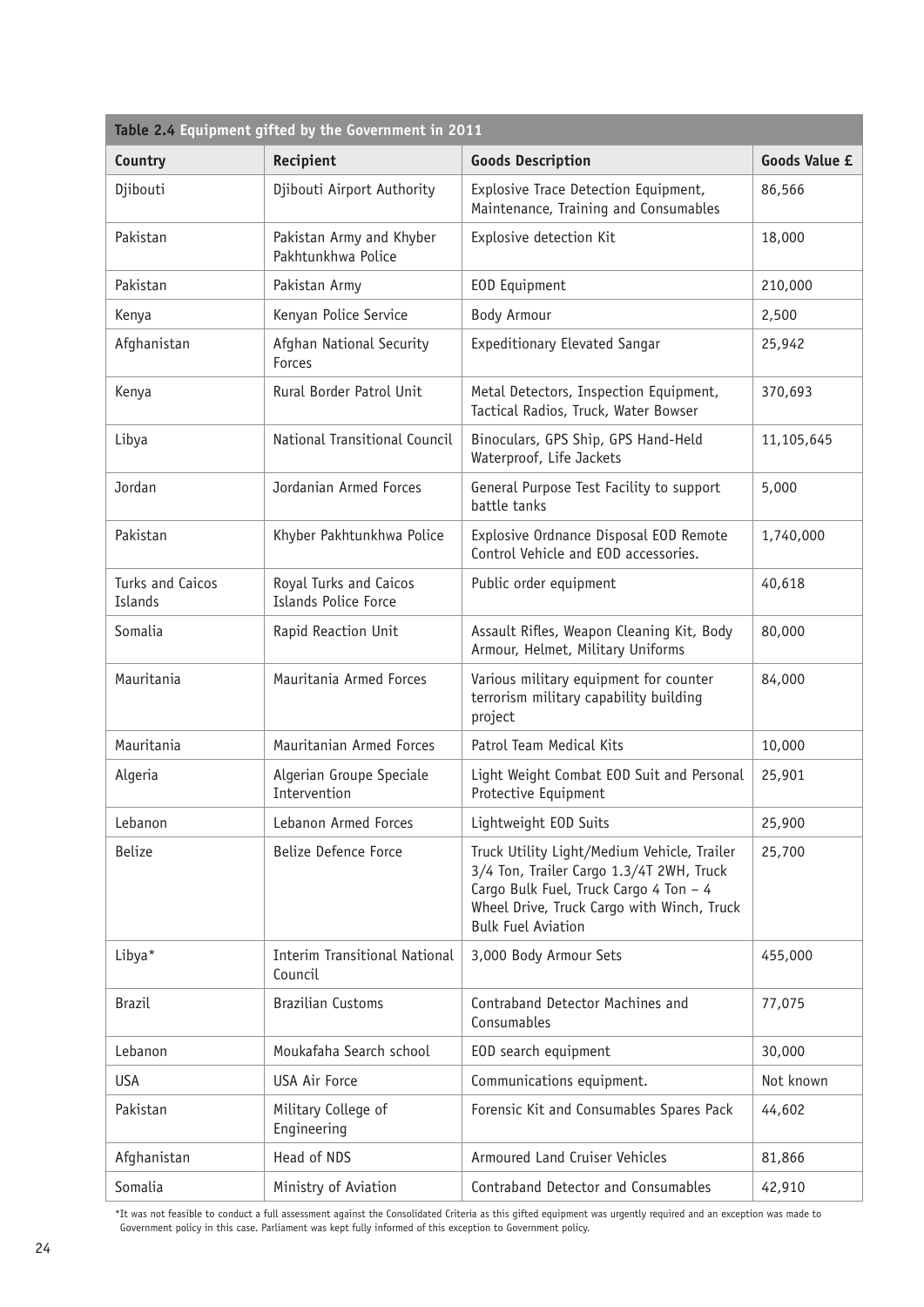Under the HM Treasury guidelines set out in "Managing Public Money" the body armour was granted to the Libyan National Transitional Council and was not gifted. An assessment was made against the Consolidated Criteria. Therefore Crown Immunity applied to the supply of the body armour and an export licence was not required.

| Table 2.4 Equipment granted by the Government in 2011 |                                         |                          |          |                      |
|-------------------------------------------------------|-----------------------------------------|--------------------------|----------|----------------------|
| Country                                               | Recipient                               | <b>Goods Description</b> | Quantity | <b>Goods Value £</b> |
| Libya                                                 | Libyan National Transitional<br>Council | Body Armour              | 5,000    | 1,849,600            |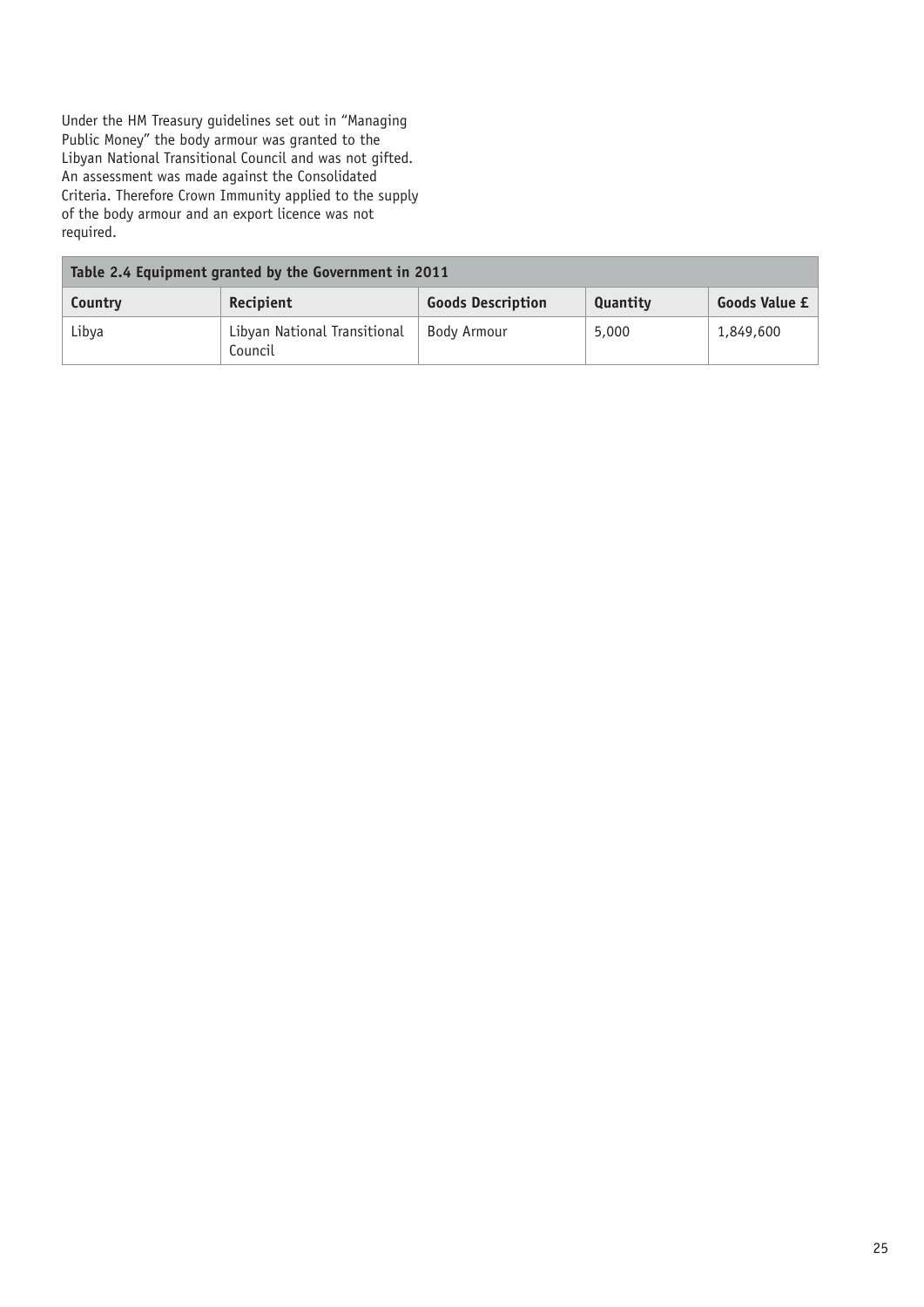## Section 3

# Export Licensing Decisions During 2011

#### **3.1 Background to export licence decisions**

In assessing applications for individual licences, on the basis of the information supplied by the exporter, officials in the Export Control Organisation (ECO) will first determine whether or not the items are controlled and, if so, under which entry in the relevant legislation; the relevant alphanumeric entry is known as the "rating" of the items. Items and activities subject to control for strategic reasons are as follows:

- Exports of items listed in Schedule 2 of the Export Control Order 2008 (the UK Military List).
- Exports of items listed in Schedule 3 of the Export Control Order 2008 (UK Dual-Use List).
- Trade activities as specified in Articles 20 25 of the Export Control Order 2008. The three risk-based categories of goods (A, B and C) are specified in Article 2 and Schedule 1 of the Export Control Order 2008, and "embargoed destinations" are specified in Parts 1 and 2 of Schedule 4 of the Export Control Order 2008.
- The provision of technical assistance is controlled where the provider knows or has been made aware that the technical assistance will be used for "WMD Purposes"7 outside the EU.
- Items that the exporter has been told, knows or suspects are or may be intended for "WMD Purposes". This is the "WMD end-use" or "catch-all" control and goods controlled for these reasons are given the rating "End-Use".
- The transfer of technology by any means is controlled where the person making the transfer

knows or has been made aware that the technology is for "WMD Purposes" outside the EU.

- Exports of items listed in Council Regulation (EC) 428/2009 (The Dual-Use Regulation) setting up a Community regime for the control of exports, transfer, brokering and transit of dual-use items.
- Brokering services or items listed in Annex I of the Dual-Use Regulation where the broker has been informed by the competent authorities of the Member State where he is established that the items are or may be intended for "WMD Purposes". If the broker is aware of such an end use the broker must contact the relevant national authorities who will decide whether or not it is expedient to make the transaction subject to a licence.
- Exports of items entered in Council Regulation (EC) 1236/2005 (the "torture" Regulation) setting up a Community Regime concerning trade in certain equipment and products which could be used for capital punishment, torture or other cruel, inhuman or degrading treatment or punishment.
- Components or production equipment that the exporter has been told, knows or suspects are or may be intended for a military end-use<sup>8</sup> in a country subject to certain types of arms embargo, or for use as parts or components of military list items which have been exported in breach of United Kingdom export controls. This is the "Military End-Use" control.
- Transit or transhipment of controlled items through the UK as set out in Article 17 of the Export Control Order 2008.

<sup>&</sup>quot;WMD Purposes" means use in connection with the development, production, handling, operation, maintenance, storage, detection, identification or dissemination of chemical, biological or nuclear weapons or other nuclear explosive devices, or the development, production, maintenance or storage of missiles capable of delivering such weapons.

<sup>8</sup> i.e. a: incorporation into military items listed in the military list; b: use of production, test or analytical equipment and components therefore, for the development, production or maintenance of military list items; or c: use of any unfinished products in a plant for the production of military list items.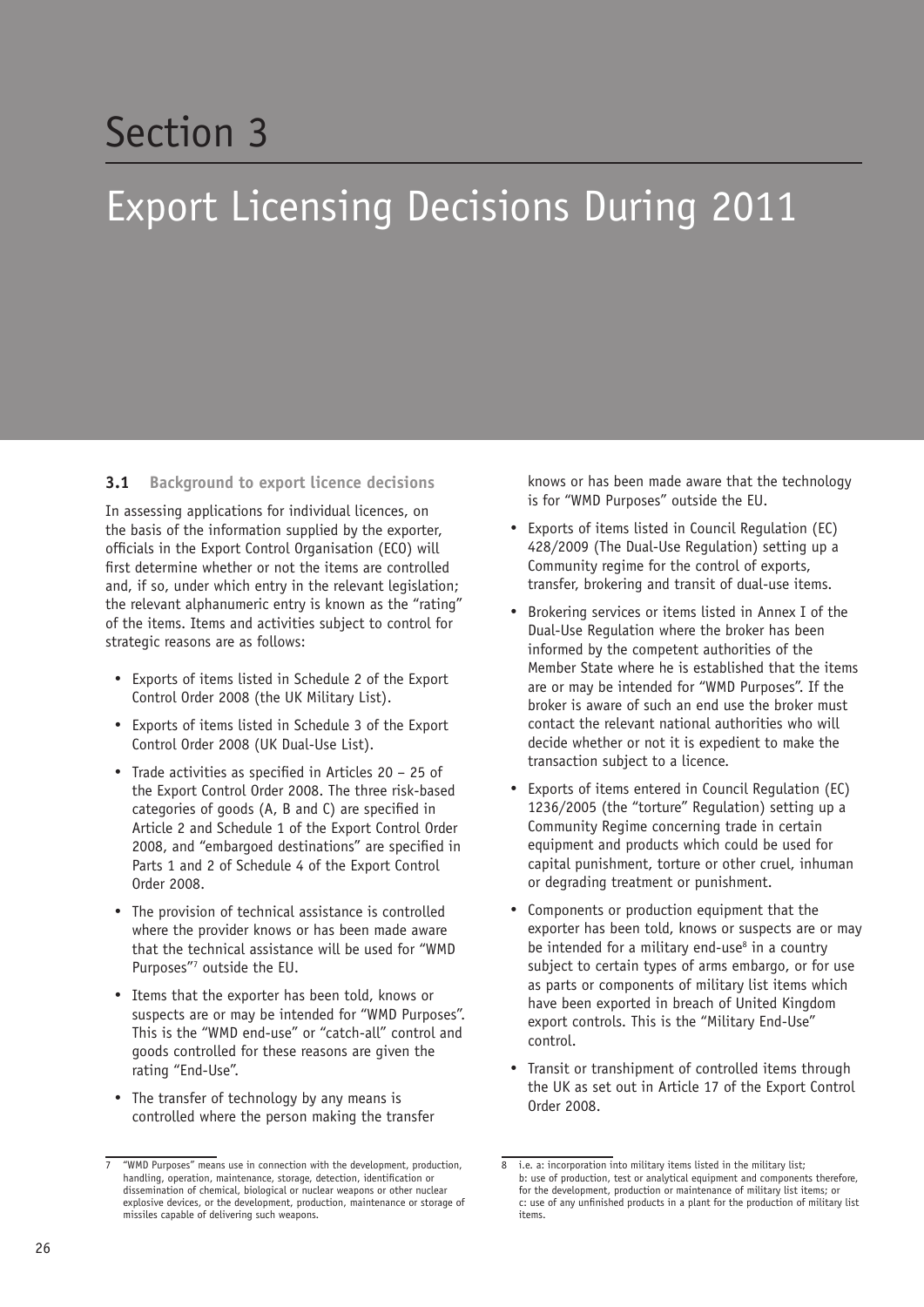Where an item or activity is controlled, the exporter or trader must apply to the ECO for an export or trade control licence.

#### **Notes on Refusals Data**

A simple comparison of the numbers of licences issued or refused in this period compared to that reported in previous Annual Reports is not necessarily an indicator that circumstances have changed, or concerns increased, in the destination in question. Levels of refusals can be affected by a number of factors: they might for example be influenced by companies taking the view that an application was likely to be refused when assessed against the published criteria and so deciding not to apply; companies are now better able to judge that likelihood given the publication of refusal statistics by destination. More generally, the number and nature of the applications received in total, or in relation to particular destinations can vary widely from one period to the next, and this is driven by many factors, including business factors outside the Government's control.

**General Note on Licensing Data**

**3.2 Standard Individual Export Licences (SIELs), Standard Individual Transhipment Licences (SITLs), Open Individual Export Licences (OIELs), Standard Individual Trade Control Licences (SITCLs) and Open Individual Trade Control Licences (OITCLs).**

Data about the SIELs, SITLs, OIELs, SITCLs, and OITCLs, granted, refused and revoked during 2011 is available via the new Strategic Export Controls: Reports and Statistics Website https://www.exportcontroldb.bis.gov.uk/

This section of the Report gives information on the various types of licences as well as information on appeals against licensing decisions during this period. Information on the number of applications processed can be found at the end of this section, as well as a breakdown by final licence status.

SIELs generally allow shipments of specified items to a specified consignee up to the quantity or value specified by the licence. SIELs are generally valid for two years where the export will be permanent. Where the export is temporary, for example for the purposes of demonstration, trial or evaluation,a SIEL is generally valid for one year only and the items must be returned to the UK before the licence expires.

A licence is not required for the majority of controlled goods being transhipped through the UK en route from one country to another **pre-determined** destination as these are exempt from control providing certain conditions are met. Where these conditions cannot be met a transhipment licence will be required. A

transhipment may be made under the provisions of one of the Open General Transhipment Licences (OGTL) provided, in all cases that the relevant licence conditions are met including **goods or destinations restrictions.**  If the OGTL cannot be used a **SITL** must be applied for (there is no Open Individual Transhipment Licence).

The information on SIELs included in this section of the report has been compiled using the Export Control Organisation's computer databases. The databases were interrogated during the compilation of the report to identify the status of all applications on which a decision was taken during the period covered by the Report. In a small number of cases, there may be a subsequent change of status. There are two main reasons for such changes: a licence issued during the period may have been revoked, for example because of the imposition of new sanctions or an arms embargo; or a decision during the reporting period to refuse a licence might be overturned because the applicant later appealed successfully. In addition, information is also provided in Annex C on the number of items of equipment in the UN Register of Conventional Arms categories covered by SIELS issued during the period, where the contract in question has come into force.

OIELs are concessionary licences that are specific to an individual exporter and cover multiple shipments of specified items to specified destinations and/or, in some cases, specified consignees. OIELs are generally valid for a period of five years, with the exception of "Dealer to Dealer" OIELs which allow firearms dealers to export certain categories of firearms and ammunition solely to other gun dealers in the European Union only. These are valid for three years. It should be noted that the refusal of an application for an OIEL, amendment to exclude particular destinations and/or items, or the revocation of an OIEL does not prevent a company from applying for SIELs covering some or all of the items concerned to specified consignees in the relevant destinations. The factors that led to the original decision on the OIEL would be taken into account in the decision on any such SIEL application.

A SITCL is specific to a named trader and covers involvement in the trading of a specified quantity of specific goods between a specified overseas source country, and between a specified consignor, consignee and end-user in an overseas destination country. SITCLs will normally be valid for two years. Upon expiry, either by time or because the activity has taken place, the licence ceases to be valid. Should further similar activity need to take place, a further licence must be applied for. Trade Controls only apply to Category A, B and C goods as specified in Article 2 and Schedule 1 of the Export Control Order 2008. They do not apply to software and technology.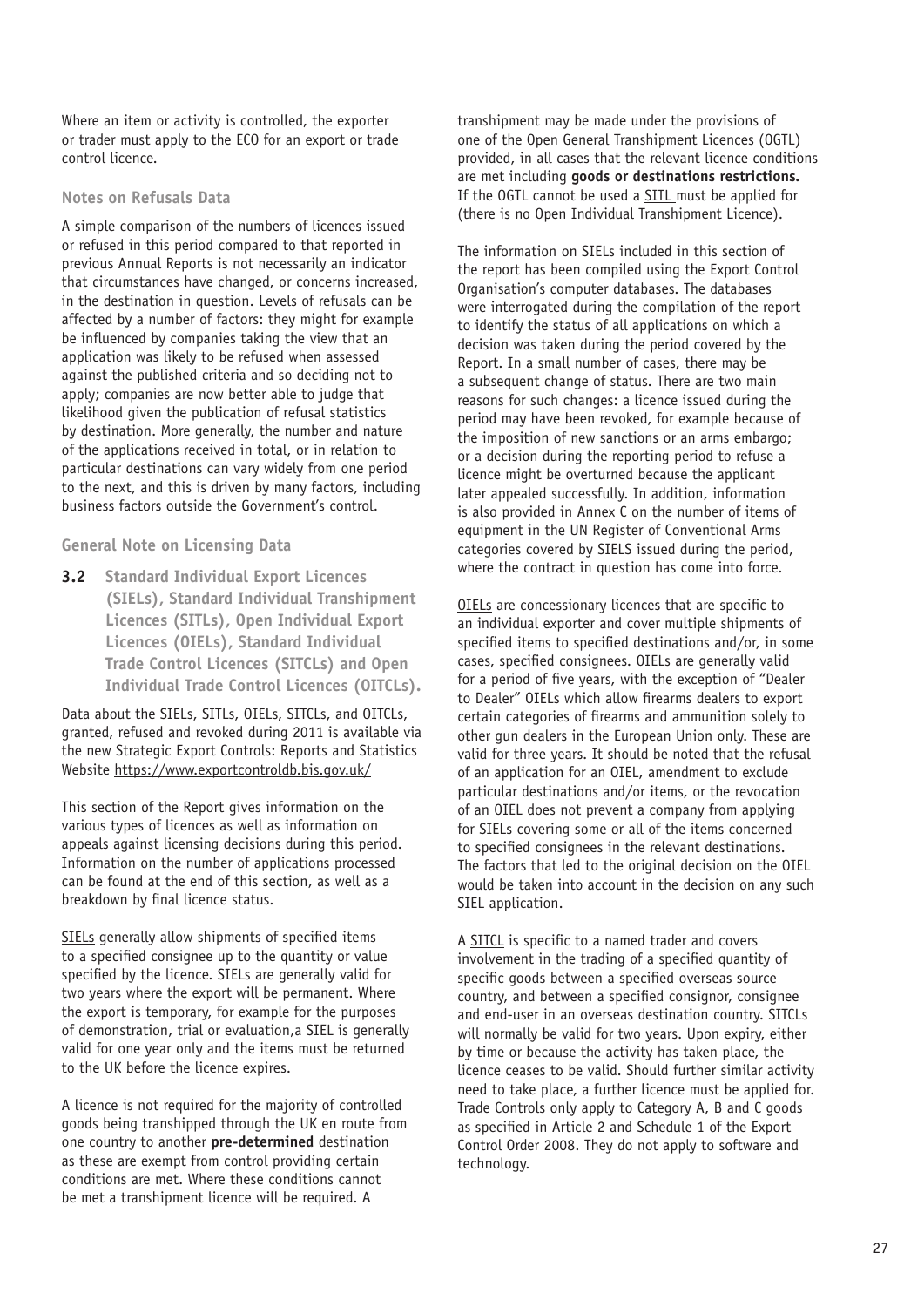An **OITCL** is specific to a named trader and covers involvement in the trading of specific goods between specified overseas sources and overseas destination countries and/or specified consignor(s), consignee(s) and end-user(s). OITCLs are generally valid for two years. It should be noted that the refusal of an application for an OITCL, amendment to exclude particular destinations and/ or items, or the revocation of an OITCL does not prevent a company from applying for SITCLs covering some or all of the items concerned to specified consignees in the relevant destinations. The factors that led to the original decision on the OITCL would be taken into account in the decision on any such SITCL application.

Information on licences processed during 2011:

| Table 3.1 No of SIELs: | 2011   |
|------------------------|--------|
| Issued                 | 11,936 |
| Revoked                | 125    |
| Refused                | 196    |
| $NLR*$                 | 1,569  |
| Withdrawn/Stopped**    | 2,107  |

\*No Licence Required

\*\* In Tables 3.1-3.5 "Withdrawn" applications will generally be because an application was withdrawn by the exporter. "Stopped" applications will generally be because an exporter has not provided adequate information to allow the application to proceed, following a Request for Information (RFI) from a Case Officer.

| Issued                  | Table 3.2 No of SITLs: | 2011 |
|-------------------------|------------------------|------|
|                         |                        |      |
| Revoked                 |                        |      |
| Refused                 |                        |      |
| <b>NLR</b>              |                        |      |
| Withdrawn/Stopped<br>10 |                        |      |

| Table 3.3 No of OIELs***                                                                          | 2011 |
|---------------------------------------------------------------------------------------------------|------|
| Issued                                                                                            | 40)  |
| Revoked/Reduced                                                                                   | ٩    |
| Rejected/Removed****                                                                              |      |
| NI R                                                                                              |      |
| Withdrawn, Stopped or Unsuitable<br>(where an exporter does not meet the<br>criteria for an OIEL) | 169  |

\*\*\* includes Dealer to Dealer OIELs

\*\*\*\* A rejected OIEL application does not mean that if an exporter applies for a SIEL to make the export, that application will be refused. In many cases where OIEL applications are rejected, exporters are asked to apply for SIELs because these allow closer scrutiny of individual exports, but this does not necessarily mean that this closer scrutiny will result in rejection.

| Table 3.4 No of SITCLs | 2011 |
|------------------------|------|
| Issued                 | 141  |
| Revoked                | 2    |
| Refused                | 5    |
| NTLR*****              | 5    |
| Withdrawn/Stopped      | 125  |

\*\*\*\*\* No Trade Licence Required

| Table 3.5 No of OITCLs                                                                            | 2011 |
|---------------------------------------------------------------------------------------------------|------|
| Issued                                                                                            | 25   |
| Revoked                                                                                           |      |
| Refused                                                                                           | 6    |
| <b>NTLR</b>                                                                                       |      |
| Withdrawn, Stopped or Unsuitable<br>(where an exporter does not meet the<br>criteria for an OIEL) | 31   |

## **3.3 Information on SIELS, SITLS, OIELS, SITCLs and OITCLs**

The entry for each destination on the Strategic Export Controls: Report and Statistics website: https://www. exportcontroldb.bis.gov.uk/ contains the following information:

#### For SIELs:

- Total value of all applications in respect of which a SIEL was issued for the export of items to the destination concerned during the period, whether the export concerned was permanent or temporary. It should be noted that the value of exports that are actually made under the licences concerned may be less than shown because some of these licences will not be used to make all of the exports authorised and others will not be used at all. In addition, some items are exported only temporarily and later returned to the UK.
- The number of licences issued, refused or revoked, split into Military List, dual use items and both (covering licences with military and dual use goods) categories. A (T) at the beginning of a line indicates a Temporary export licence.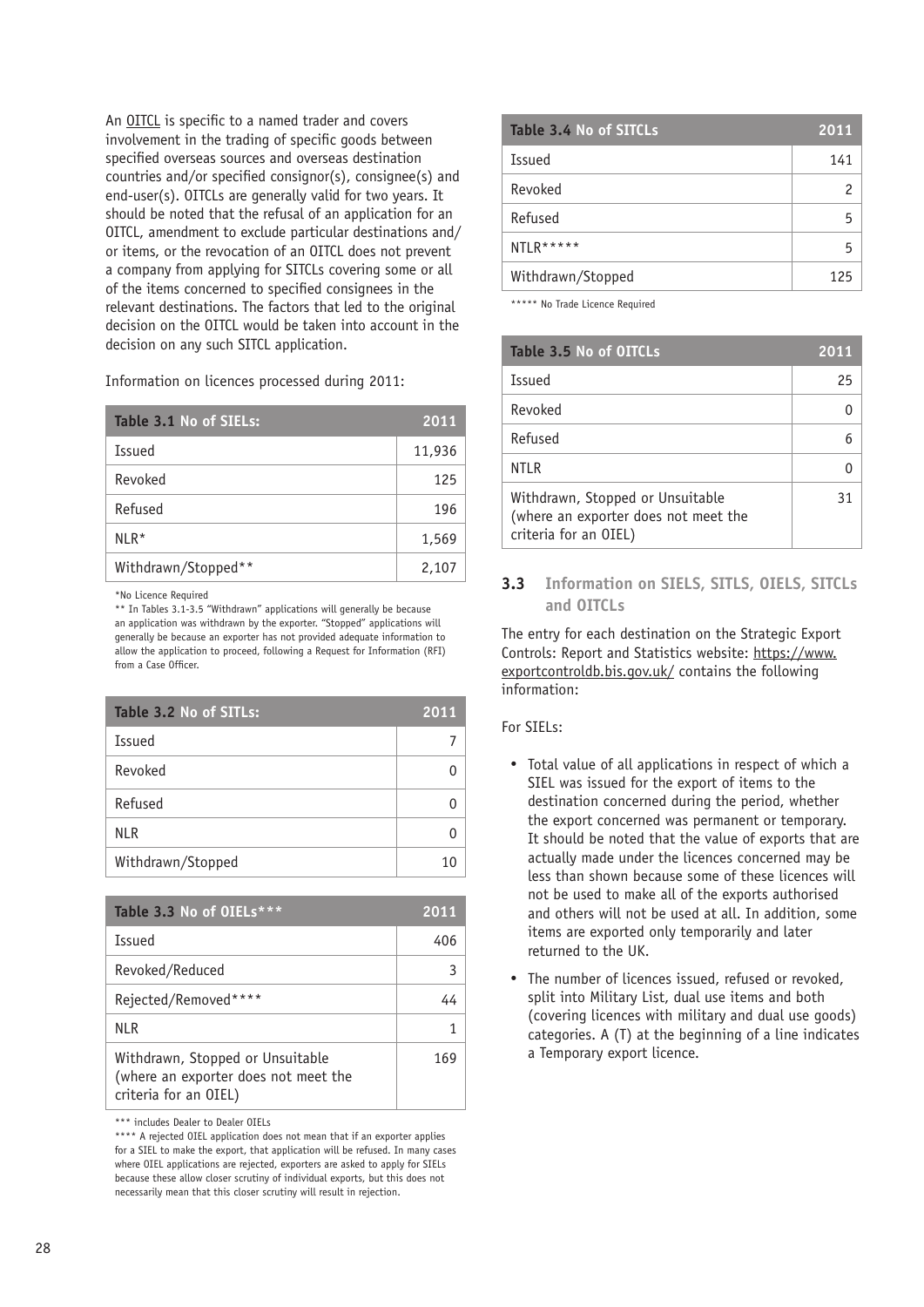#### For Incorporation:

• Information on goods licensed under SIELs for incorporation and onward export from the destination country is provided in the same format as that for all other SIELs, and includes the same level of information. An aggregated summary of the ultimate destinations for the goods after incorporation is also provided.

For Items covered by Council Regulation 1236/2005 (the "Torture" Regulation):

• Information provided under this heading is displayed in the same way as for standard SIELs.

#### For STTLs:

• Information on SITLs is provided in the same format as for SIELs. The licensing information can be found within each destination, under "SIFLs -Transhipments". As the items covered by SITLs issued only pass through the UK, it would be misleading to include a 'value' for these licences in the report.

### For OIELs:

- The number of licences issued, refused or revoked. A (T) indicates a Temporary export licence.
- As OIELs cover multiple shipments of specified goods to specified destinations or specified consignees, exporters holding OIELs are not asked to provide details of the value of goods they propose to ship and it is therefore not possible to provide information on the total value of goods licensed under OIELs issued.

#### For STTCLs:

- A summary of the items or activities authorised by the licence is given.
- As SITCLs cover the trading of specific goods between overseas source and destination countries, there is no physical export from the UK and traders are not asked to provide information on values.

#### For OTTCLs:

- A summary of the items or activities authorised by the licence are given.
- As OITCLs cover the trading of specific goods between overseas source and destination countries, exporters holding OITCLs are not asked to provide details of the value of goods they propose to trade and it is therefore not possible to provide information on the total value of goods to which those trading activities related.

#### Special OIELs:

There are four special categories of OIELs:

#### **Media OIELs**

Media OIELs authorise the export of protective clothing and equipment, mainly for the protection of aid agency workers and journalists, in areas of conflict. In addition to military helmets and body armour, the OIELs include NBC protective items, non-military 4WD civilian vehicles with ballistic protection and specially designed components for any of these items. The OIELs permit these items to be exported to all destinations on a temporary basis only, i.e. the items must be returned to the UK when no longer required. 7 were issued in 2011.

#### **Continental Shelf OIELs**

Continental Shelf OIELs authorise the export of controlled goods to the UK sector of the Continental Shelf for use only on, or in connection with, offshore installations and associated vessels. During the period of this report, 3 Continental Shelf OIELs were issued.

#### **Cryptographic OIELs**

Cryptographic OIELs authorise the export of specified cryptography hardware or software and the transfer of specified cryptography technology, to the destinations specified in the licence. These OIELs do not cover hardware, software or technology which includes certain types of cryptanalytic functions. During the period of this report, 28 Cryptographic OIELs were issued.

#### **Global Project Licences**

Global Project Licences (GPLs) are a form of licence introduced by Framework Agreement partners (France, Germany, Italy, Spain, Sweden and the UK) to streamline the arrangements for licensing military goods and technologies between Partner States where these transfers relate to their participation in specific collaborative defence projects. In relation to the collaborative project, each Partner State will, as appropriate, issue their own GPLs to permit transfers of specified goods and technology where these are required for that programme. The GPLs operate on a similar basis to UK Open Individual Export Licences, and applications for GPLs are assessed against the Consolidated Criteria in the UK, and against the EU Common Position in other Framework Partner countries. None were issued in 2011.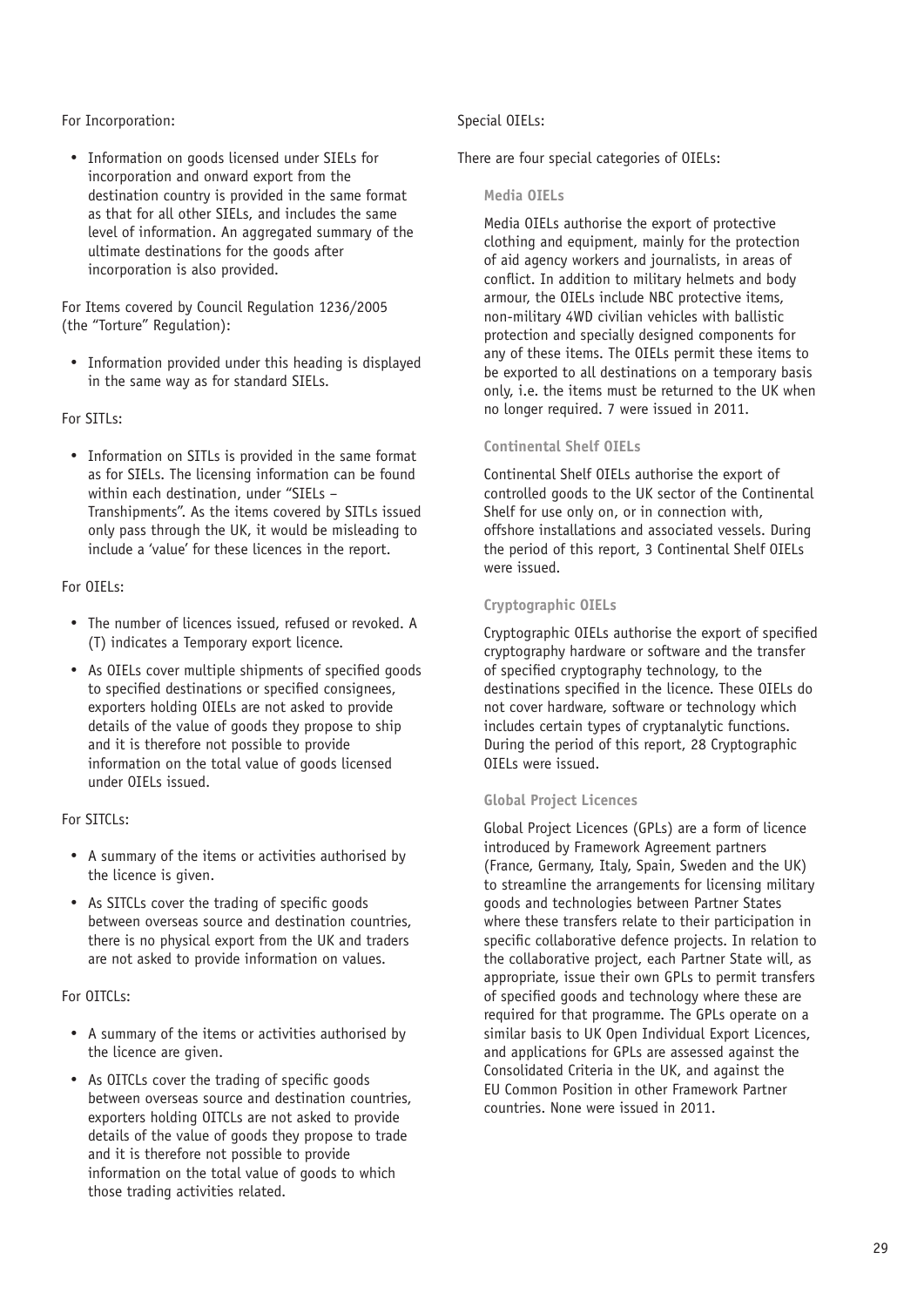## **3.4 Transfer of Technology and Technical Assistance Licences**

#### OIELs and SIELs:

These licences are issued for the transfer of technology and provision of technical assistance under Articles 9, 10, 11 and 19 of the Export Control Order 2008, as amended. During this reporting period 2 such OIELs were issued, 1 was refused, none were revoked and one was rated as no licence required. 1 such SIEL was issued, none were refused or revoked and 8 were rated as no licence required.

### **3.5 Refusals and revocations**

There were 328 refusals or revocations of SIELs and SITCLs in 2011. Within the information relating to each destination, refusals and revocations for both Military and Dual Use goods are grouped by reference to the Rating (control entry) and, where applicable, the Consolidated EU and National Arms Export Licensing Criteria (attached at Annex A) which justified their refusal. In addition, table 3.6 gives a consolidated overview of the number of times each Criterion was used to refuse an export licence application to all destination countries. In a number of cases, the refusals/revocations were made for more than one reason; therefore the Criteria that are quoted may exceed the number of refused cases.

**Table 3.6 Reasons for Refusals and Revocations of SIEL & SITCL applications**

| Reason *                                                                                                                                                                                                                                                  | <b>Number</b> |
|-----------------------------------------------------------------------------------------------------------------------------------------------------------------------------------------------------------------------------------------------------------|---------------|
| Criterion 1 - UK's international<br>obligations and commitments under non-<br>proliferation Treaties and Conventions<br>and export control regimes, particularly<br>with regard to proliferation of weapons<br>of mass destruction or ballistic missiles. | 66            |
| Criterion 1 - UK's commitments and<br>obligations to observe UN, EU or OSCE<br>arms embargoes.                                                                                                                                                            | 21            |
| Criterion 1 - Existence of national<br>embargoes or policy commitments.                                                                                                                                                                                   | 47            |
| Criterion 1 - UK's obligations under the<br>Ottawa Convention and the 1998 Land<br>Mines Act.                                                                                                                                                             | $\Omega$      |
| Criteria 2 - Risk of use for internal<br>repression.                                                                                                                                                                                                      | 82            |
| Criteria 3 - Risk of contributing to<br>internal tensions or conflict in the<br>recipient country.                                                                                                                                                        | 156           |
| Criteria 4 - Preservation of regional<br>stability.                                                                                                                                                                                                       | 25            |
| Criteria 5 - National security of the UK,<br>of allies, EU Member States and other<br>friendly countries.                                                                                                                                                 | 5             |
| Criteria 6 - Behaviour of the buyer<br>country with regard to the international<br>community.                                                                                                                                                             | 0             |
| Criteria 7 - Risk of diversion or re-export<br>to undesirable end-users.                                                                                                                                                                                  | 26            |
| Criteria 8 - Compatibility of the arms<br>exports with the technical and economic<br>capacity of the recipient country.                                                                                                                                   | 0             |

\* The total may be higher than the number of actual refusals because more than one Criterion can apply when refusing an application.

The information above does not include decisions to refuse OIELs or OITCLs in full or in part, to amend the coverage of an OIEL to exclude particular destinations and/or goods, or to revoke an OIEL. This is because OIELs and OITCLs are concessionary licences, and a decision to exclude a particular destination does not preclude a company from applying for SIELs or SITCLs covering some or all of the goods concerned to specified consignees in the relevant destinations.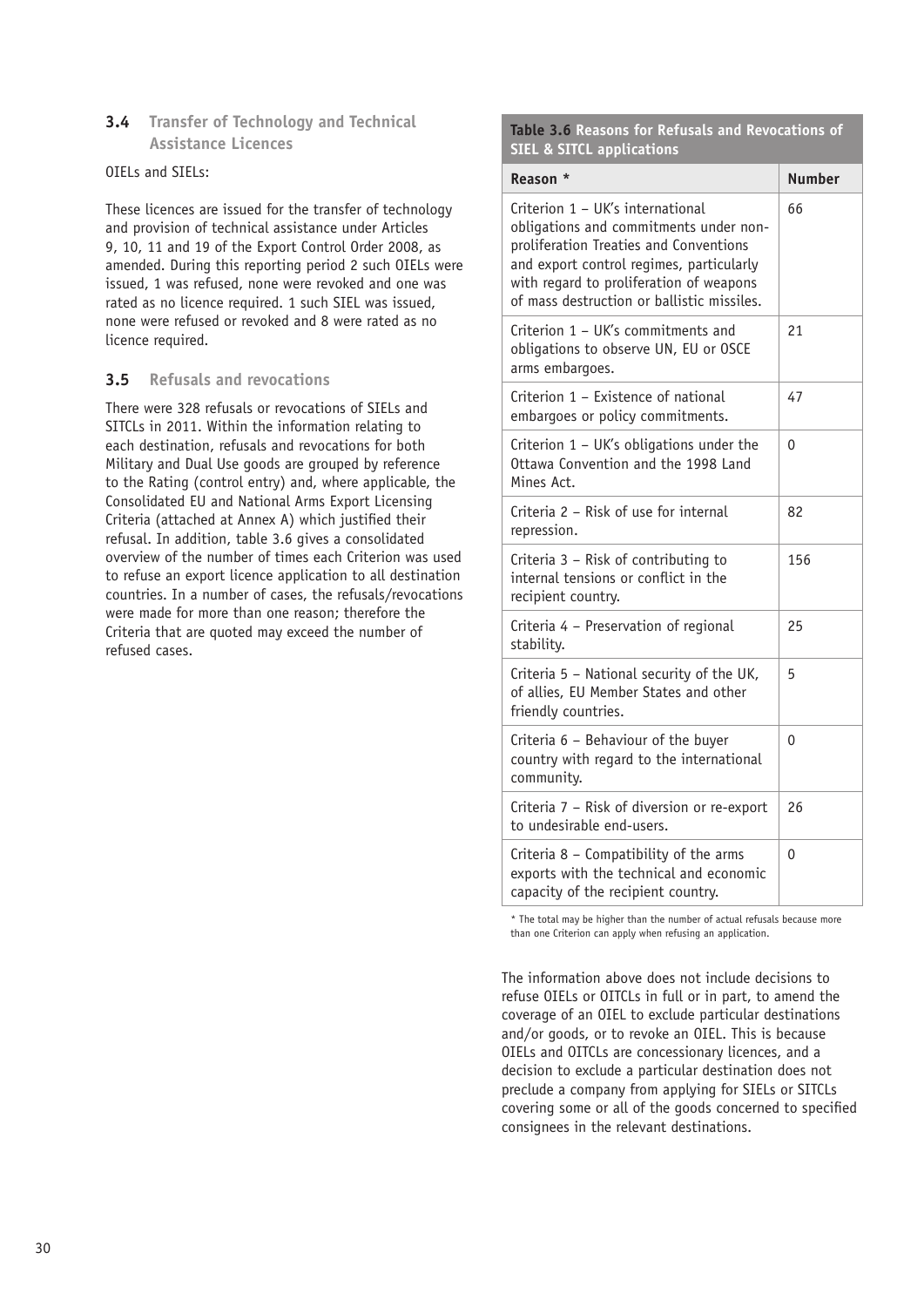#### **3.6 Appeals**

This section provides information on all appeals against a decision to refuse an application for a SIEL or SITCL, or against a decision to revoke a SIEL or SITCL. An appeal is featured based upon the date of the appeal, not the date of the original licence application. During 2011, the government processed 26% of appeals within 20 working days from receipt of all relevant information from the appellant and 71% in 60 working days. Decisions to refuse licences are not taken lightly, and only in those cases where refusal is clearly justified is a decision taken to refuse. In this context, appeals against refusals will often raise difficult and complex issues. Appeals are considered at an independent and more senior level than the original licence application, and any new information not available at the time of the application will be taken into account. Every effort is made to deal with all appeals as expeditiously as possible. However, the time taken to decide an appeal can be lengthy due to the need to examine afresh all relevant information.

There is no provision in the licensing procedure for a formal appeal against refusal or revocation decisions on OIELs or OITCLs. This is because such decisions do not prevent a company from applying for SIELs or SITCLs.

In total, there were 35 appeals against the original decision to refuse an application for a SIEL, and none against the decision to refuse a SITCL, completed in 2011. The appeals against the original decisions on 30 applications were refused; the appeals against the original decisions on two applications were upheld, two were withdrawn and one was reverted to No Licence Required (NLR).

Where appeals resulted in the original decision being overturned, the exporter was able to provide information not available at the time of the original decision which was sufficient to enable ECO and OGDs to consider that the level of risk was not strong enough to warrant sustaining the refusal. In some cases, this evidence was supported by meetings between the exporter, ECO, and advisers.

#### **3.7 Open General Export Licences (OGELs)**

OGELs allow the export or trade of specified controlled goods by any qualifying company, removing the need for exporters to apply for an individual licence, providing the shipment and destinations are eligible under the OGEL and that certain conditions are met. Most OGELs require the exporter or trader to register with the ECO in advance before they use them, and the companies are subject to compliance visits from the ECO to ensure that all the conditions are being met. Failure to meet the conditions can result in their ability to use the licence being withdrawn. There are also a small number of Open General Transhipment Licences (OGELs) for which registration is not required. All OGELs remain in force until they are revoked. A complete list of OGELs in force in 2011 is at Table 3.7.

Annex II of the Council Regulation (EC) 428/2009 is the Community General Export Authorisation (CGEA). The CGEA is the Community equivalent of a UK OGEL and is directly applicable in all EU Member States. This allows the export of a range of Dual-Use goods controlled under EC Regulation 428/2009 to those countries listed in the CGEA9 .

See section 1.3 for information on changes to Council Regulation (EC) 428/2009 in 2012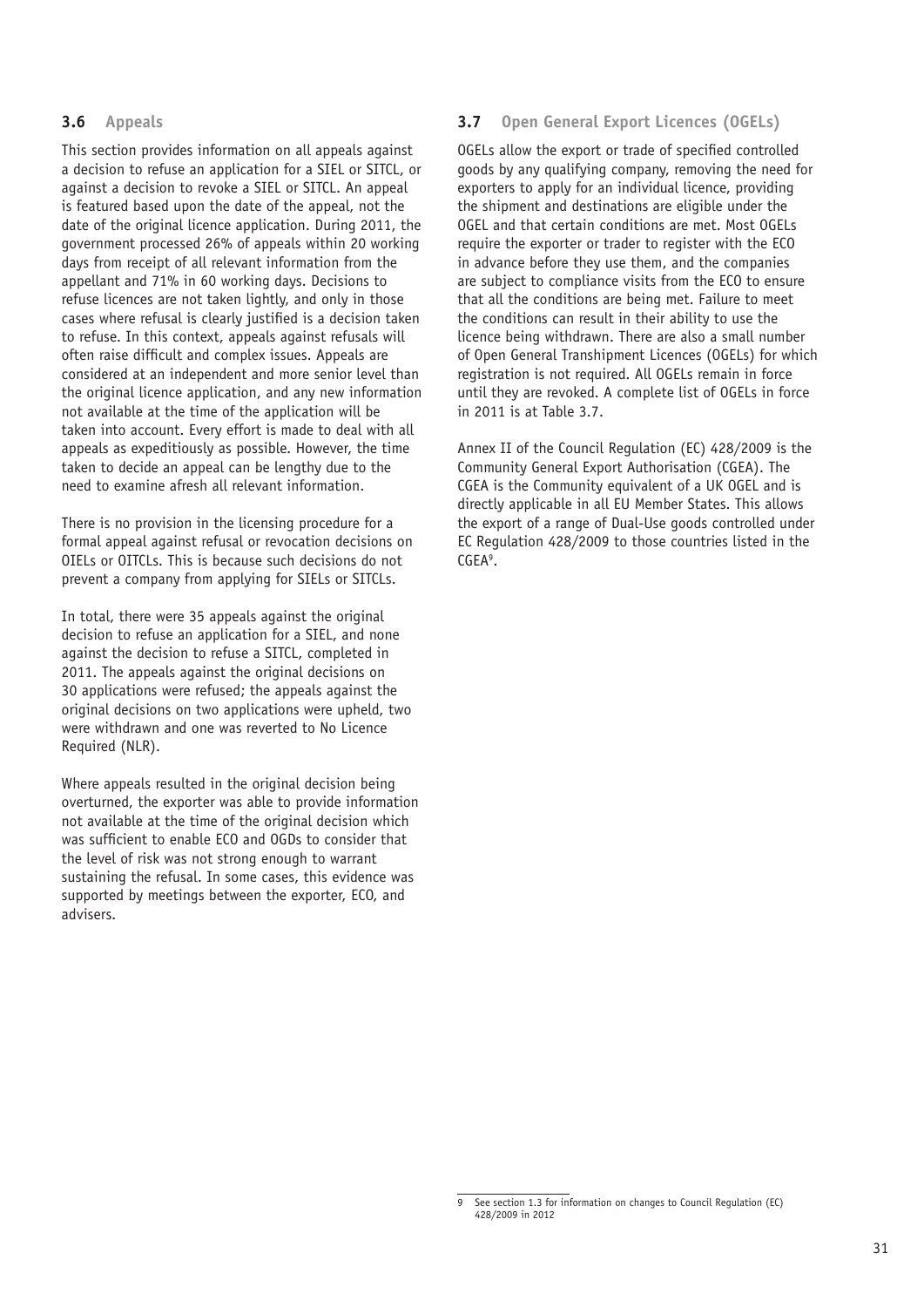|                                    | Table 3.7 List of Open General Export Licences:                   |                        |                |  |  |
|------------------------------------|-------------------------------------------------------------------|------------------------|----------------|--|--|
|                                    | <b>Name</b>                                                       | <b>Made Into Force</b> | <b>Revoked</b> |  |  |
| 1.                                 | Chemicals                                                         | 11.06.08 20.06.08      | 06.04.09       |  |  |
|                                    |                                                                   | 18.03.09 06.04.09      | 27.08.09       |  |  |
|                                    |                                                                   | 12.08.09 27.08.09      |                |  |  |
| 2.                                 | Cryptographic Development                                         | 04.04.07 23.04.07      | 02.01.09       |  |  |
|                                    |                                                                   | 11.12.08 02.01.09      | 06.04.09       |  |  |
|                                    |                                                                   | 18.03.09 06.04.09      | 27.08.09       |  |  |
|                                    |                                                                   | 12.08.09 27.08.09      | 30.04.10       |  |  |
|                                    |                                                                   | 21.04.10 30.04.10      | 19.12.11       |  |  |
|                                    |                                                                   | 08.12.11 19.12.11      |                |  |  |
| 3.                                 | Export After Exhibition: Dual-Use                                 | 04.04.07 23.04.07      | 02.01.09       |  |  |
|                                    | Items                                                             | 11.12.08 02.01.09      | 06.04.09       |  |  |
|                                    |                                                                   | 18.03.09 06.04.09      | 27.08.09       |  |  |
|                                    |                                                                   | 12.08.09 27.08.09      | 15.01.10       |  |  |
|                                    |                                                                   | 08.01.10 15.01.10      | 30.04.10       |  |  |
|                                    |                                                                   | 21.04.10 30.04.10      |                |  |  |
| 4.                                 | Export After Repair/replacement<br>Under warranty: Dual-Use Items | 01.05.04 01.05.04      | 02.01.09       |  |  |
|                                    |                                                                   | 11.12.08 02.01.09      | 06.04.09       |  |  |
|                                    |                                                                   | 18.03.09 06.04.09      | 27.08.09       |  |  |
|                                    |                                                                   | 12.08.09 27.08.09      | 15.01.10       |  |  |
|                                    |                                                                   | 08.01.10 15.01.10      | 30.04.10       |  |  |
|                                    |                                                                   | 21.04.10 30.04.10      |                |  |  |
| 5.                                 | Export For Repair/Replacement<br>under Warranty: Dual-Use Items   | 04.04.07 23.04.07      | 02.01.09       |  |  |
|                                    |                                                                   | 11.12.08 02.01.09      | 06.04.09       |  |  |
|                                    |                                                                   | 18.03.09 06.04.09      | 27.08.09       |  |  |
|                                    |                                                                   | 12.08.09 27.08.09      | 15.01.10       |  |  |
|                                    |                                                                   | 08.01.10 15.01.10      | 30.04.10       |  |  |
|                                    |                                                                   | 21.04.10 30.04.10      | 19.12.11       |  |  |
|                                    |                                                                   | 08.12.11 19.12.11      |                |  |  |
| 6.                                 | Dual-Use Items: Hong Kong Special                                 | 07.03.05 11.03.05      | 02.01.09       |  |  |
|                                    | Administrative Region (HKSAR)                                     | 11.12.08 02.01.09      | 06.04.09       |  |  |
|                                    |                                                                   | 18.03.09 06.04.09      | 27.08.09       |  |  |
|                                    |                                                                   | 12.08.09 27.08.09      |                |  |  |
| 7.                                 | International Non-Proliferation                                   | 24.02.11 07.03.11      | 27.07.11       |  |  |
| Regime De-controls: Dual-Use Items | 19.07.11 27.07.11                                                 |                        |                |  |  |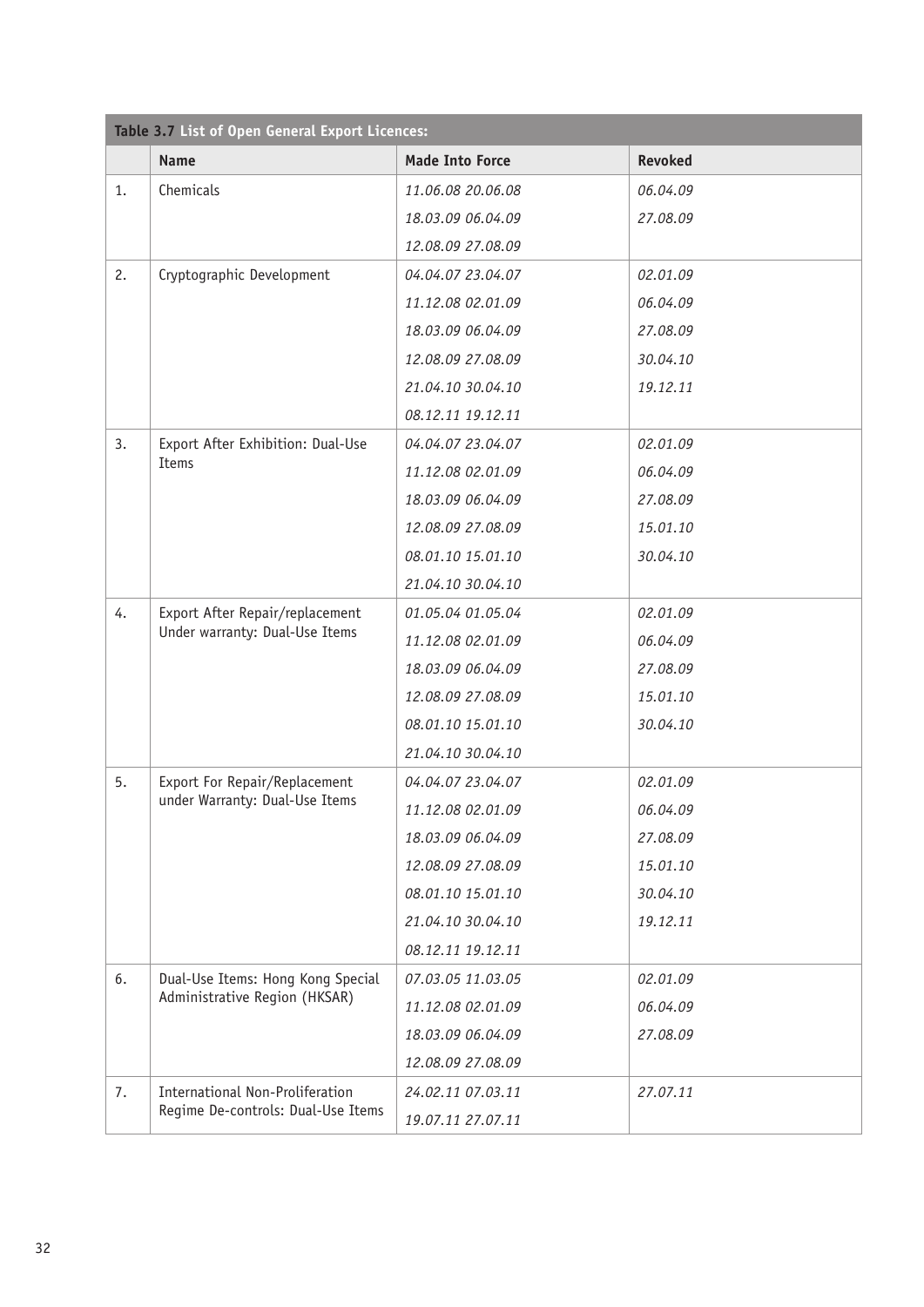|     | Table 3.7 (continued)                            |                        |                  |  |
|-----|--------------------------------------------------|------------------------|------------------|--|
|     | <b>Name</b>                                      | <b>Made Into Force</b> | <b>Revoked</b>   |  |
| 8.  | Low Value Shipments                              | 01.05.04 01.05.04      | 02.01.09         |  |
|     |                                                  | 11.12.08 02.01.09      | 06.04.09         |  |
|     |                                                  | 18.03.09 06.04.09      | 27.08.09         |  |
|     |                                                  | 12.08.09 27.08.09      | 15.01.10         |  |
|     |                                                  | 08.01.10 15.01.10      |                  |  |
| 9.  | Oil and Gas Exploration: Dual-Use                | 04.04.07 23.04.07      | 02.01.09         |  |
|     | Items                                            | 11.12.08 02.01.09      | 06.04.09         |  |
|     |                                                  | 18.03.09 06.04.09      | 27.08.09         |  |
|     |                                                  | 12.08.09 27.08.09      | 30.04.10         |  |
|     |                                                  | 21.04.10 30.04.10      | 10.10.11         |  |
|     |                                                  | 28.09.11 10.10.11      | 19.12.11         |  |
|     |                                                  | 08.12.11 19.12.11      |                  |  |
| 10. | Technology for Dual-Use Items                    | 01.05.04 01.05.04      | 02.01.09         |  |
|     |                                                  | 11.12.08 02.01.09      | 06.04.09         |  |
|     |                                                  | 18.03.09 06.04.09      | 27.08.09         |  |
|     |                                                  | 12.08.09 27.08.09      | 15.01.10         |  |
|     |                                                  | 08.01.10 15.01.10      |                  |  |
| 11. | Turkey                                           | 01.05.04 01.05.04      | 02.01.09         |  |
|     |                                                  | 11.12.08 02.01.09      | 06.04.09         |  |
|     |                                                  | 18.03.09 06.04.09      | 27.08.09         |  |
|     |                                                  | 12.08.09 27.08.09      |                  |  |
| 12. | Specified dual-use items (X)                     | 11.06.08 20.06.08      | 06.04.09         |  |
|     |                                                  | 18.03.09 06.04.09      | 27.08.09         |  |
|     |                                                  | 12.08.09 27.08.09      | 15.01.10         |  |
|     |                                                  | 08.01.10 15.01.10      |                  |  |
| 13. | Cryptography                                     | 14.10.10 22.10.10      | Expired 31.12.11 |  |
| 14. | Military and Dual-Use Goods: UK                  | 11.06.08 20.06.08      | 06.04.09         |  |
|     | Forces Deployed in embargoed<br>destinations     | 31.03.09 06.04.09      | 26.03.10         |  |
|     |                                                  | 22.03.10 26.03.10      |                  |  |
| 15. | Military and Dual-Use Goods: UK                  | 11.06.08 20.06.08      | 06.04.09         |  |
|     | Forces Deployed in non-embargoed<br>destinations | 30.03.09 06.04.09      | 30.11.09         |  |
|     |                                                  | 20.11.09 30.11.09      | 26.03.10         |  |
|     |                                                  | 22.03.10 26.03.10      | 06.07.11         |  |
|     |                                                  | 28.06.11 06.07.11      |                  |  |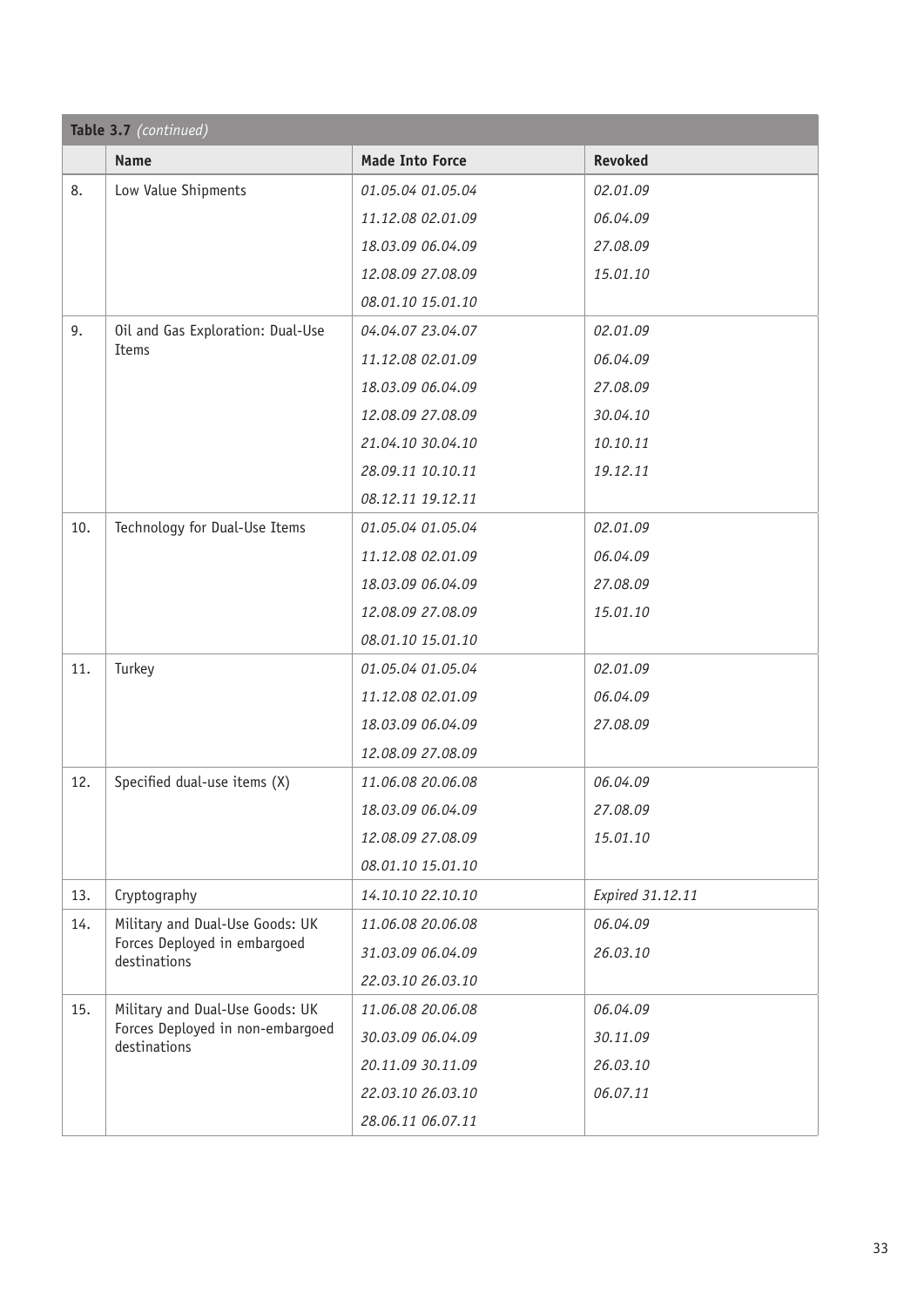| Table 3.7 (continued) |                                                                                                      |                        |                |  |
|-----------------------|------------------------------------------------------------------------------------------------------|------------------------|----------------|--|
|                       | <b>Name</b>                                                                                          | <b>Made Into Force</b> | <b>Revoked</b> |  |
| 16.                   | Exports of non-lethal military and<br>Dual-Use goods: To UK Diplomatic<br>Missions or Consular Posts | 11.06.08 20.06.08      | 02.01.09       |  |
|                       |                                                                                                      | 11.12.08 02.01.09      | 06.04.09       |  |
|                       |                                                                                                      | 18.03.09 06.04.09      | 22.10.10       |  |
|                       |                                                                                                      | 12.10.10 22.10.10      |                |  |
| 17.                   | Access Overseas to Software and                                                                      | 11.06.08 20.06.08      | 06.04.09       |  |
|                       | Technology for Military Goods:<br>Individual Use Only                                                | 18.03.09 06.04.09      | 30.11.09       |  |
|                       |                                                                                                      | 20.11.09 30.11.09      | 26.03.10       |  |
|                       |                                                                                                      | 22.03.10 26.03.10      | 06.07.11       |  |
|                       |                                                                                                      | 28.06.11 06.07.11      |                |  |
| 18.                   | Export After Exhibition or                                                                           | 11.06.08 20.06.08      | 02.01.09       |  |
|                       | Demonstration: Military Goods                                                                        | 11.12.08 02.01.09      | 06.04.09       |  |
|                       |                                                                                                      | 18.03.09 06.04.09      | 30.11.09       |  |
|                       |                                                                                                      | 20.11.09 30.11.09      | 15.01.10       |  |
|                       |                                                                                                      | 08.01.10 15.01.10      | 26.03.10       |  |
|                       |                                                                                                      | 22.03.10 26.03.10      | 06.07.11       |  |
|                       |                                                                                                      | 28.06.11 06.07.11      |                |  |
| 19.                   | Export After Repair/replacement<br>under warranty: Military Goods                                    | 11.06.08 20.06.08      | 02.01.09       |  |
|                       |                                                                                                      | 11.12.08 02.01.09      | 06.04.09       |  |
|                       |                                                                                                      | 18.03.09 06.04.09      | 30.11.09       |  |
|                       |                                                                                                      | 20.11.09 30.11.09      | 15.01.10       |  |
|                       |                                                                                                      | 08.01.10 15.01.10      | 26.03.10       |  |
|                       |                                                                                                      | 22.03.10 26.03.10      | 06.07.11       |  |
|                       |                                                                                                      | 28.06.11 06.07.11      |                |  |
| 20.                   | Export For Repair/Replacement<br>Under Warranty: Military Goods                                      | 11.06.08 20.06.08      | 06.04.09       |  |
|                       |                                                                                                      | 18.03.09 06.04.09      | 30.11.09       |  |
|                       |                                                                                                      | 20.11.09 30.11.09      | 15.01.10       |  |
|                       |                                                                                                      | 08.01.10 15.01.10      | 26.03.10       |  |
|                       |                                                                                                      | 22.03.10 26.03.10      | 06.07.11       |  |
|                       |                                                                                                      | 28.06.11 06.07.11      |                |  |
| 21.                   | Exports or Transfers in Support of                                                                   | 11.06.08 20.06.08      | 06.04.09       |  |
|                       | UK Government Defence contracts                                                                      | 18.03.09 06.04.09      | 26.03.10       |  |
|                       |                                                                                                      | 22.03.10 26.03.10      |                |  |
| 22.                   | Historic Military Goods                                                                              | 11.06.08 20.06.08      | 06.04.09       |  |
|                       |                                                                                                      | 18.03.09 06.04.09      | 06.07.11       |  |
|                       |                                                                                                      | 28.06.11 06.07.11      |                |  |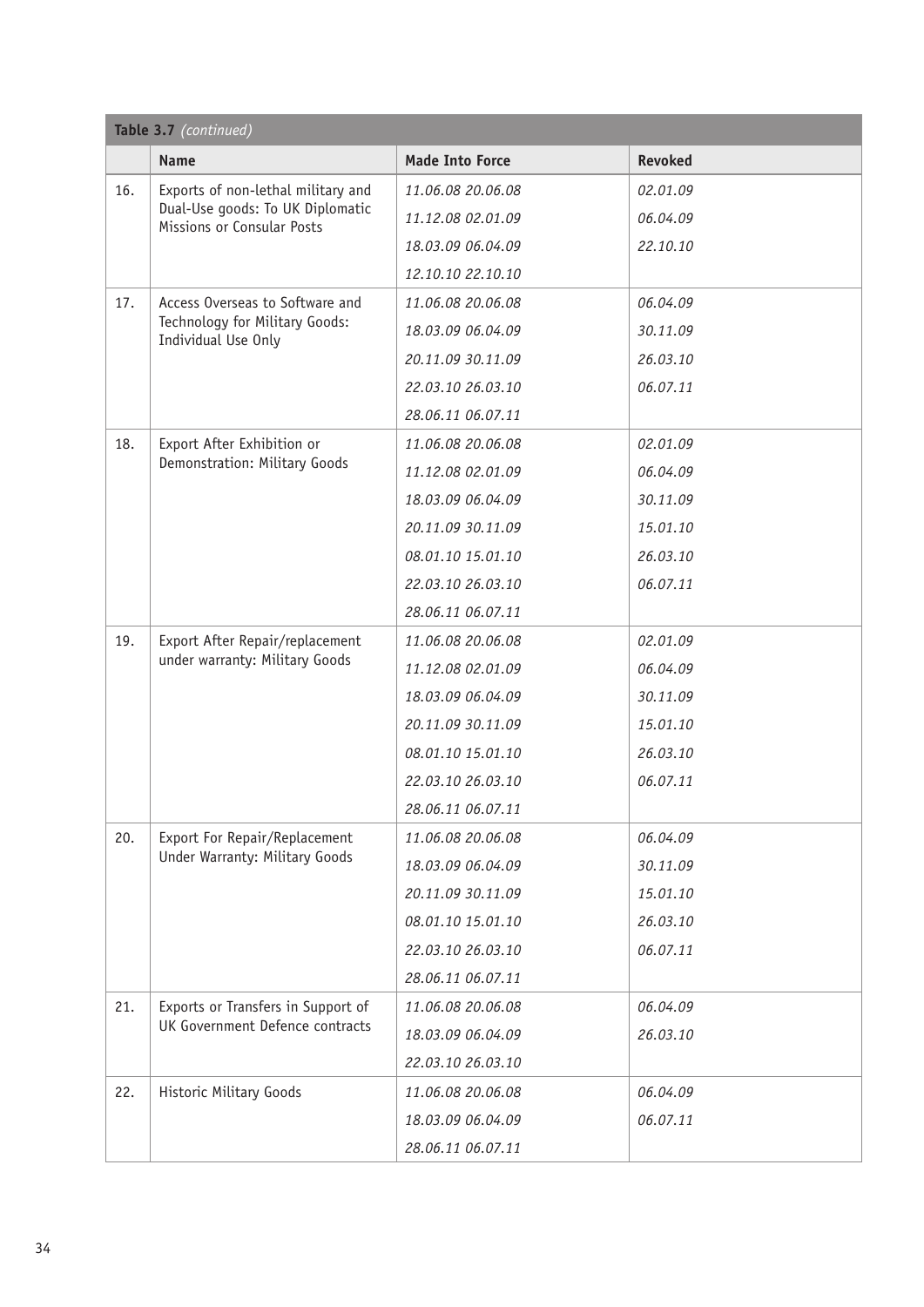|     | Table 3.7 (continued)                            |                        |                |  |  |
|-----|--------------------------------------------------|------------------------|----------------|--|--|
|     | <b>Name</b>                                      | <b>Made Into Force</b> | <b>Revoked</b> |  |  |
| 23. | Military Components                              | 11.06.08 20.06.08      | 06.04.09       |  |  |
|     |                                                  | 18.03.09 06.04.09      | 26.03.10       |  |  |
|     |                                                  | 22.03.10 26.03.10      |                |  |  |
| 24. | Military Goods                                   | 06.10.10 15.10.10      |                |  |  |
| 25. | Military Goods: Collaborative<br>Project Typhoon | 11.08.10 27.08.10      |                |  |  |
| 26. | Military Goods: For Demonstration                | 24.05.07 11.06.07      | 06.04.09       |  |  |
|     |                                                  | 18.03.09 06.04.09      | 30.11.09       |  |  |
|     |                                                  | 20.11.09 30.11.09      | 15.01.10       |  |  |
|     |                                                  | 08.01.10 15.01.10      | 26.03.10       |  |  |
|     |                                                  | 22.03.10 26.03.10      | 06.07.11       |  |  |
|     |                                                  | 28.06.11 06.07.11      |                |  |  |
| 27. | Military Goods: Government or                    | 11.06.08 20.06.08      | 06.04.09       |  |  |
|     | NATO End-Use                                     | 18.03.09 06.04.09      | 26.03.10       |  |  |
|     |                                                  | 22.03.10 26.03.10      | 15.10.10       |  |  |
|     |                                                  | 06.10.10 15.10.10      |                |  |  |
| 28. | Export for Exhibition: Military Goods            | 11.06.08 20.06.08      | 06.04.09       |  |  |
|     |                                                  | 18.03.09 06.04.09      | 26.03.10       |  |  |
|     |                                                  | 22.03.10 26.03.10      |                |  |  |
| 29. | Software and Source Code for                     | 11.06.08 20.06.08      | 06.04.09       |  |  |
|     | Military Goods                                   | 18.03.09 06.04.09      | 30.11.09       |  |  |
|     |                                                  | 20.11.09 30.11.09      | 26.03.10       |  |  |
|     |                                                  | 22.03.10 26.03.10      | 06.07.11       |  |  |
|     |                                                  | 28.06.11 06.07.11      |                |  |  |
| 30. | Military Surplus Vehicles                        | 29.09.06 02.10.06      | 06.04.09       |  |  |
|     |                                                  | 18.03.09 06.04.09      | 30.11.09       |  |  |
|     |                                                  | 20.11.09 30.11.09      | 15.01.10       |  |  |
|     |                                                  | 08.01.10 15.01.10      | 04.06.10       |  |  |
|     |                                                  | 21.05.10 04.06.10      | 06.07.11       |  |  |
|     |                                                  | 28.06.11 06.07.11      |                |  |  |
| 31. | Technology for Military Goods                    | 11.06.08 20.06.08      | 06.04.09       |  |  |
|     |                                                  | 18.03.09 06.04.09      | 30.11.09       |  |  |
|     |                                                  | 20.11.09 30.11.09      | 15.01.10       |  |  |
|     |                                                  | 08.01.10 15.01.10      | 26.03.10       |  |  |
|     |                                                  | 22.03.10 26.03.10      | 06.07.11       |  |  |
|     |                                                  | 28.06.11 06.07.11      |                |  |  |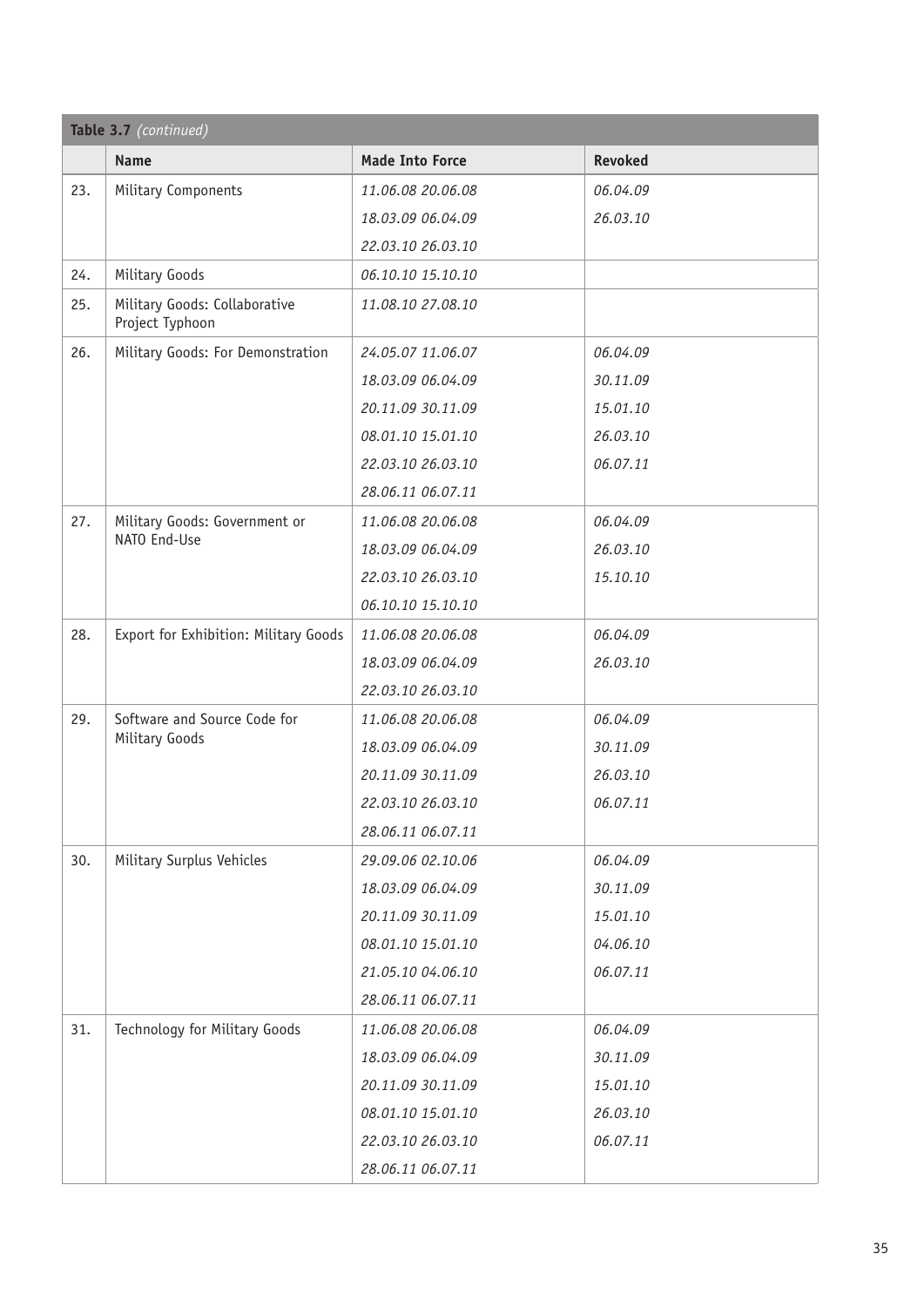|     | Table 3.7 (continued)                                                                |                        |                |  |  |  |  |  |
|-----|--------------------------------------------------------------------------------------|------------------------|----------------|--|--|--|--|--|
|     | <b>Name</b>                                                                          | <b>Made Into Force</b> | <b>Revoked</b> |  |  |  |  |  |
| 32. | Vintage Aircraft                                                                     | 01.05.04 01.05.04      | 06.04.09       |  |  |  |  |  |
|     |                                                                                      | 18.03.09 06.04.09      | 05.11.10       |  |  |  |  |  |
|     |                                                                                      | 29.10.10 05.11.10      |                |  |  |  |  |  |
| 33. | Historic Military Vehicles and                                                       | 26.05.09 26.05.09      | 01.11.09       |  |  |  |  |  |
|     | Artillery Pieces (Named 'Vintage<br>Military Vehicles' until amended<br>on 01.11.09) | 26.10.09 01.11.09      |                |  |  |  |  |  |
| 34. | Accompanied Personal Effects:                                                        | 01.05.04 01.05.04      | 06.04.09       |  |  |  |  |  |
|     | <b>Sporting Firearms</b>                                                             | 18.03.09 06.04.09      |                |  |  |  |  |  |
| 35. | Open General Transhipment Licence                                                    | 11.06.08 20.06.08      | 02.01.09       |  |  |  |  |  |
|     |                                                                                      | 11.12.08 02.01.09      | 06.04.09       |  |  |  |  |  |
|     |                                                                                      | 18.03.09 06.04.09      | 30.11.09       |  |  |  |  |  |
|     |                                                                                      | 20.11.09 30.11.09      | 26.03.10       |  |  |  |  |  |
|     |                                                                                      | 22.03.10 26.03.10      |                |  |  |  |  |  |
| 36. | Open General Transhipment Licence<br>(Sporting Guns)                                 | 04.04.07 23.04.07      | 06.04.09       |  |  |  |  |  |
|     |                                                                                      | 18.03.09 06.04.09      | 30.11.09       |  |  |  |  |  |
|     |                                                                                      | 20.11.09 30.11.09      |                |  |  |  |  |  |
| 37. | Open General Transhipment Licence                                                    | 04.04.07 23.04.07      | 06.04.09       |  |  |  |  |  |
|     | (Postal Packets)                                                                     | 18.03.09 06.04.09      |                |  |  |  |  |  |
| 38. | Open General Transhipment Licence                                                    | 04.04.07 23.04.07      | 02.01.09       |  |  |  |  |  |
|     | (Dual-Use Goods: Hong Kong Special<br>Administrative Region)                         | 11.12.08 02.01.09      | 06.04.09       |  |  |  |  |  |
|     |                                                                                      | 18.03.09 06.04.09      |                |  |  |  |  |  |
| 39. | Open General Trade Control Licence                                                   | 25.09.08 01.10.08      | 06.04.09       |  |  |  |  |  |
|     | (Category C Goods)                                                                   | 26.03.09 06.04.09      | 15.01.10       |  |  |  |  |  |
|     |                                                                                      | 08.01.10 15.01.10      | 06.07.11       |  |  |  |  |  |
|     |                                                                                      | 28.06.11 06.07.11      |                |  |  |  |  |  |
| 40. | Open General Trade Control Licence                                                   | 25.09.08 01.10.08      | 06.04.09       |  |  |  |  |  |
|     | (Trade and Transportation: Small<br>Arms and light weapons) (Named                   | 26.03.09 06.04.09      | 06.07.11       |  |  |  |  |  |
|     | 'Open General Trade Control Licence<br>(Small Arms)'until amended on<br>06.07.11)    | 28.06.11 06.07.11      |                |  |  |  |  |  |
| 41. | Open General Trade Control Licence<br>(Insurance or Re-Insurance)                    | 28.11.11 28.11.11      |                |  |  |  |  |  |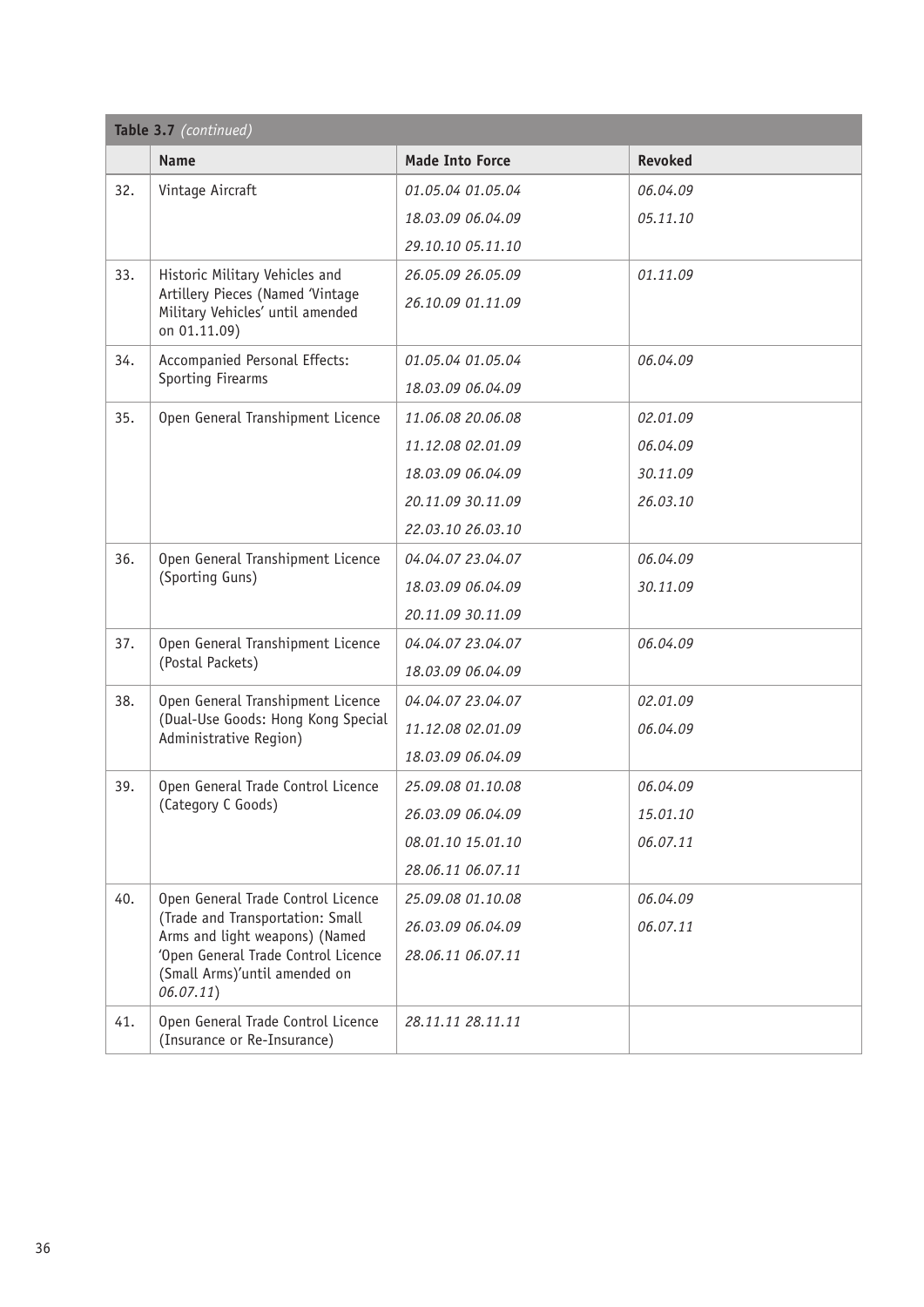## **3.8 Performance in processing licence applications**

The Export Control Organisation sets out the Government's commitments to exporters in a Service and Performance Code. The performance target is to provide a response on 70% of applications for SIELs within 20 working days, and 95% within 60 working days. The targets apply as soon as the applicant has supplied full documentation necessary to support their application. Table 3.8 gives a breakdown of the performance of Government in the period against the two main published SIELs targets (70% in 20 working days and 95% in 60 working days). The table also highlights the number of applications processed compared to previous years. Table 3.9 presents an illustration of the number of applications completed within the specified timeframe.

| <b>Table 3.8 SIELs Processing Performance</b>             |                      |                    |                     |  |  |  |  |  |
|-----------------------------------------------------------|----------------------|--------------------|---------------------|--|--|--|--|--|
|                                                           | 2011                 | 2010               | 2009                |  |  |  |  |  |
| Number Finalised<br>(with % increase<br>on previous year) | 15,734<br>$(-5.9\%)$ | 16,723<br>$(+18%)$ | 14,187<br>$(+11\%)$ |  |  |  |  |  |
| Finalised within<br>20 working days                       | 66%                  | 63%                | <b>73%</b>          |  |  |  |  |  |
| Finalised within<br>60 working days                       | 95%                  | 94%                | 94%                 |  |  |  |  |  |

The performance target for SITCLs is to provide a response within 20 working days, and 45% of all SITCL applications were dealt with within this target.

The targets do not apply to applications for:

- OIELs because of the very wide variation in the goods and destination coverage of such licences.
- OITCLs because of the wide variation in goods or activities, sources and destinations covered by such licences.
- applications for licences to export goods that are subject to control solely because of United Nations sanctions.

#### **New advisory services**

In June we launched two new advisory services – the Control List Classification Advice Service and the End-User Advice Service – as part of an exercise to drive efficiency to allow us to cope with growing activity without requiring extra resource and to provide services more focussed to the needs of the exporter. These new services replaced the Rating Enquiry Service which was closed at the end of May 2011.

The Control List Classification Advice Service:

- Under this service, ECO's technical experts advise exporters whether their equipment features on any of the UK Strategic Export Control Lists. The principal difference from the current Rating Enquiry Service is that the new service only provides advice on the control list classification of the goods.
- As these are new services and are still being developed, there are currently no published targets. However, during 2011, 467 such requests were received. 71% of these were completed within twenty working days.

The End-User Advice Service:

- This new service is an extension of the Iran End-User Email Advice Service pilot project.
- Under this service, exporters can request advice on whether ECO has Weapons of Mass Destruction (WMD) or Military End-Use concerns related to the organisations they name.
- Before using the service, exporters must first have satisfied themselves that their goods do not appear on any of the UK's control lists (i.e. No Licence Required – NLR) either through previous ECO decisions, by having made appropriate self-rating checks, or by having made use of the separate advisory service (Control List Classification Service).
- ECO will then provide advice to companies that BIS either has no concerns (and they can proceed to export) or that BIS has concerns (and therefore they should apply for an export licence).
- This service has not performed quite as well as expected as a result of unforeseen operational difficulties but these issues are being addressed. During 2011, BIS received 304 enquiries and 34% were completed within 5 working days and 67% within 20 working days.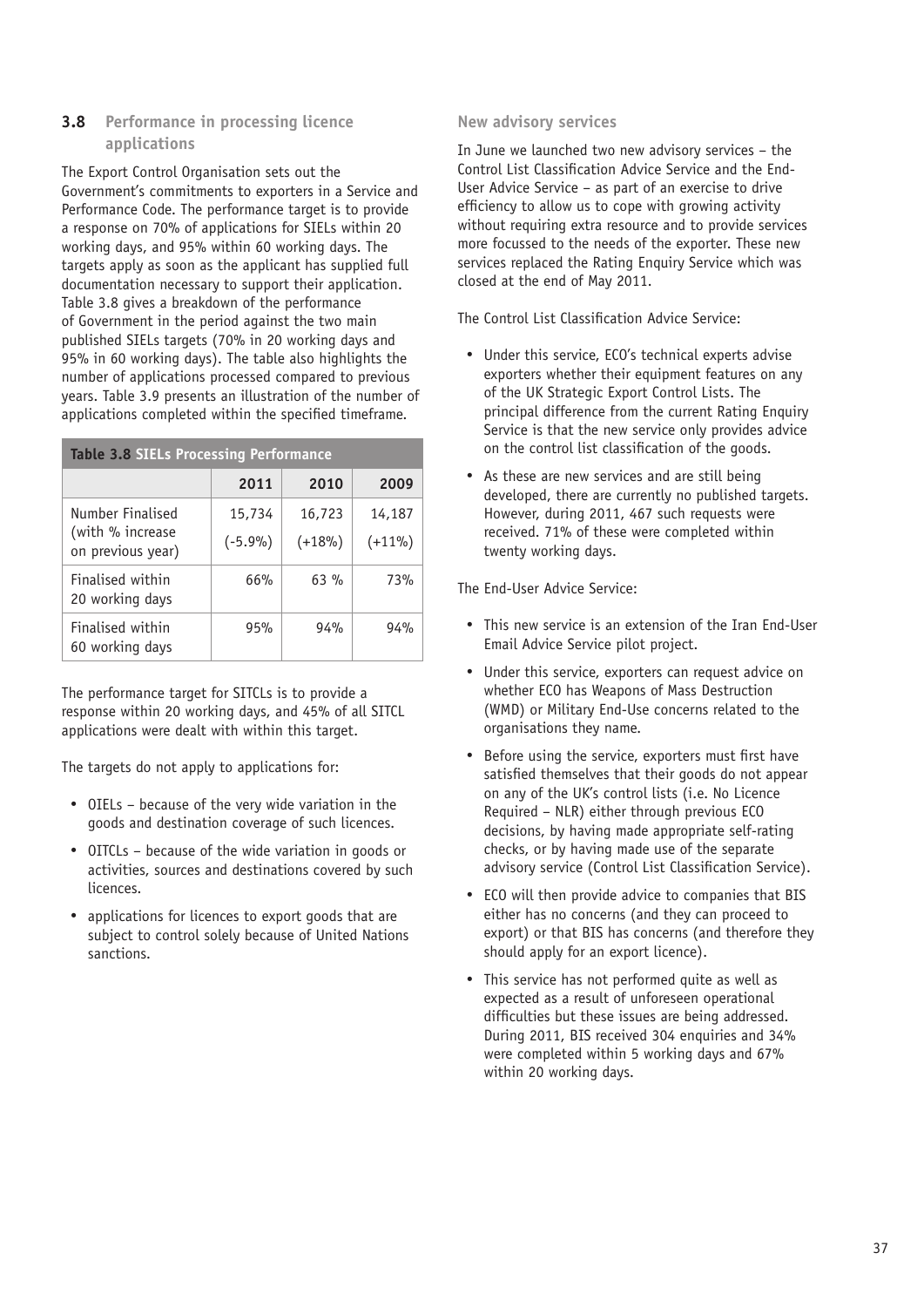

| <b>Table 3.10 Appeals performance</b>       |      |      |      |  |  |  |  |  |
|---------------------------------------------|------|------|------|--|--|--|--|--|
| <b>Appeals Performance</b>                  | 2011 | 2010 | 2009 |  |  |  |  |  |
| Appeals finalised within<br>20 working days | 26%  | 51%  | 68%  |  |  |  |  |  |
| Appeals finalised within<br>60 working days | 71%  | 93%  | 91%  |  |  |  |  |  |

The Government has a target of processing 60% of appeals within 20 working days from receipt of all relevant information from the appellant and 95% in 60 working days. These targets do not apply to appeals concerning goods that are controlled solely because of UN Sanctions. Of the 35 appeals decided in 2011, none fell into this category.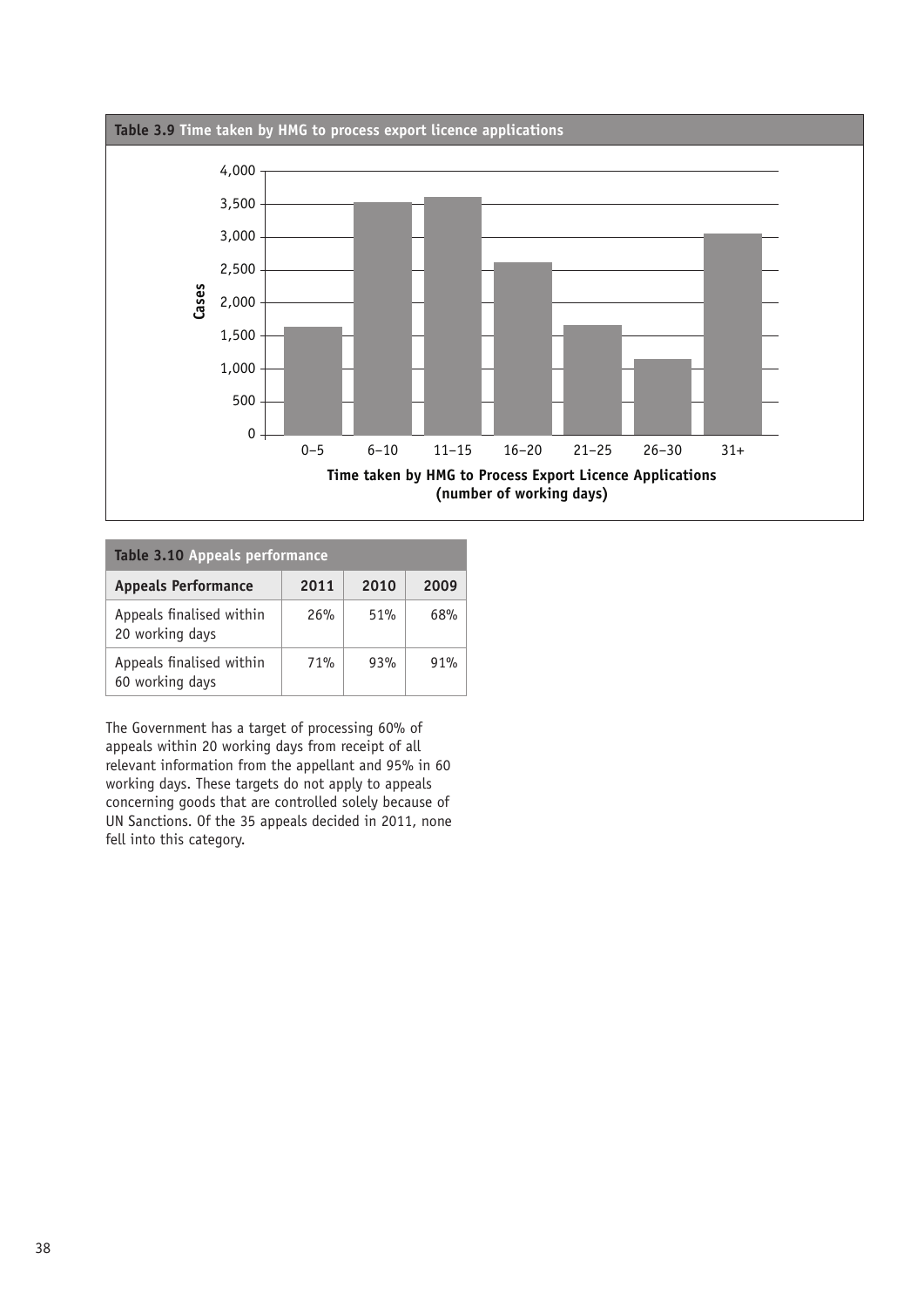## Section 4

# Military Equipment

### **4.1 Government to Government Exports**

On behalf of the Government, the Disposal Services Authority of the Ministry of Defence disposes of certain military equipment that is surplus to the requirements of the UK Armed Forces. UK export licensing coverage for these is obtained either by industry, or by the customer. Tables 4.1 and 4.2 give, by destination, the equipment type and quantity of such exports in 2011.

| <b>Table 4.1 Disposals</b> |                                                               |          |  |  |  |  |  |  |
|----------------------------|---------------------------------------------------------------|----------|--|--|--|--|--|--|
| Country                    | <b>Type of Equipment</b>                                      | Quantity |  |  |  |  |  |  |
| Australia                  | RFA Largs Bay                                                 | 1        |  |  |  |  |  |  |
| Italy                      | Military Aircraft Spares                                      |          |  |  |  |  |  |  |
| Spain                      | Military Aircraft Spares                                      |          |  |  |  |  |  |  |
| US                         | Military Aircraft Spares                                      |          |  |  |  |  |  |  |
| South<br>Korea             | Military Aircraft Spares                                      |          |  |  |  |  |  |  |
| France                     | Sonar Buoys                                                   | 8,500    |  |  |  |  |  |  |
| Belgium                    | Military Helicopter Spares                                    |          |  |  |  |  |  |  |
| Denmark                    | Military Helicopter Spares                                    |          |  |  |  |  |  |  |
| Germany                    | Military Helicopter Spares                                    |          |  |  |  |  |  |  |
| Chile                      | Naval Spares                                                  |          |  |  |  |  |  |  |
| Netherlands                | Military Helicopter Spares                                    |          |  |  |  |  |  |  |
| Norway                     | Military Helicopter Spares<br>and Underwater weapons<br>parts |          |  |  |  |  |  |  |
| Romania                    | Naval Spares                                                  |          |  |  |  |  |  |  |
| Saudi<br>Arabia            | Military Aircraft Spares                                      |          |  |  |  |  |  |  |

| Table 4.1 (continued) |                                                      |          |  |  |  |  |  |
|-----------------------|------------------------------------------------------|----------|--|--|--|--|--|
| Country               | <b>Type of Equipment</b>                             | Quantity |  |  |  |  |  |
| Australia             | Lightweight Counter Mortar<br>Radar AC/DC Converters | 42       |  |  |  |  |  |

\*Where there is no quantity given this is due to the item consisting of spare parts.

| Country | Quantity                                                                                                                    |   |
|---------|-----------------------------------------------------------------------------------------------------------------------------|---|
| Turkey  | Type 42 Destroyers (HMS<br>Nottingham, HMS Exeter,<br>HMS Southampton) to Leyal<br>Ship Recycling Turkey (for<br>recycling) | 3 |
| Turkey  | HMS Invincible to Leyal<br>Ship Recycling, Turkey (for<br>recycling)                                                        |   |

#### **Government to Government Projects**

**Table 4.2 Other Overseas Transfers**

The UK has a Government-to-Government supply agreement with Saudi Arabia. This has provided for the supply of Typhoon, Tornado, Hawk and PC-9 aircraft and mine countermeasure vessels with their associated weapons, in-service support and facilities. The UK has continued to provide substantial support for equipment already in service. Deliveries of Typhoon aircraft to the Royal Saudi Air Force have continued under arrangements for the eventual supply of 72 Typhoon to Saudi Arabia.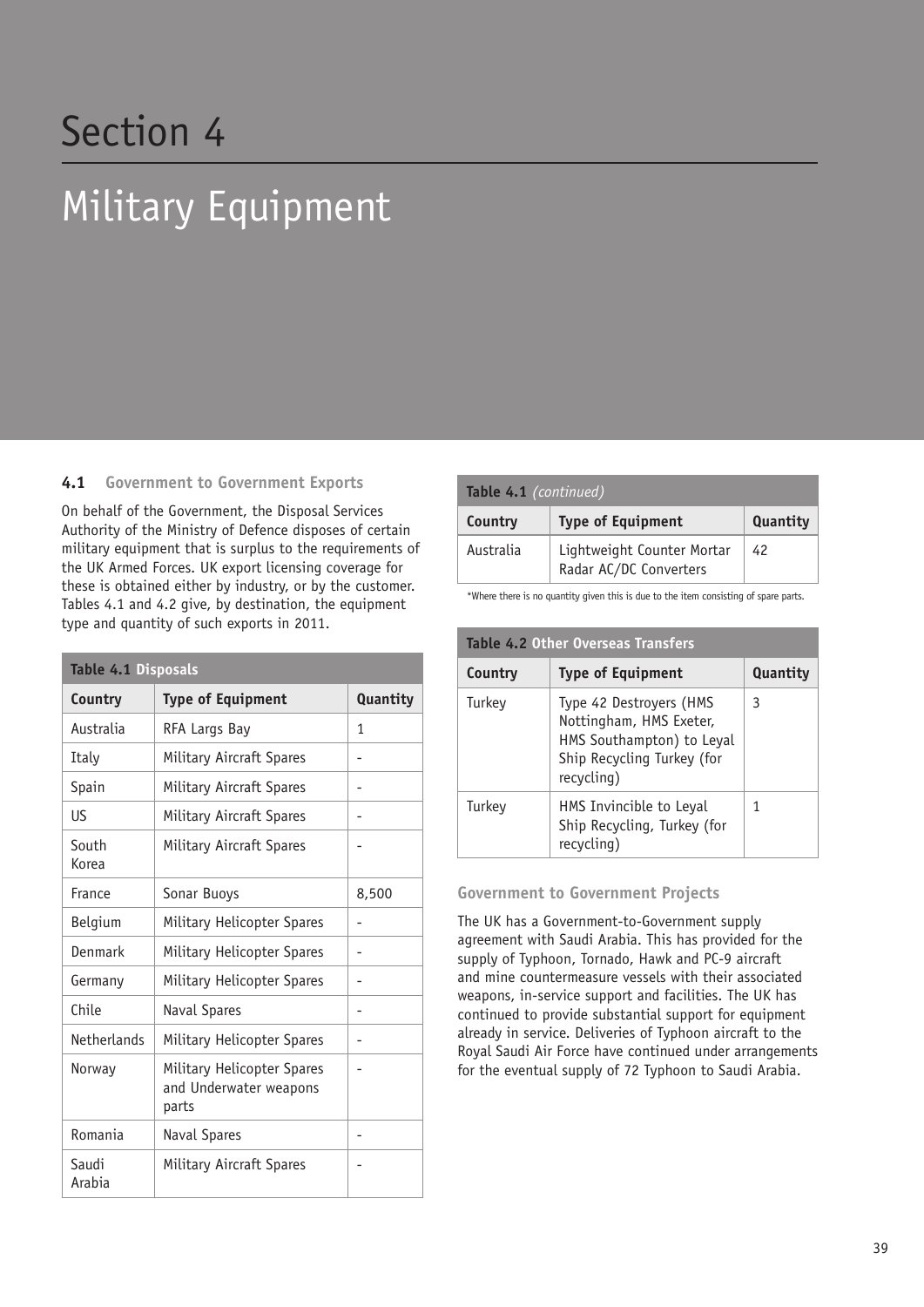Table 4.3 is a summary of exports that arose in 2011 from activity by the Ministry of Defence project offices for Saudi Arabia. All goods were exported under export licence obtained by industry. Where a Standard Individual Export Licence (SIEL) was issued; that information is included in the corresponding Quarterly Report.

Government-to-Government transfers of equipment between 1 January and 31 December 2011

| Country         | <b>Type of Equipment</b>                                                                                         | Quantity |
|-----------------|------------------------------------------------------------------------------------------------------------------|----------|
| Saudi<br>Arabia | Typhoon aircraft and initial<br>in-service support                                                               | 6        |
|                 | Components repair and re-<br>provisioning and training in<br>use of munitions for aircraft<br>and their systems. |          |
|                 | Components, repair and<br>re-provisioning for naval<br>vessels and their systems                                 |          |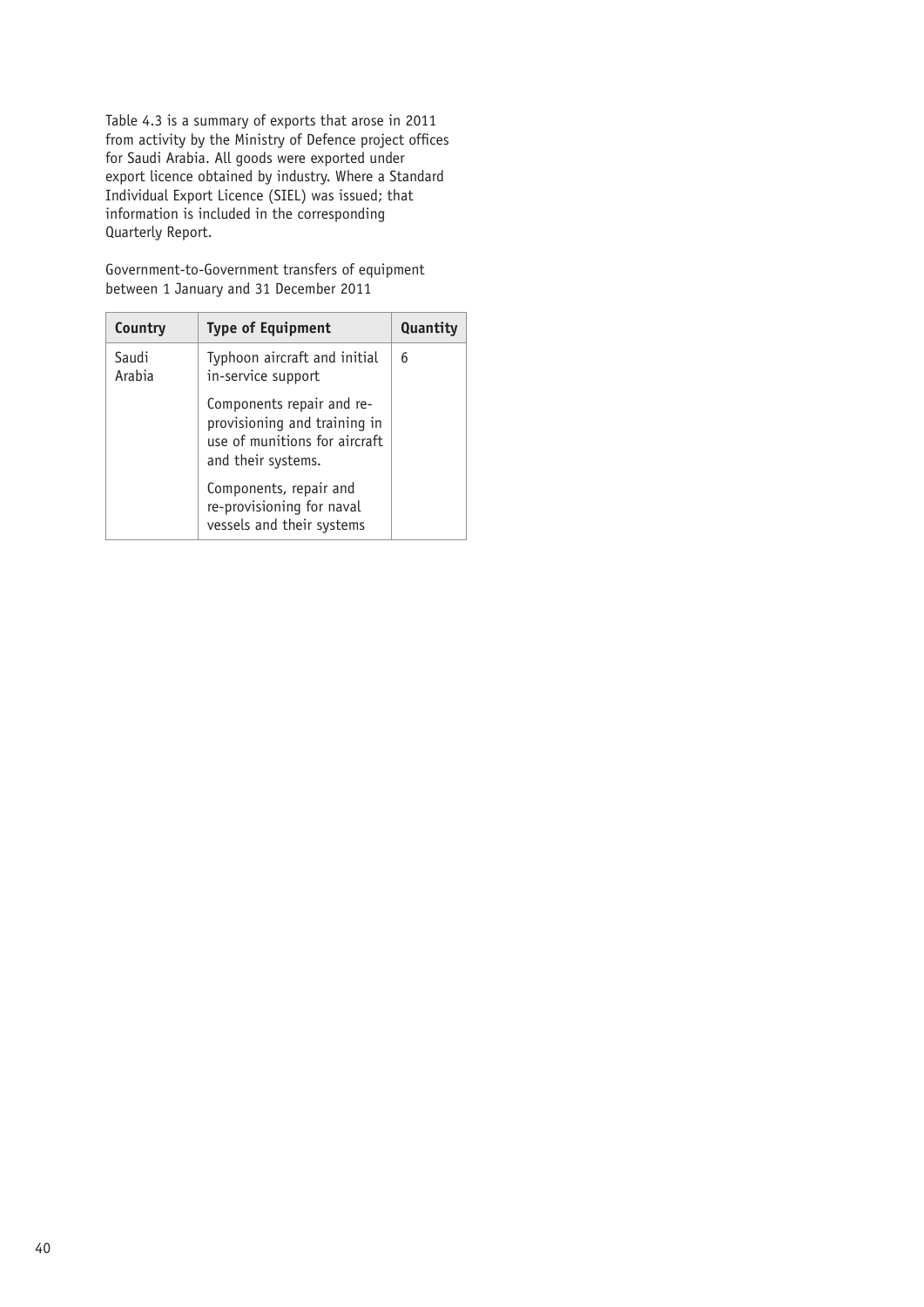## Annex A

## The Consolidated EU and National Arms Export Licensing Criteria

#### *26 Oct 2000: Column: 200W*

**Laura Moffatt:** To ask the Secretary of State for Foreign and Commonwealth Affairs what steps the Government have taken to consolidate the UK's national criteria against which the Government assess licence applications to export arms and dual-use equipment with those of the EU Code of Conduct on Arms Exports; and if he will make a statement. [135683]

**Mr. Hain:** Licences to export arms and other goods controlled for strategic reasons are issued by the Secretary of State for Trade and Industry, acting through the Export Control Organisation of the DTI. All relevant individual licence applications are circulated by DTI to other Government Departments with an interest, as determined by those Departments in line with their own policy responsibilities. These include the Foreign and Commonwealth Office, the Ministry of Defence and the Department for International Development.

In the Foreign Secretary's reply to my hon. Friend the Member for East Ham (Mr. Timms) on 28 July 1997, *Official Report*, column 27, he set out the criteria which would be used in considering advance approvals for promotion prior to formal application for an export licence, applications for licences to export miliary equipment, and dual-use goods where there are grounds for believing that the end-user will be the armed forces or internal security forces of the recipient country. As my right hon. Friend said then, the Government are committed to the maintenance of a strong defence industry as part of our industrial base as well as of our defence effort, and recognise that defence exports can also contribute to international stability by strengthening collective defence relationships; but believe that arms transfers must be managed responsibly. We have since taken a range of measures designed to ensure the highest standards of responsibility in our export control policies. These include the adoption

during the UK's Presidency of the EU of a Code of Conduct on Arms Exports; the publication of Annual Reports on Strategic Export Controls which are among the most transparent of those of any arms exporting country; the ban on the export of equipment used for torture; the ratification of the Ottawa Convention on anti-personnel landmines and the passage of the Land Mines Act; and our many efforts to combat illicit trafficking in and destabilising accumulations of small arms.

Since the Council of the European Union adopted the EU Code of Conduct on Arms Exports on 8 June 1998, all relevant licence applications have been assessed against the UK's national criteria and those in the Code of Conduct, which represent minimum standards that all member states have agreed to apply. The criteria in the EU Code of Conduct are compatible with those which I announced in July 1997. At the same time there is a large degree of overlap between the two. It is clearly in the interests of Government Departments involved in assessing licence applications, British exporters and other interested parties that the criteria which are used should be set out as clearly and unambiguously as possible.

With immediate effect, therefore, the following consolidated criteria will be used in considering all individual applications for licences to export goods on the Military List, which forms Part III of Schedule 1 to the Export of Goods (Control) Order 1994; advance approvals for promotion prior to formal application for an export licence; and licence applications for the export of dual-use goods as specified in Annexe 1 of Council Decision 94/942/CFSP when there are grounds for believing that the end-user of such goods will be the armed forces or internal security forces or similar entities in the recipient country, or that the goods will be used to produce arms or other goods on the Military List for such end-users. The criteria are based on those in the EU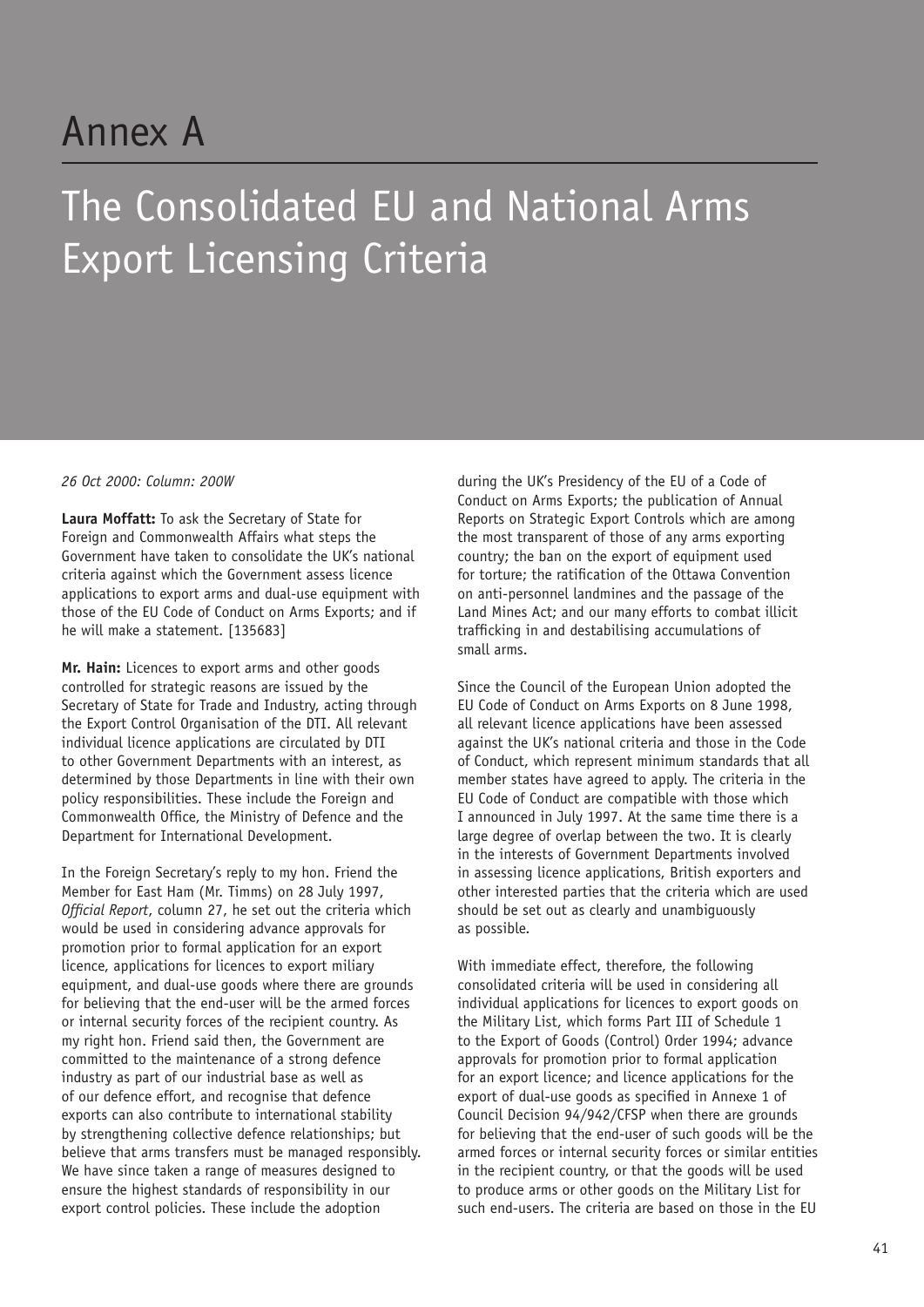Code of Conduct, incorporating elements from the UK's national criteria where appropriate. As before, they will not be applied mechanistically but on a case-by-case basis, using judgment and common sense. Neither the fact of this consolidation, nor any minor additions or amendments to the wording of the two sets of criteria used before, should be taken to imply any change in policy or in its application.

An export licence will not be issued if the arguments for doing so are outweighed by the need to comply with the UK's international obligations and commitments, by concern that the goods might be used for internal repression or international aggression, by the risks to regional stability or by other considerations as described in these criteria.

### **CRITERION ONE**

*Respect for the UK's international commitments, in particular sanctions decreed by the UN Security Council and those decreed by the European Community, agreements on non-proliferation and other subjects, as well as other international obligations.*

The Government will not issue an export licence if approval would be inconsistent with, inter alia:

- a. The UK's international obligations and its commitments to enforce UN, OSCE and EU arms embargoes, as well as national embargoes observed by the UK and other commitments regarding the application of strategic export controls;
- b. The UK's international obligations under the Nuclear Non-Proliferation Treaty, the Biological and Toxin Weapons Convention and the Chemical Weapons Convention;
- c. The UK's commitments in the frameworks of the Australia Group, the Missile Technology Control Regime, the Nuclear Suppliers Group and the Wassenaar Arrangement;
- d. The Guidelines for Conventional Arms Transfers agreed by the Permanent Five members of the UN Security Council, and the OSCE Principles Governing Conventional Arms Transfers and the EU Code of Conduct on Arms Exports;
- e. The UK's obligations under the Ottawa Convention and the 1998 Land Mines Act;
- f. The UN Convention on Certain Conventional Weapons.

#### **CRITERION TWO**

#### *The respect of human rights and fundamental freedoms in the country of final destination.*

Having assessed the recipient country's attitude towards relevant principles established by international human rights instruments, the Government will:

- a. Not issue an export licence if there is a clear risk that the proposed export might be used for internal repression;
- b. Exercise special caution and vigilance in issuing licences, on a case-by-case basis and taking account of the nature of the equipment, to countries where serious violations of human rights have been established by the competent bodies of the UN, the Council of Europe or by the EU.

For these purposes equipment which might be used for internal repression will include, inter alia, equipment where there is evidence of the use of this or similar equipment for internal repression by the proposed end-user, or where there is reason to believe that the equipment will be diverted from its stated end-use or end-user and used for internal repression.

The nature of the equipment will be considered carefully, particularly if it is intended for internal security purposes. Internal repression includes, inter alia, torture and other cruel, inhuman and degrading treatment or punishment; summary, arbitrary or extrajudicial executions; disappearances; arbitrary detentions; and other major suppression or violations of human rights and fundamental freedoms as set out in relevant international human rights instruments, including the Universal Declaration on Human Rights and the International Covenant on Civil and Political Rights.

The Government considers that in some cases, the use of force by a government within its own borders, for example to preserve law and order against terrorists or other criminals is legitimate and does not constitute internal repression, as long as force is used in accordance with the international human rights standards described above.

#### **CRITERION THREE**

*The internal situation in the country of final destination, as a function of the existence of tensions or armed conflicts.*

The Government will not issue licences for export which would provoke or prolong armed conflicts or aggravate existing tensions or conflicts in the country of final destination.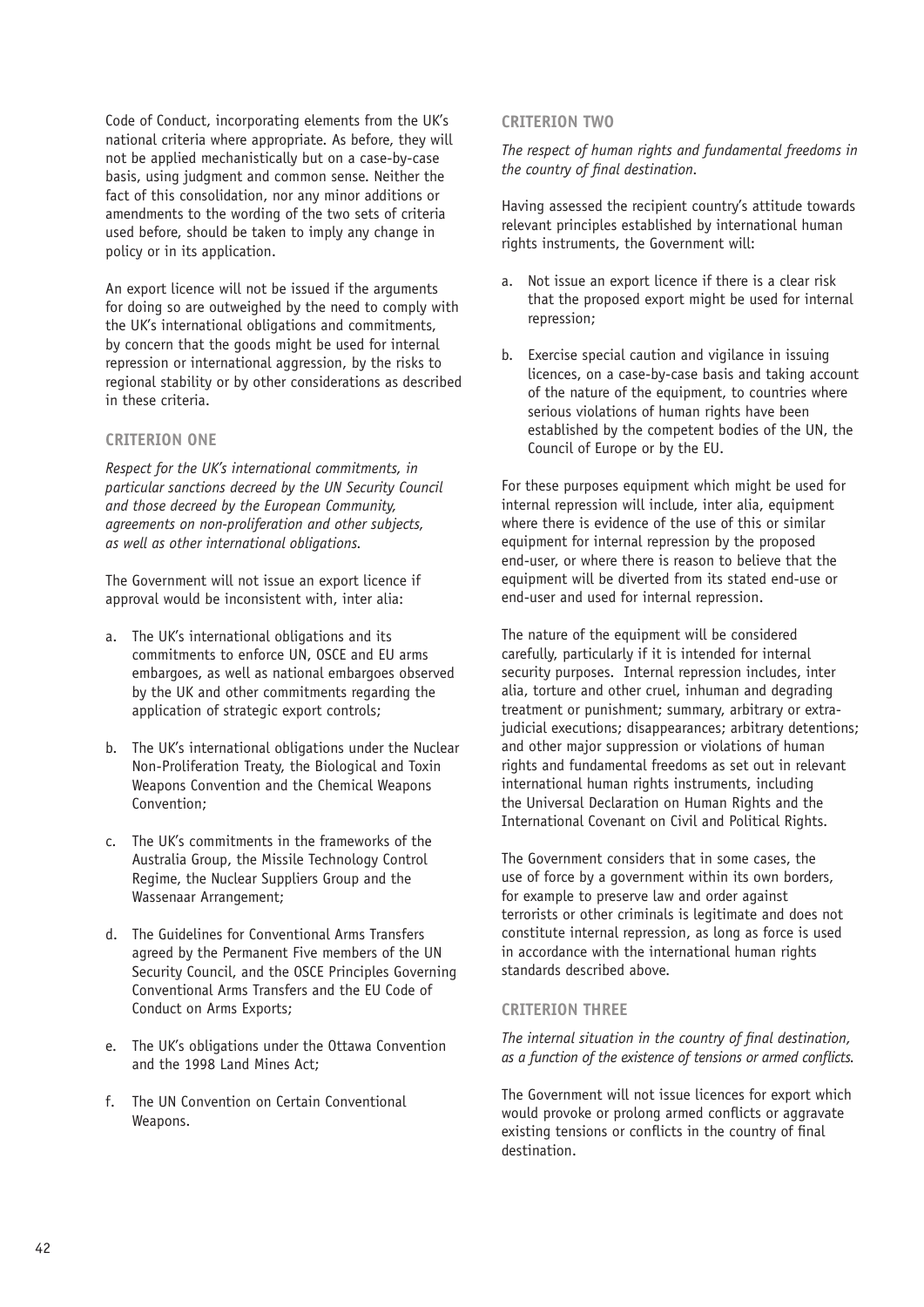#### **CRITERION FOUR**

#### *Preservation of regional peace, security and stability.*

The Government will not issue an export licence if there is a clear risk that the intended recipient would use the proposed export aggressively against another country, or to assert by force a territorial claim. However, a purely theoretical possibility that the items concerned might be used in the future against another state will not of itself lead to a licence being refused.

When considering these risks, the Government will take into account inter alia:

- a. The existence or likelihood of armed conflict between the recipient and another country;
- b. A claim against the territory of a neighbouring country which the recipient has in the past tried or threatened to pursue by means of force;
- c. Whether the equipment would be likely to be used other than for the legitimate national security and defence of the recipient.

The need not to affect adversely regional stability in any significant way, taking into account the balance of forces between the states of the region concerned, their relative expenditure on defence, the potential for the equipment significantly to enhance the effectiveness of existing capabilities or to improve force projection, and the need not to introduce into the region new capabilities which would be likely to lead to increased tension.

#### **CRITERION FIVE**

*The national security of the UK, or territories whose external relations are the UK's responsibility, and of allies, EU Member States and other friendly countries.*

The Government will take into account:

- a. The potential effect of the proposed export on the UK's defence and security interests or on those of other territories and countries as described above, while recognising that this factor cannot affect consideration of the criteria on respect of human rights and on regional peace, security and stability;
- b. The risk of the goods concerned being used against UK forces or on those of other territories and countries as described above;
- c. The risk of reverse engineering or unintended technology transfer;
- d. The need to protect UK military classified information and capabilities.

#### **CRITERION SIX**

*The behaviour of the buyer country with regard to the international community, as regards in particular to its attitude to terrorism, the nature of its alliances and respect for international law*

The Government will take into account inter alia the record of the buyer country with regard to :

- a. its support or encouragement of terrorism and international organised crime;
- b. its compliance with its international commitments, in particular on the non-use of force, including under international humanitarian law applicable to international and non-international conflicts;
- c. its commitment to non-proliferation and other areas of arms control and disarmament, in particular the signature, ratification and implementation of relevant arms control and disarmament conventions referred to in sub-para b) of Criterion One.

#### **CRITERION SEVEN**

*The existence of a risk that the equipment will be diverted within the buyer country or re-exported under undesirable conditions.*

In assessing the impact of the proposed export on the importing country and the risk that exported goods might be diverted to an undesirable end-user, the following will be considered:

- a. the legitimate defence and domestic security interests of the recipient country, including any involvement in UN or peace-keeping activity;
- b. the technical capability of the recipient country to use the equipment;
- c. the capability of the recipient country to exert effective export controls.

The Government will pay particular attention to the need to avoid diversion of UK exports to terrorist organisations. Proposed exports of antiterrorist equipment will be given particularly careful consideration in this context.

#### **CRITERION EIGHT**

*The compatibility of the arms exports with the technical and economic capacity of the recipient country, taking into account the desirability that states should achieve their legitimate needs of security and defence with the least diversion for armaments of human and economic resources*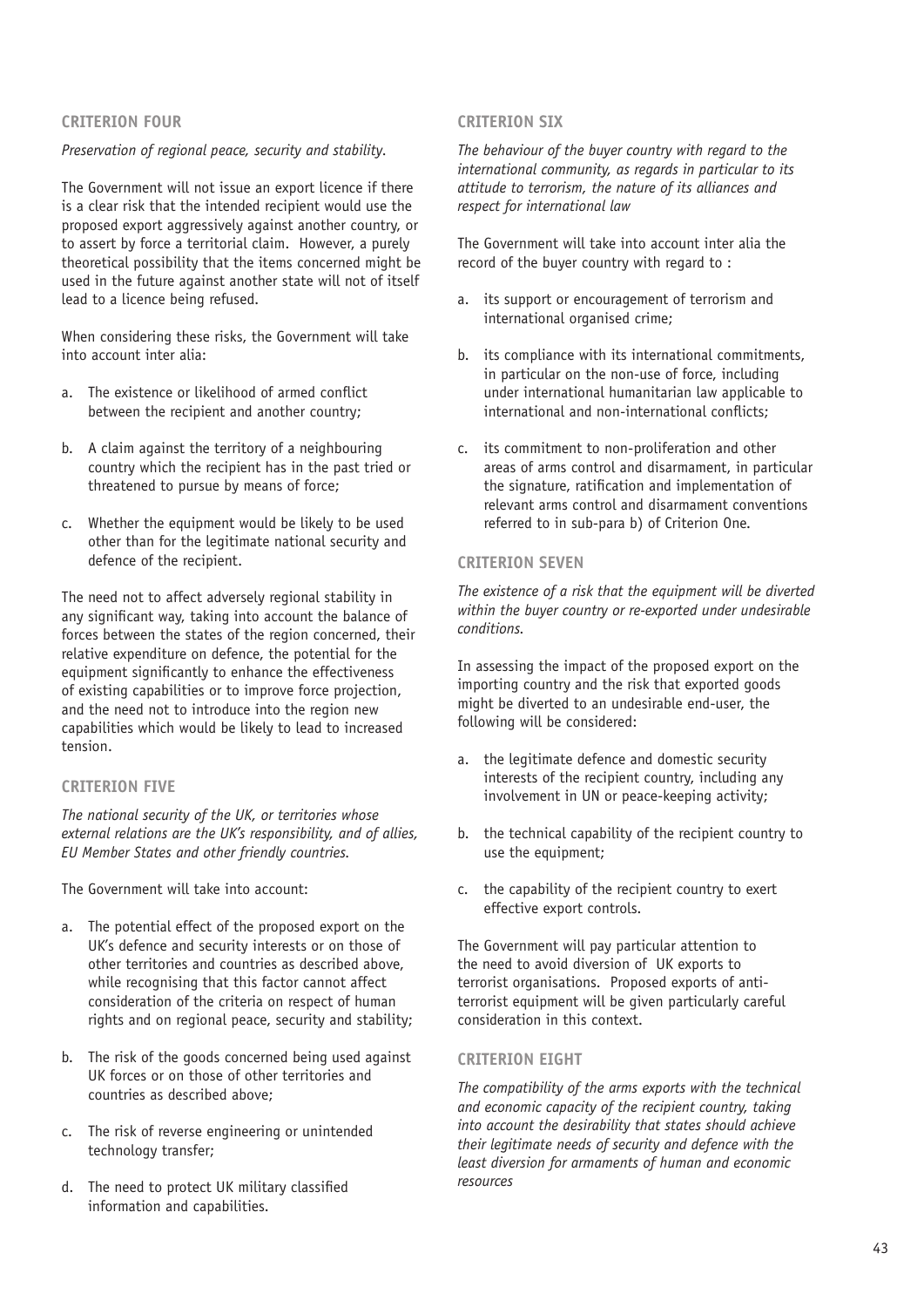The Government will take into account, in the light of information from relevant sources such as United Nations Development Programme, World Bank, IMF and Organisation for Economic Cooperation and Development reports, whether the proposed export would seriously undermine the economy or seriously hamper the sustainable development of the recipient country.

The Government will consider in this context the recipient country's relative levels of military and social expenditure, taking into account also any EU or bilateral aid, and its public finances, balance of payments, external debt, economic and social development and any IMF- or World Bank-sponsored economic reform programme.

#### **OTHER FACTORS**

Operative Provision 10 of the EU Code of Conduct specifies that Member States may where appropriate also take into account the effect of proposed exports on their economic, social, commercial and industrial interests, but that these factors will not affect the application of the criteria in the Code.

The Government will thus continue when considering export licence applications to give full weight to the UK's national interest, including:

- a. the potential effect on the UK's economic, financial and commercial interests, including our long-term interests in having stable, democratic trading partners;
- b. the potential effect on the UK's relations with the recipient country;
- c. the potential effect on any collaborative defence production or procurement project with allies or EU partners;
- d. the protection of the UK's essential strategic industrial base.

In the application of the above criteria, account will be taken of reliable evidence, including for example, reporting from diplomatic posts, relevant reports by international bodies, intelligence and information from open sources and non-governmental organisations.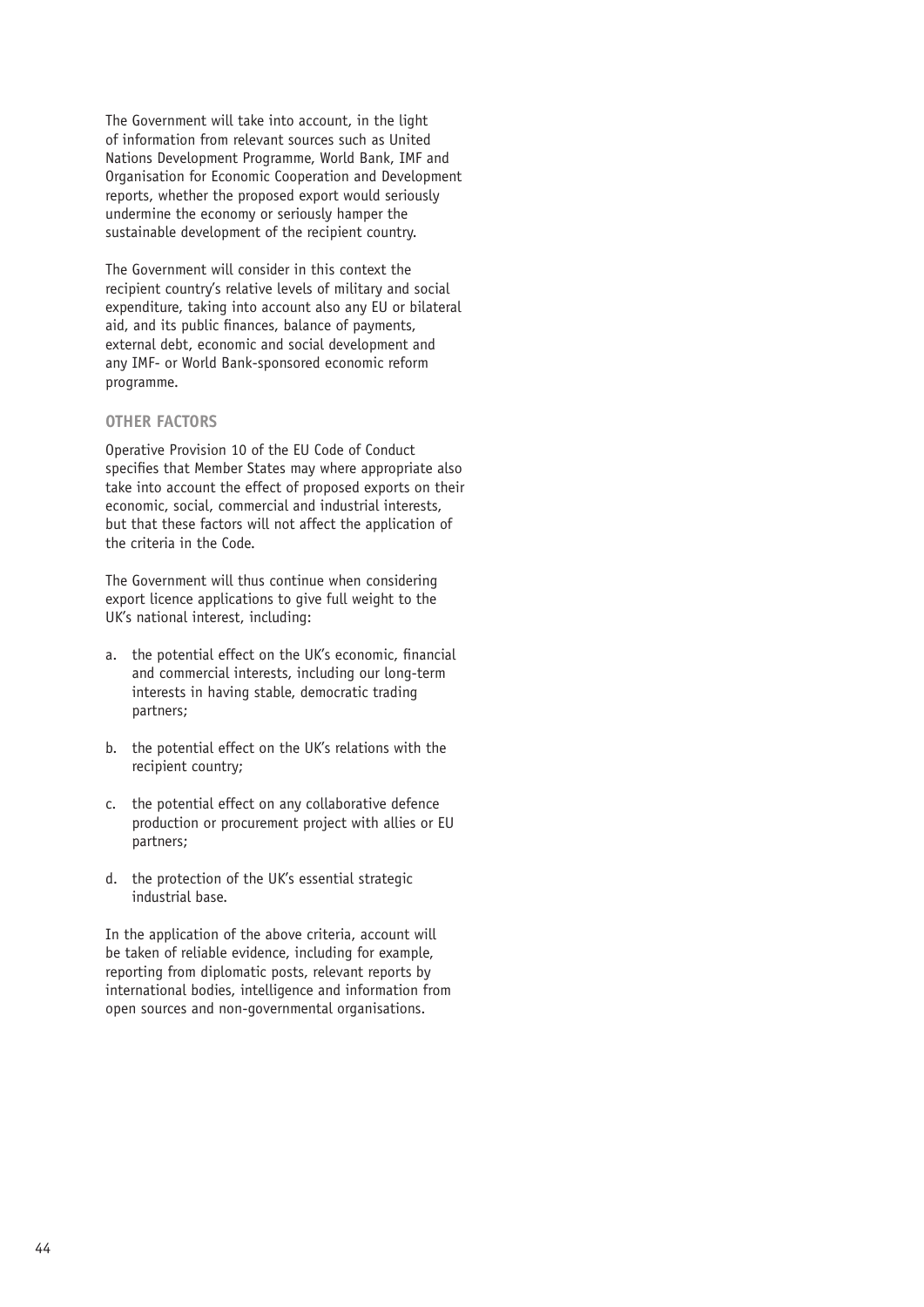## Annex B

## International Development Association eligible countries\*

#### **Africa**

Angola Benin Burkina Faso Burundi Cape Verde Cameroon Central African Republic Chad Comoros Congo, Democratic Republic of Congo, Republic of Cote D'Ivoire Eritrea Ethiopia Gambia Ghana Guinea Guinea-Bissau Kenya Lesotho Liberia Madagascar Malawi Maldives Mali Mauritania Mozambique Niger Nigeria Rwanda Sao Tome and Principe Senegal Sierra Leone Somalia Sudan Tanzania Togo Uganda Zambia Zimbabwe

#### **East Asia**

Cambodia Kiribati Laos, PDR Mongolia Myanmar Papua New Guinea Samoa Solomon Islands Timor-Leste Tonga Vanuatu Vietnam

## **Europe and Central Asia**

- Albania\* Armenia Azerbaijan\* Bosnia-Herzegovina Georgia Montenegro\* Kosovo Kyrgyz Republic Moldova **Tajikistan** Uzbekistan **Latin America and Caribbean** Bolivia
- Dominica Grenada Guyana Haiti Honduras Nicaragua St Lucia St Vincent & Grenadines

#### **Middle East and North Africa**

**Diibouti** Yemen, Republic of

**South Asia**

Afghanistan Bangladesh Bhutan Cambodia India Indonesia\* Nepal Pakistan Sri Lanka

\*This list represents IDA eligible countries as of 2007 used during 2011 to assess export licensing applications under Criterion 8. A current list of IDA eligible countries has been used since 2012. \*denotes countries that have since graduated from IDA eligible status.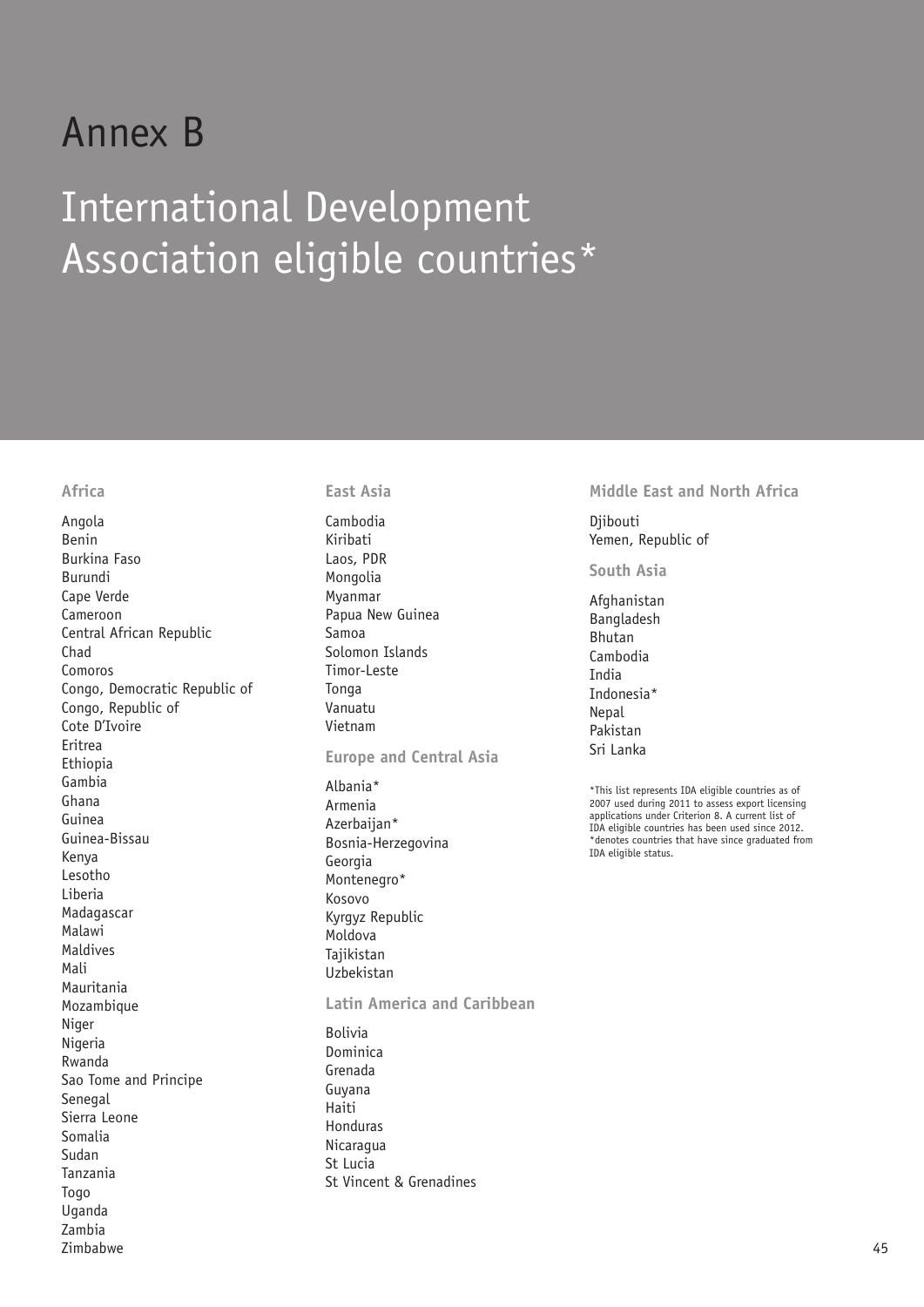# Annex C

# Information Required for the UN Register of Conventional Arms

## **Standardized form for reporting international transfers of conventional arms (exports)a**

## **EXPORTS**

Report of international conventional arms transfers

(according to United Nations General Assembly resolutions 46/36 L and 58/54)

Reporting country: United Kingdom

National point of contact: Business, Innovation & Skills Department, Tel: +44 (0) 20 7215 8421, e-mail; Stav.Georgiou@bis.gsi.gov.uk (Organization, Division/Section, telephone, fax, e-mail) (FOR GOVERNMENTAL USE ONLY)

Calendar year: 2011

| $\mathbf{A}$ |                     | B                          | $\mathsf{C}$              | D <sub>p</sub>                             | E <sup>b</sup>                       | <b>REMARKS</b> <sup>c</sup> | <b>REMARKS</b> <sup>c</sup> |
|--------------|---------------------|----------------------------|---------------------------|--------------------------------------------|--------------------------------------|-----------------------------|-----------------------------|
|              | Category (I-VII)    | Final importer<br>State(s) | <b>Number</b><br>of items | State of<br>origin<br>(if not<br>exporter) | Intermediate<br>location<br>(if any) | Description<br>of item      | Comments on<br>the transfer |
| I.           | <b>Battle tanks</b> | Finland                    | $\mathbf{1}$              |                                            |                                      | T34 85                      | Demilitarised               |
|              |                     | Greece                     | $\mathbf{1}$              |                                            |                                      | T34 85                      | Demilitarised               |
|              |                     | Greece                     | $\mathbf{1}$              |                                            |                                      | Chieftain                   | Demilitarised               |
|              |                     | <b>Netherlands</b>         | $\mathbf{1}$              |                                            |                                      | 1943 Grizzly<br>Sherman     | Demilitarised               |
|              |                     | Slovenia                   | $\mathbf{1}$              |                                            |                                      | M3A1 Stuart                 | Demilitarised               |
|              |                     | <b>USA</b>                 | $\mathbf{1}$              |                                            |                                      | Swiss G13                   | Demilitarised               |
|              |                     | <b>USA</b>                 | $\mathbf{1}$              |                                            |                                      | $T-55$                      | Demilitarised               |
|              |                     | <b>USA</b>                 | $\mathbf{1}$              |                                            |                                      | T-55 AM2                    | Demilitarised               |
|              |                     | <b>USA</b>                 | $\mathbf{1}$              |                                            |                                      | Chieftain<br><b>MK11</b>    | Demilitarised               |

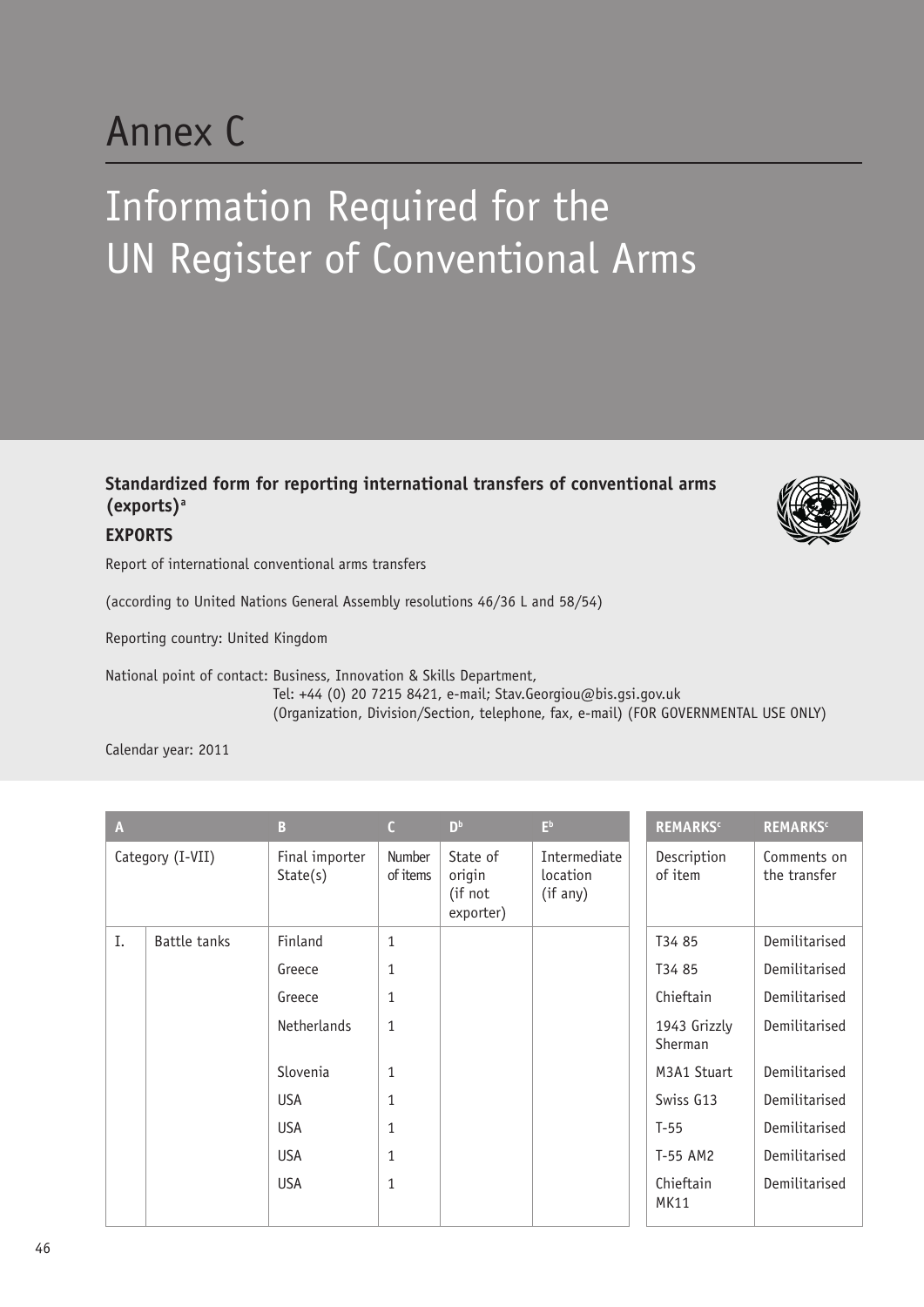| $\pmb{\mathsf{A}}$ |                                                   | $\overline{B}$             | $\mathsf{C}$       | D <sub>p</sub>                             | E <sub>p</sub>                       | <b>REMARKS</b> <sup>c</sup> | <b>REMARKS</b> <sup>c</sup> |
|--------------------|---------------------------------------------------|----------------------------|--------------------|--------------------------------------------|--------------------------------------|-----------------------------|-----------------------------|
|                    | Category (I-VII)                                  | Final importer<br>State(s) | Number<br>of items | State of<br>origin<br>(if not<br>exporter) | Intermediate<br>location<br>(if any) | Description<br>of item      | Comments on<br>the transfer |
| II.                | Armoured<br>combat vehicles                       |                            |                    |                                            |                                      |                             |                             |
| III.               | Large-calibre<br>artillery systems                |                            |                    |                                            |                                      |                             |                             |
| IV.                | Combat aircraft                                   | Germany                    | 1                  |                                            |                                      | Heinkel 162                 |                             |
|                    |                                                   | New Zealand                | $\mathbf{1}$       |                                            |                                      | De Havilland<br>Mosquito    |                             |
|                    |                                                   | Saudi Arabia               | 6                  |                                            |                                      | Typhoon                     |                             |
|                    |                                                   | <b>UAE</b>                 | $\mathbf{1}$       |                                            |                                      | Hawker<br>Hunter            |                             |
| V.                 | Attack<br>helicopters                             |                            |                    |                                            |                                      |                             |                             |
|                    |                                                   |                            |                    |                                            |                                      |                             |                             |
| VI.                | Warships                                          |                            |                    |                                            |                                      |                             |                             |
| VII.               | Missiles<br>and missile<br>launchers <sup>d</sup> | Greece                     | 1                  |                                            |                                      | Scud Missile                | Dismantled &<br>deactivated |
|                    |                                                   | <b>USA</b>                 | $\mathbf{1}$       |                                            |                                      | GAR1 Falcon                 | Exhibition                  |

National criteria on transfers:

a b c d See explanatory notes.

The nature of information provided should be indicated in accordance with explanatory notes e and f.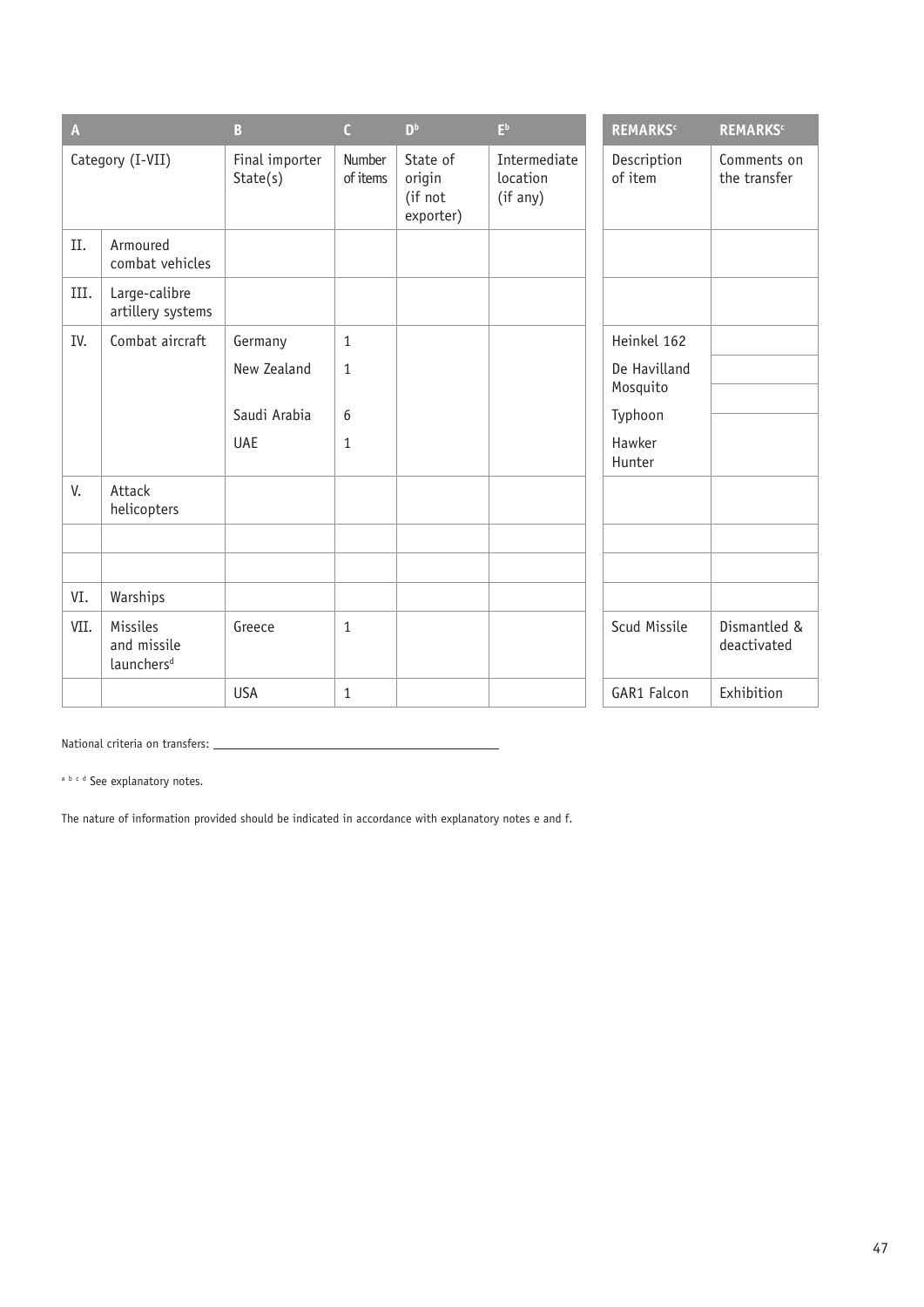## **Statistics on exports of weapons and small arms in 2010.**

## Information on international transfers of small arms and light weapons<sup>a,b</sup> **(exports)**



## **EXPORTS**

Reporting country: United Kingdom

National point of contact: Foreign and Commonwealth Office, Arms Export Policy Department, Tel: +44 (0) 20 7008 1793 email; Mia.Gore@fco.gov.uk (Organization, Division/Section, telephone, fax, e-mail) (FOR GOVERNMENTAL USE ONLY)

Calendar year: 2011

| $\overline{\mathbf{A}}$ |                         | $\overline{B}$       | $\mathsf{C}$                      | $\mathbf{D}$                               | E.                                   | <b>REMARKS</b>         | <b>REMARKS</b>              |
|-------------------------|-------------------------|----------------------|-----------------------------------|--------------------------------------------|--------------------------------------|------------------------|-----------------------------|
|                         |                         | Importer<br>State(s) | Number<br>o <sub>f</sub><br>items | State of<br>origin<br>(if not<br>exporter) | Intermediate<br>location<br>(if any) | Description<br>of item | Comments on<br>the transfer |
|                         | <b>SMALL ARMS</b>       |                      |                                   |                                            |                                      |                        |                             |
| $\mathbf{1}$            | Revolvers and           | Australia            | $\overline{4}$                    |                                            |                                      | Pistol                 |                             |
|                         | self-loading<br>pistols | <b>Bahrain</b>       | $\mathbf{1}$                      |                                            |                                      |                        |                             |
|                         |                         | Belgium              | 32                                |                                            |                                      |                        |                             |
|                         |                         | <b>Brazil</b>        | 5                                 |                                            |                                      |                        |                             |
|                         |                         | <b>Bulgaria</b>      | $\mathbf{1}$                      |                                            |                                      |                        |                             |
|                         |                         | Canada               | 35                                |                                            |                                      |                        |                             |
|                         |                         | Channel<br>Islands   | 20                                |                                            |                                      |                        |                             |
|                         |                         | Djibouti             | 50                                |                                            |                                      |                        |                             |
|                         |                         | France               | $\mathbf{1}$                      |                                            |                                      |                        |                             |
|                         |                         | Germany              | 22                                |                                            |                                      |                        |                             |
|                         |                         | Ireland              | 11                                |                                            |                                      |                        |                             |
|                         |                         | Jordan               | $\boldsymbol{9}$                  |                                            |                                      |                        |                             |
|                         |                         | Kenya                | 32                                |                                            |                                      |                        |                             |
|                         |                         | Malta                | 12                                |                                            |                                      |                        |                             |
|                         |                         | Mauritius            | 100                               |                                            |                                      |                        |                             |
|                         |                         | Namibia              | 150                               |                                            |                                      |                        |                             |
|                         |                         | Netherlands          | $\,8\,$                           |                                            |                                      |                        |                             |
|                         |                         | New Zealand          | 27                                |                                            |                                      |                        |                             |
|                         |                         | Nigeria              | $40\,$                            |                                            |                                      |                        |                             |
|                         |                         | <b>Oman</b>          | 636                               |                                            |                                      |                        |                             |
|                         |                         | South Africa         | 58                                |                                            |                                      |                        |                             |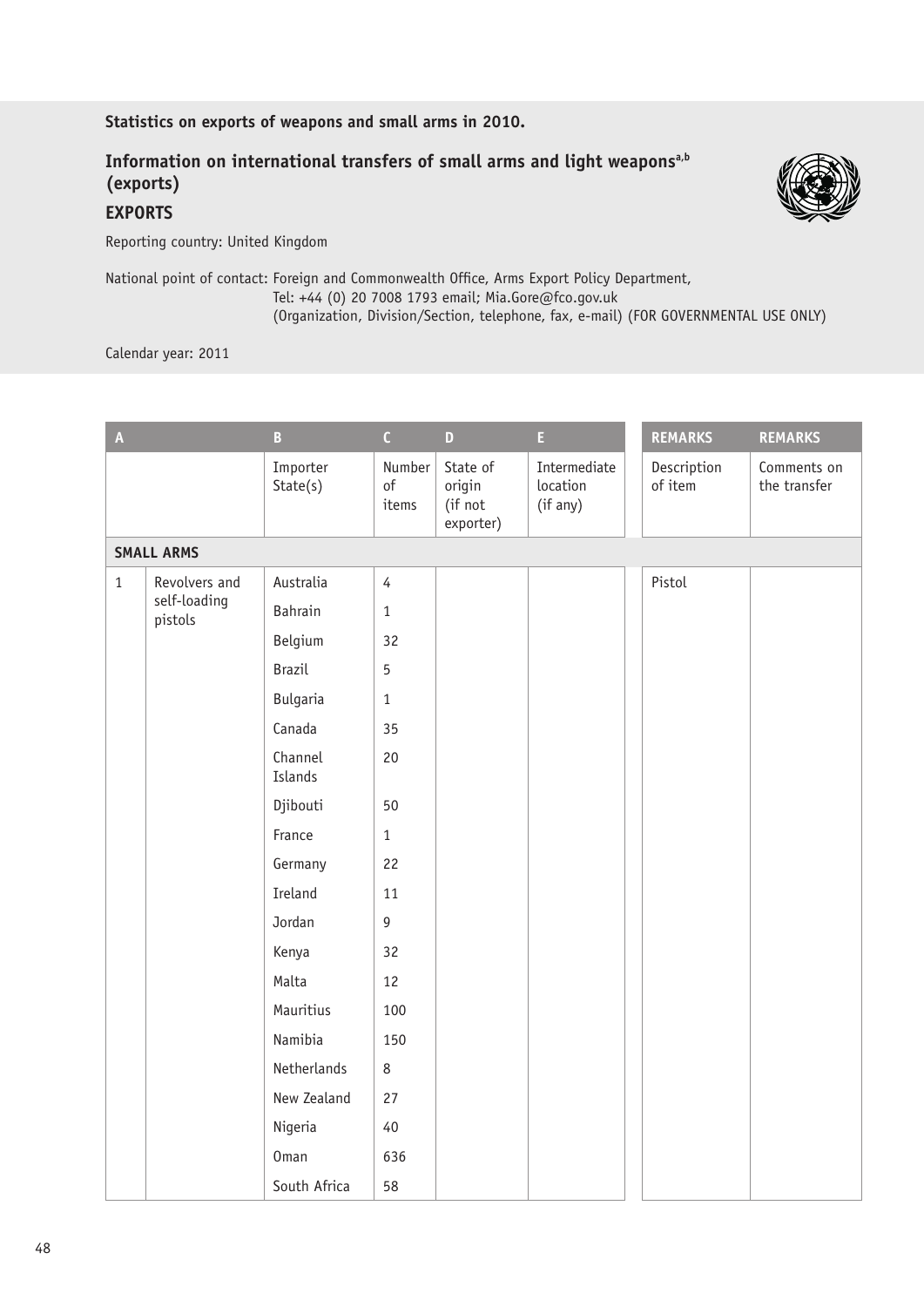| $\boldsymbol{\mathsf{A}}$ |                         | $\overline{\mathbf{B}}$           | $\mathsf{C}$          | $\begin{array}{c} \hline \end{array}$      | E                                    | <b>REMARKS</b>               | <b>REMARKS</b>              |
|---------------------------|-------------------------|-----------------------------------|-----------------------|--------------------------------------------|--------------------------------------|------------------------------|-----------------------------|
|                           |                         | Importer<br>State(s)              | Number<br>of<br>items | State of<br>origin<br>(if not<br>exporter) | Intermediate<br>location<br>(if any) | Description<br>of item       | Comments on<br>the transfer |
| $\mathbf{1}$              | Revolvers and           | Switzerland                       | 14                    |                                            |                                      |                              |                             |
|                           | self-loading<br>pistols | <b>UAE</b>                        | 10                    |                                            |                                      |                              |                             |
|                           | (continued)             | <b>USA</b>                        | 22                    |                                            |                                      |                              |                             |
|                           |                         | Zambia                            | 116                   |                                            |                                      |                              |                             |
|                           |                         | Iraq                              | 109                   |                                            |                                      | Semi-<br>Automatic<br>Pistol |                             |
|                           |                         |                                   |                       |                                            |                                      | Sporting Pistol              |                             |
|                           |                         |                                   |                       |                                            |                                      | Revolver                     |                             |
| $\overline{c}$            | Rifles and<br>carbines  |                                   |                       |                                            |                                      | Automatic<br>rifles          |                             |
|                           |                         | Australia                         | $\boldsymbol{9}$      |                                            |                                      | Rifles                       |                             |
|                           |                         | <b>Bahrain</b>                    | $1\,$                 |                                            |                                      |                              |                             |
|                           |                         | Belgium                           | 21                    |                                            |                                      |                              |                             |
|                           |                         | Canada                            | 2006                  |                                            |                                      |                              |                             |
|                           |                         | Channel<br>Islands                | 23                    |                                            |                                      |                              |                             |
|                           |                         | Chile                             | $\mathbf{1}$          |                                            |                                      |                              |                             |
|                           |                         | Djibouti                          | 65                    |                                            |                                      |                              |                             |
|                           |                         | Falkland<br><b>Islands France</b> | $\boldsymbol{9}$      |                                            |                                      |                              |                             |
|                           |                         | Germany                           | $\overline{c}$        |                                            |                                      |                              |                             |
|                           |                         | Hong Kong                         | 18                    |                                            |                                      |                              |                             |
|                           |                         | Ireland                           | $1\,$                 |                                            |                                      |                              |                             |
|                           |                         | Italy                             | $\overline{c}$        |                                            |                                      |                              |                             |
|                           |                         | Japan                             | $\overline{4}$        |                                            |                                      |                              |                             |
|                           |                         | Madagascar                        | 78                    |                                            |                                      |                              |                             |
|                           |                         | Maldives                          | 200                   |                                            |                                      |                              |                             |
|                           |                         | Malta                             | 130                   |                                            |                                      |                              |                             |
|                           |                         | Mauritius                         | $1\,$                 |                                            |                                      |                              |                             |
|                           |                         | Montserrat                        | 1231                  |                                            |                                      |                              |                             |
|                           |                         | Netherlands                       | $\mathbf{2}$          |                                            |                                      |                              |                             |
|                           |                         | New Zealand                       | $\boldsymbol{7}$      |                                            |                                      |                              |                             |
|                           |                         | Norway                            | $\overline{c}$        |                                            |                                      |                              |                             |
|                           |                         | Oman                              | $\mathbf{1}$          |                                            |                                      |                              |                             |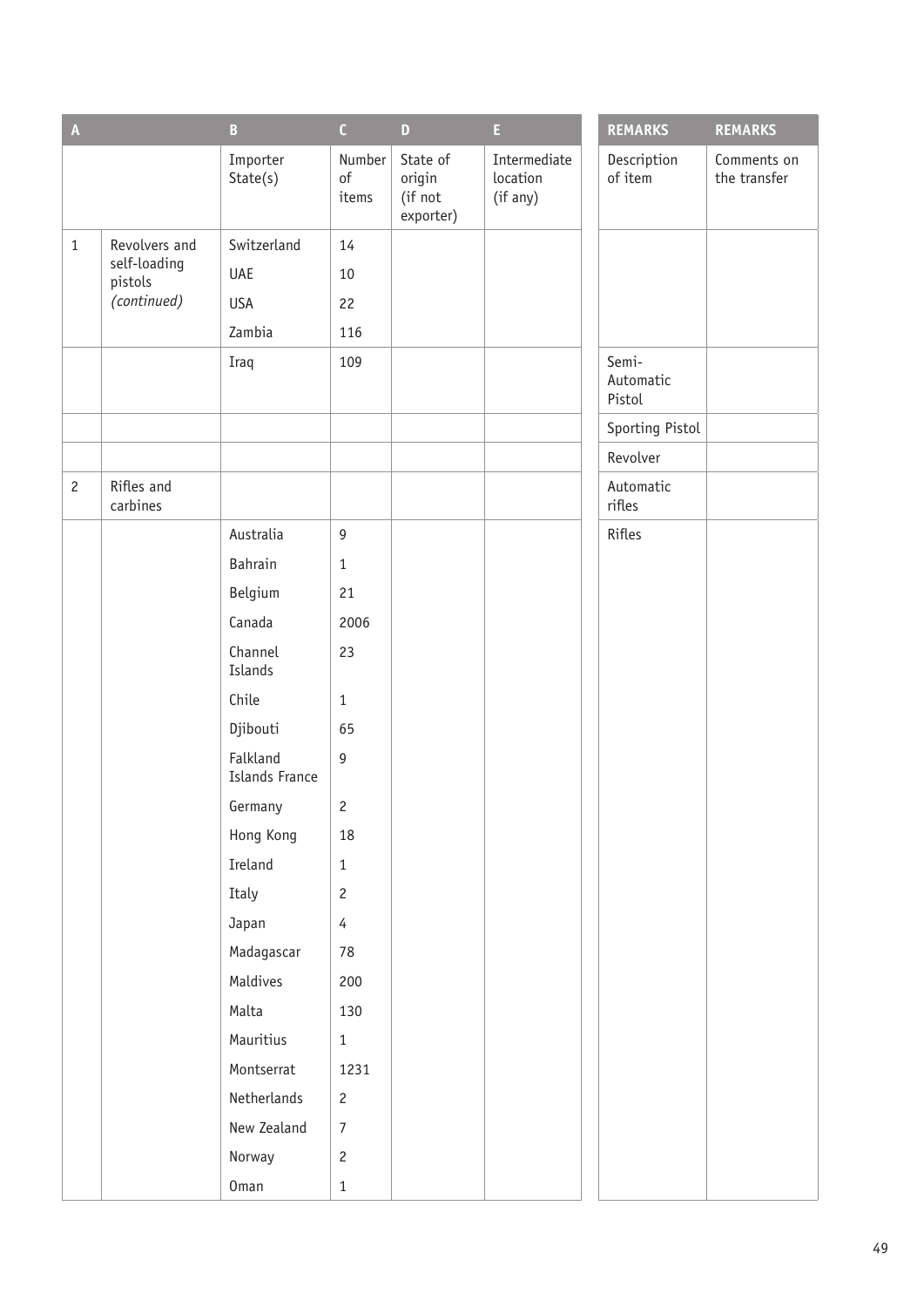| $\boldsymbol{\mathsf{A}}$ |                         | $\, {\bf B} \,$      | $\mathsf{C}$          | $\begin{array}{c} \textbf{D} \end{array}$  | E.                                   | <b>REMARKS</b>         | <b>REMARKS</b>              |
|---------------------------|-------------------------|----------------------|-----------------------|--------------------------------------------|--------------------------------------|------------------------|-----------------------------|
|                           |                         | Importer<br>State(s) | Number<br>of<br>items | State of<br>origin<br>(if not<br>exporter) | Intermediate<br>location<br>(if any) | Description<br>of item | Comments on<br>the transfer |
| $\overline{c}$            | Rifles and              | Romania              | 2055                  |                                            |                                      |                        |                             |
|                           | carbines<br>(continued) | South Africa         | $1\,$                 |                                            |                                      |                        |                             |
|                           |                         | Spain                | 1107                  |                                            |                                      |                        |                             |
|                           |                         | Sweden               | $\overline{c}$        |                                            |                                      |                        |                             |
|                           |                         | Switzerland          | $1\,$                 |                                            |                                      |                        |                             |
|                           |                         | Tanzania             | $\mathbf{3}$          |                                            |                                      |                        |                             |
|                           |                         | UAE                  | 12                    |                                            |                                      |                        |                             |
|                           |                         | <b>USA</b>           | 450                   |                                            |                                      |                        |                             |
|                           |                         |                      | $11\,$                |                                            |                                      |                        |                             |
|                           |                         | Canada               | $\overline{c}$        |                                            |                                      | Shotguns               |                             |
|                           |                         | Channel<br>Islands   | $\mathsf 3$           |                                            |                                      |                        |                             |
|                           |                         | Cyprus               | 4                     |                                            |                                      |                        |                             |
|                           |                         | Italy                | $\overline{c}$        |                                            |                                      |                        |                             |
|                           |                         | Kenya                | 150                   |                                            |                                      |                        |                             |
|                           |                         | Madagascar           | 350                   |                                            |                                      |                        |                             |
|                           |                         | Maldives             | 60                    |                                            |                                      |                        |                             |
|                           |                         | Mauritius            | 160                   |                                            |                                      |                        |                             |
|                           |                         | Namibia              | $10\,$                |                                            |                                      |                        |                             |
|                           |                         | New Zealand          | $1\,$                 |                                            |                                      |                        |                             |
|                           |                         | <b>Oman</b>          | 370                   |                                            |                                      |                        |                             |
|                           |                         | Pakistan             | $1\,$                 |                                            |                                      |                        |                             |
|                           |                         | South Africa         | 101                   |                                            |                                      |                        |                             |
|                           |                         | UAE                  | 150                   |                                            |                                      |                        |                             |
|                           |                         | <b>USA</b>           | 5                     |                                            |                                      |                        |                             |
|                           |                         | Argentina            | $\mathbf{3}$          |                                            |                                      | Sporting Rifle         |                             |
|                           |                         | Australia            | 69                    |                                            |                                      |                        |                             |
|                           |                         | Austria              | $\overline{4}$        |                                            |                                      |                        |                             |
|                           |                         | Bahrain              | $\mathbf{3}$          |                                            |                                      |                        |                             |
|                           |                         | <b>Barbados</b>      | $1\,$                 |                                            |                                      |                        |                             |
|                           |                         | Belgium              | 28                    |                                            |                                      |                        |                             |
|                           |                         | Botswana             | 202                   |                                            |                                      |                        |                             |
|                           |                         | <b>Brazil</b>        | $16\,$                |                                            |                                      |                        |                             |
|                           |                         | Bulgaria             | $\mathsf{3}$          |                                            |                                      |                        |                             |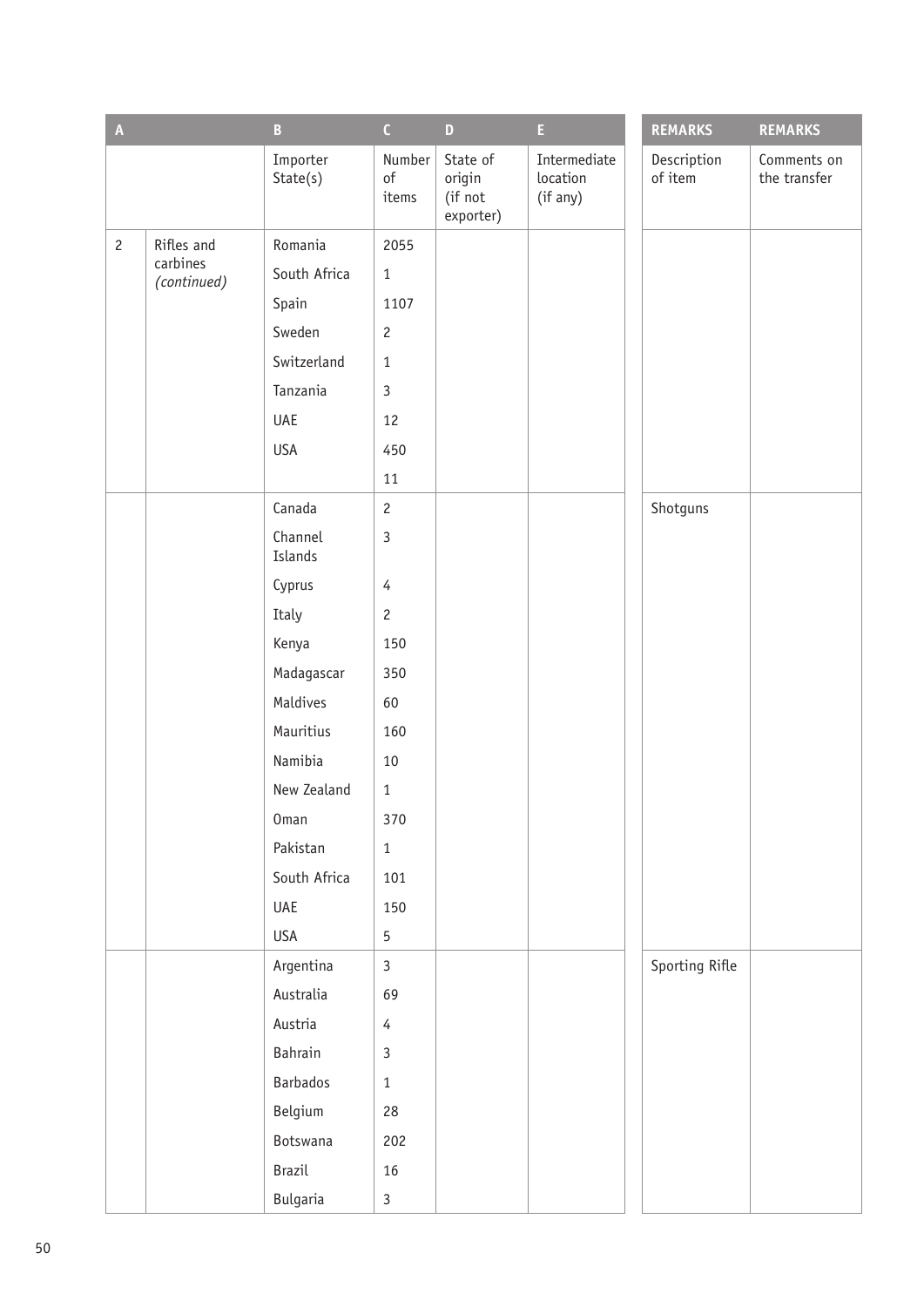| $\pmb{\mathsf{A}}$ |                         | $\, {\bf B}$          | $\mathsf{C}$                      | $\begin{array}{c} \textbf{D} \end{array}$  | E.                                   | <b>REMARKS</b>         | <b>REMARKS</b>              |
|--------------------|-------------------------|-----------------------|-----------------------------------|--------------------------------------------|--------------------------------------|------------------------|-----------------------------|
|                    |                         | Importer<br>State(s)  | Number<br>o <sub>f</sub><br>items | State of<br>origin<br>(if not<br>exporter) | Intermediate<br>location<br>(if any) | Description<br>of item | Comments on<br>the transfer |
| $\overline{c}$     | Rifles and              | Canada                | 26                                |                                            |                                      |                        |                             |
|                    | carbines<br>(continued) | Cayman Islands        | $\overline{c}$                    |                                            |                                      |                        |                             |
|                    |                         | Channel<br>Islands    | 39                                |                                            |                                      |                        |                             |
|                    |                         | Chile                 | 8                                 |                                            |                                      |                        |                             |
|                    |                         | Colombia              | $\mathbf{1}$                      |                                            |                                      |                        |                             |
|                    |                         | Cyprus                | 35                                |                                            |                                      |                        |                             |
|                    |                         | Czech Republic        | $1\,$                             |                                            |                                      |                        |                             |
|                    |                         | Denmark               | $17\,$                            |                                            |                                      |                        |                             |
|                    |                         | Dominican<br>Republic | $10\,$                            |                                            |                                      |                        |                             |
|                    |                         | Falkland<br>Islands   | $16\,$                            |                                            |                                      |                        |                             |
|                    |                         | Finland               | 15                                |                                            |                                      |                        |                             |
|                    |                         | France                | 12                                |                                            |                                      |                        |                             |
|                    |                         | Gambia                | $\overline{4}$                    |                                            |                                      |                        |                             |
|                    |                         | Germany               | 21                                |                                            |                                      |                        |                             |
|                    |                         | Gibraltar             | $\overline{c}$                    |                                            |                                      |                        |                             |
|                    |                         | Greece                | 14                                |                                            |                                      |                        |                             |
|                    |                         | Hungary               | $1\,$                             |                                            |                                      |                        |                             |
|                    |                         | Iceland               | $\overline{4}$                    |                                            |                                      |                        |                             |
|                    |                         | Ireland               | $20\,$                            |                                            |                                      |                        |                             |
|                    |                         | Italy                 | 37                                |                                            |                                      |                        |                             |
|                    |                         | Japan                 | $\mathbf{3}$                      |                                            |                                      |                        |                             |
|                    |                         | Jordan                | $10\,$                            |                                            |                                      |                        |                             |
|                    |                         | Kazakhstan            | $\overline{c}$                    |                                            |                                      |                        |                             |
|                    |                         | Kenya                 | 210                               |                                            |                                      |                        |                             |
|                    |                         | Korea, South          | 26                                |                                            |                                      |                        |                             |
|                    |                         | Kuwait                | 220                               |                                            |                                      |                        |                             |
|                    |                         | Lebanon               | $\overline{c}$                    |                                            |                                      |                        |                             |
|                    |                         | Luxembourg            | $\mathbf{1}$                      |                                            |                                      |                        |                             |
|                    |                         | Madagascar            | 340                               |                                            |                                      |                        |                             |
|                    |                         | Madeira               | $1\,$                             |                                            |                                      |                        |                             |
|                    |                         | Malta                 | 17                                |                                            |                                      |                        |                             |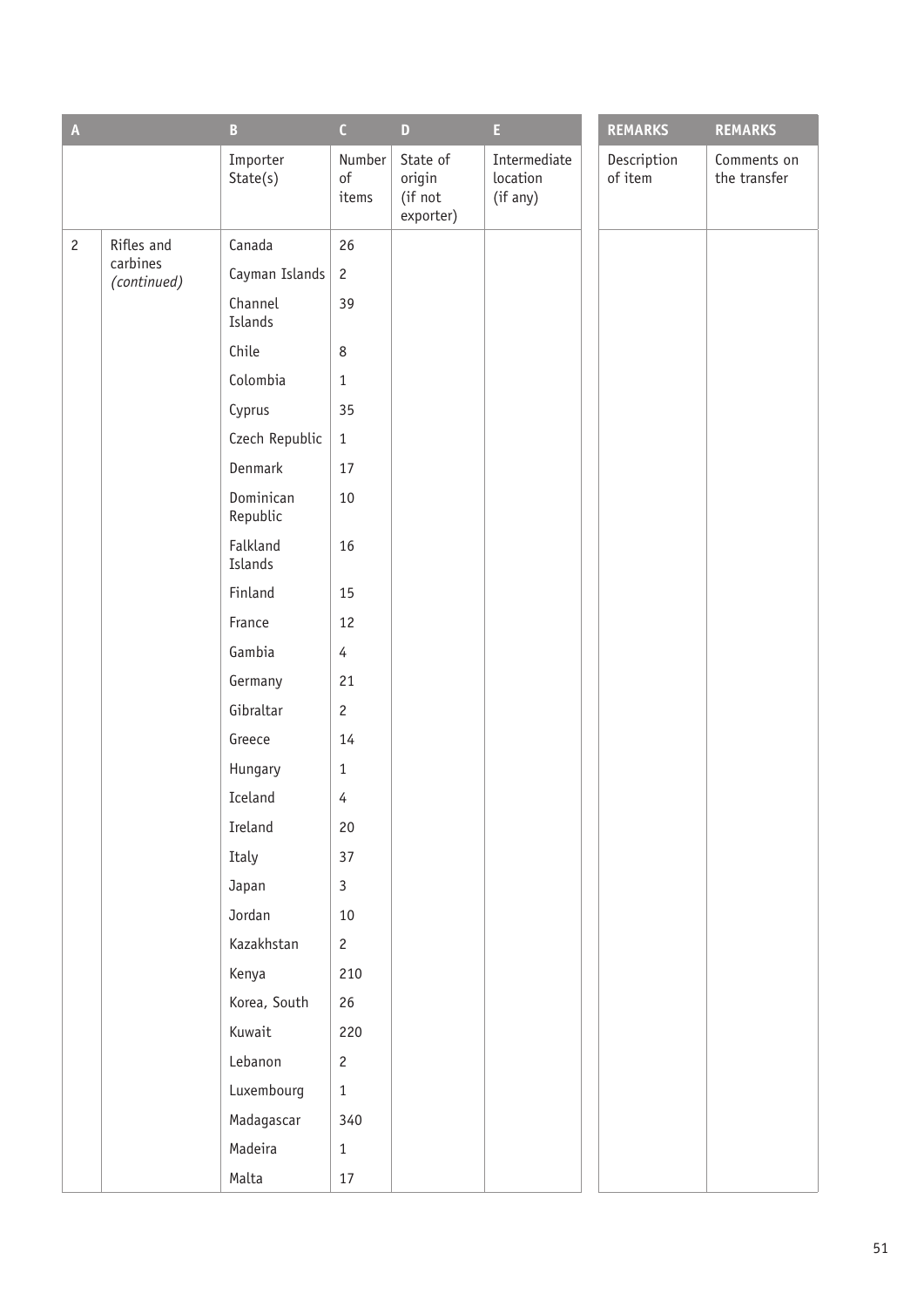| $\pmb{\mathsf{A}}$ |                         | $\overline{B}$       | $\mathsf C$                      | $\mathbf{D}$                               | E.                                   | <b>REMARKS</b>         | <b>REMARKS</b>              |
|--------------------|-------------------------|----------------------|----------------------------------|--------------------------------------------|--------------------------------------|------------------------|-----------------------------|
|                    |                         | Importer<br>State(s) | Number<br>$\mathsf{of}$<br>items | State of<br>origin<br>(if not<br>exporter) | Intermediate<br>location<br>(if any) | Description<br>of item | Comments on<br>the transfer |
| $\overline{c}$     | Rifles and              | Mauritius            | 950                              |                                            |                                      |                        |                             |
|                    | carbines<br>(continued) | Nepal                | $1\,$                            |                                            |                                      |                        |                             |
|                    |                         | Netherlands          | 55                               |                                            |                                      |                        |                             |
|                    |                         | New Zealand          | 29                               |                                            |                                      |                        |                             |
|                    |                         | Norway               | 5                                |                                            |                                      |                        |                             |
|                    |                         | Oman                 | 991                              |                                            |                                      |                        |                             |
|                    |                         | Pakistan             | 8                                |                                            |                                      |                        |                             |
|                    |                         | Paraguay             | 67                               |                                            |                                      |                        |                             |
|                    |                         | Poland               | $\overline{4}$                   |                                            |                                      |                        |                             |
|                    |                         | Portugal             | 25                               |                                            |                                      |                        |                             |
|                    |                         | Qatar                | $\mathbf{3}$                     |                                            |                                      |                        |                             |
|                    |                         | Romania              | $\mathbf{1}$                     |                                            |                                      |                        |                             |
|                    |                         | Russia               | 74                               |                                            |                                      |                        |                             |
|                    |                         | Saudi Arabia         | $1\,$                            |                                            |                                      |                        |                             |
|                    |                         | Serbia               | 137                              |                                            |                                      |                        |                             |
|                    |                         | Singapore            | $\overline{7}$                   |                                            |                                      |                        |                             |
|                    |                         | Slovakia             | $1\,$                            |                                            |                                      |                        |                             |
|                    |                         | South Africa         | 313                              |                                            |                                      |                        |                             |
|                    |                         | Spain                | 28                               |                                            |                                      |                        |                             |
|                    |                         | St Helena            | 20                               |                                            |                                      |                        |                             |
|                    |                         | Sweden               | $\,8\,$                          |                                            |                                      |                        |                             |
|                    |                         | Switzerland          | 32                               |                                            |                                      |                        |                             |
|                    |                         | Tanzania             | $\mathbf{3}$                     |                                            |                                      |                        |                             |
|                    |                         | Thailand             | $12\,$                           |                                            |                                      |                        |                             |
|                    |                         | Turkey               | 93                               |                                            |                                      |                        |                             |
|                    |                         | UAE                  | 123                              |                                            |                                      |                        |                             |
|                    |                         | Ukraine              | 358                              |                                            |                                      |                        |                             |
|                    |                         | <b>USA</b>           | 251                              |                                            |                                      |                        |                             |
|                    |                         | Uruguay              | $\overline{7}$                   |                                            |                                      |                        |                             |
|                    |                         | Zambia               | 226                              |                                            |                                      |                        |                             |
|                    |                         | Australia            | 336                              |                                            |                                      | Sniper Rifle           |                             |
|                    |                         | Bahrain              | $1\,$                            |                                            |                                      |                        |                             |
|                    |                         | Belgium              | $1\,$                            |                                            |                                      |                        |                             |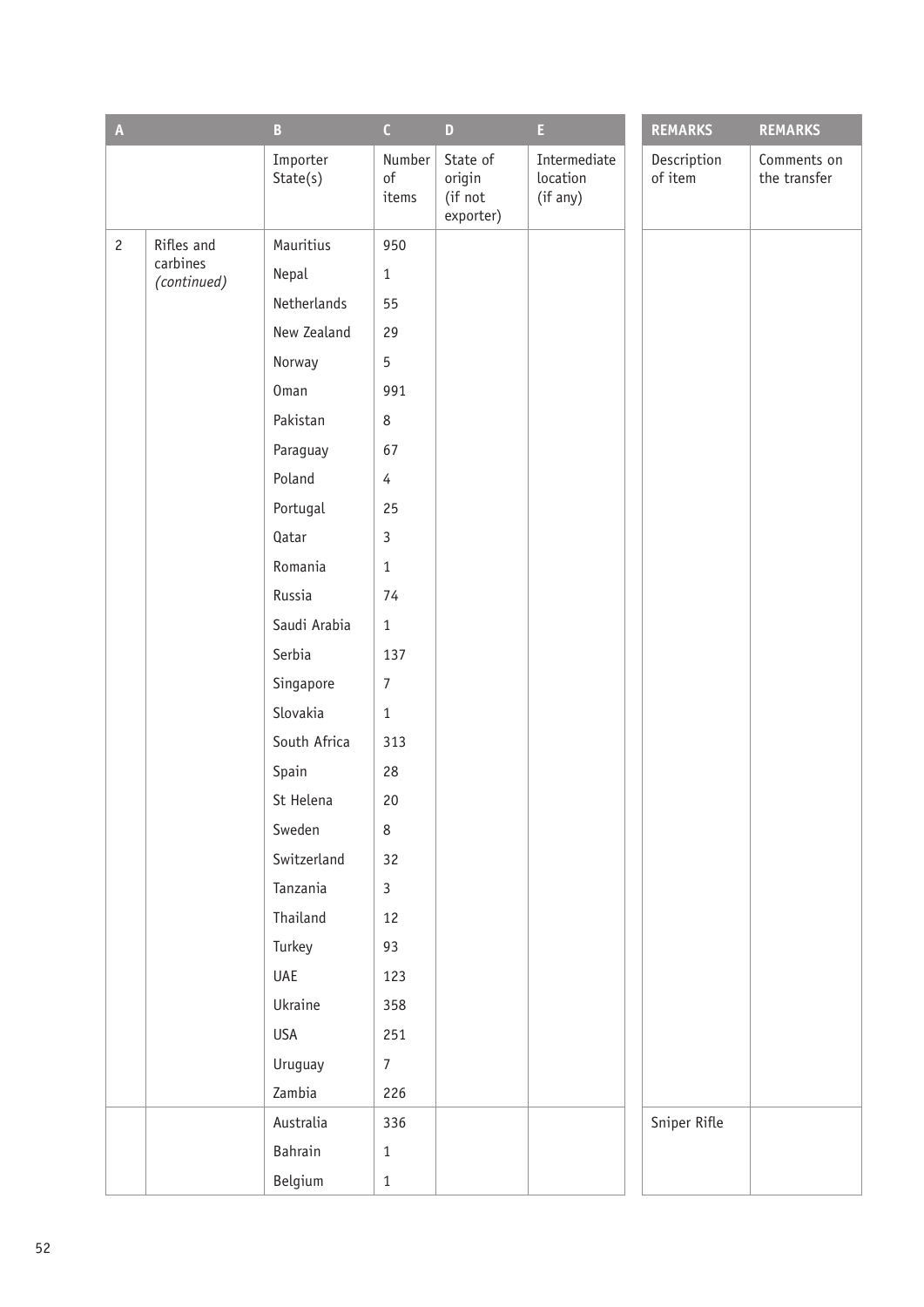| $\pmb{\mathsf{A}}$ |                         | $\, {\bf B}$         | $\mathsf{C}$                     | $\mathbf{D}$                               | E.                                   | <b>REMARKS</b>         | <b>REMARKS</b>              |
|--------------------|-------------------------|----------------------|----------------------------------|--------------------------------------------|--------------------------------------|------------------------|-----------------------------|
|                    |                         | Importer<br>State(s) | Number<br>$\mathsf{of}$<br>items | State of<br>origin<br>(if not<br>exporter) | Intermediate<br>location<br>(if any) | Description<br>of item | Comments on<br>the transfer |
| $\overline{c}$     | Rifles and              | Bulgaria             | $\overline{c}$                   |                                            |                                      |                        |                             |
|                    | carbines<br>(continued) | Canada               | 204                              |                                            |                                      |                        |                             |
|                    |                         | Channel<br>Islands   | $\mathbf{2}$                     |                                            |                                      |                        |                             |
|                    |                         | Chile                | $\overline{c}$                   |                                            |                                      |                        |                             |
|                    |                         | Czech Republic       | $\overline{c}$                   |                                            |                                      |                        |                             |
|                    |                         | Denmark              | $\overline{4}$                   |                                            |                                      |                        |                             |
|                    |                         | France               | 405                              |                                            |                                      |                        |                             |
|                    |                         | Germany              | $\overline{c}$                   |                                            |                                      |                        |                             |
|                    |                         | Hong Kong            | 4                                |                                            |                                      |                        |                             |
|                    |                         | Indonesia            | $20\,$                           |                                            |                                      |                        |                             |
|                    |                         | Ireland              | $\mathbf{1}$                     |                                            |                                      |                        |                             |
|                    |                         | Italy                | $\overline{4}$                   |                                            |                                      |                        |                             |
|                    |                         | Kazakhstan           | $\overline{c}$                   |                                            |                                      |                        |                             |
|                    |                         | Kenya                | $\mathbf{2}$                     |                                            |                                      |                        |                             |
|                    |                         | Korea, South         | $\overline{c}$                   |                                            |                                      |                        |                             |
|                    |                         | Kuwait               | $\overline{4}$                   |                                            |                                      |                        |                             |
|                    |                         | Malta                | 5                                |                                            |                                      |                        |                             |
|                    |                         | Mozambique           | $\mathbf{1}$                     |                                            |                                      |                        |                             |
|                    |                         | Namibia              | $\mathbf{2}$                     |                                            |                                      |                        |                             |
|                    |                         | New Zealand          | 32                               |                                            |                                      |                        |                             |
|                    |                         | Norway               | 61                               |                                            |                                      |                        |                             |
|                    |                         | Pakistan             | $\overline{c}$                   |                                            |                                      |                        |                             |
|                    |                         | Peru                 | 8                                |                                            |                                      |                        |                             |
|                    |                         | Poland               | 50                               |                                            |                                      |                        |                             |
|                    |                         | Portugal             | $20\,$                           |                                            |                                      |                        |                             |
|                    |                         | Qatar                | $\overline{c}$                   |                                            |                                      |                        |                             |
|                    |                         | Saudi Arabia         | 9                                |                                            |                                      |                        |                             |
|                    |                         | South Africa         | 106                              |                                            |                                      |                        |                             |
|                    |                         | Spain                | $\mathbf{3}$                     |                                            |                                      |                        |                             |
|                    |                         | Sweden               | $\overline{4}$                   |                                            |                                      |                        |                             |
|                    |                         | Switzerland          | 35                               |                                            |                                      |                        |                             |
|                    |                         | Thailand             | 61                               |                                            |                                      |                        |                             |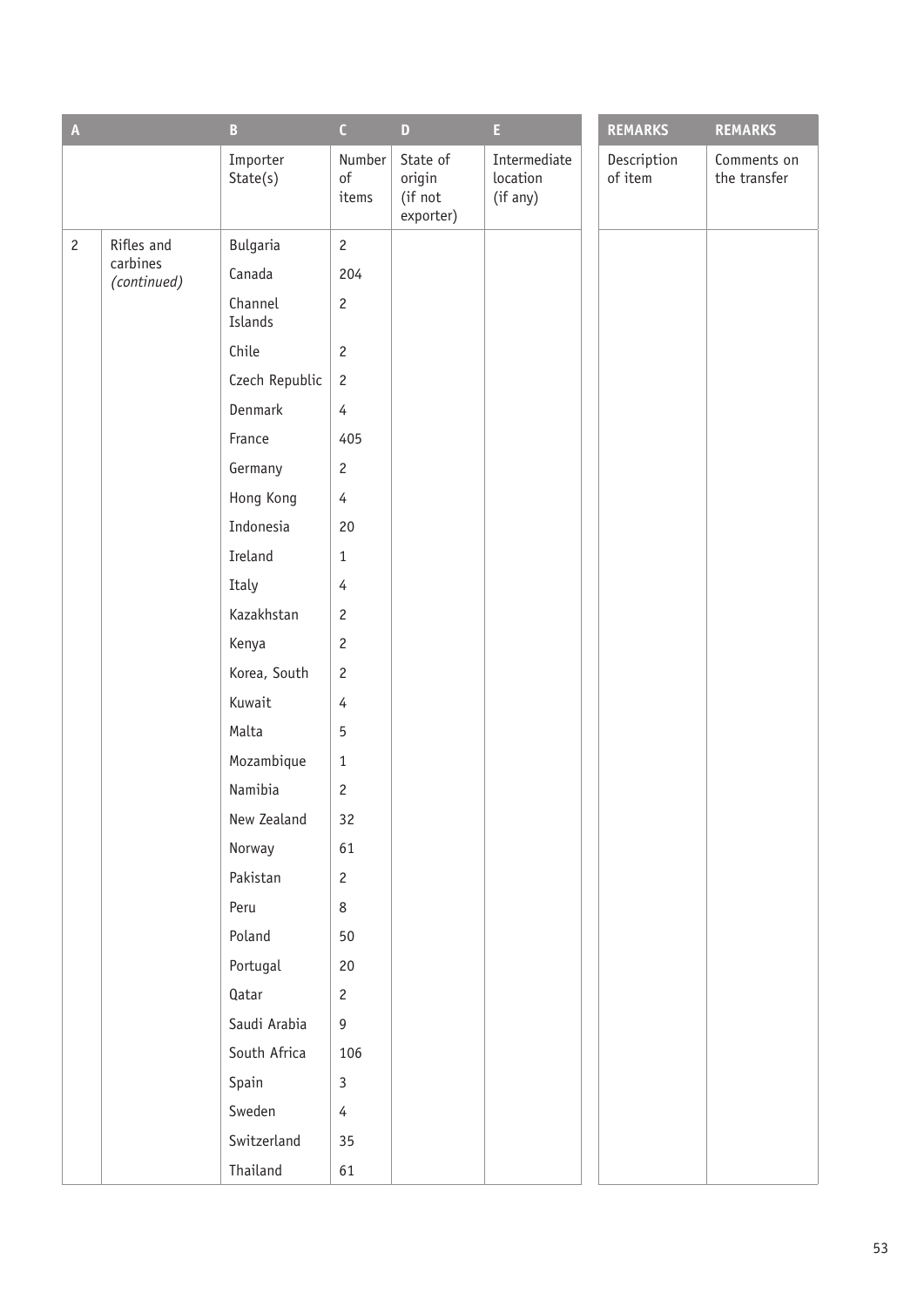| $\pmb{\mathsf{A}}$ |                         | $\overline{B}$       | $\mathsf{C}$                     | $\mathbf{D}$                               | E.                                   | <b>REMARKS</b>         | <b>REMARKS</b>              |
|--------------------|-------------------------|----------------------|----------------------------------|--------------------------------------------|--------------------------------------|------------------------|-----------------------------|
|                    |                         | Importer<br>State(s) | Number<br>$\mathsf{of}$<br>items | State of<br>origin<br>(if not<br>exporter) | Intermediate<br>location<br>(if any) | Description<br>of item | Comments on<br>the transfer |
| $\overline{c}$     | Rifles and              | Ukraine              | 49                               |                                            |                                      |                        |                             |
|                    | carbines<br>(continued) | <b>USA</b>           | 3934                             |                                            |                                      |                        |                             |
|                    |                         | Zambia               | $\overline{c}$                   |                                            |                                      |                        |                             |
| $\mathbf{3}$       | Sub-machine<br>guns     |                      |                                  |                                            |                                      | Sub Machine<br>Gun     |                             |
| $\overline{4}$     | Assault rifles          | Afghanistan          | 87                               |                                            |                                      | Assault Rifles         |                             |
|                    |                         | Australia            | $10\,$                           |                                            |                                      |                        |                             |
|                    |                         | Belgium              | $\overline{4}$                   |                                            |                                      |                        |                             |
|                    |                         | <b>Brazil</b>        | 166                              |                                            |                                      |                        |                             |
|                    |                         | <b>Bulgaria</b>      | $\overline{4}$                   |                                            |                                      |                        |                             |
|                    |                         | Canada               | $\sqrt{6}$                       |                                            |                                      |                        |                             |
|                    |                         | Channel<br>Islands   | 14                               |                                            |                                      |                        |                             |
|                    |                         | Djibouti             | 230                              |                                            |                                      |                        |                             |
|                    |                         | Falkland<br>Islands  | $\mathsf 3$                      |                                            |                                      |                        |                             |
|                    |                         | Finland              | $1\,$                            |                                            |                                      |                        |                             |
|                    |                         | Germany              | 58                               |                                            |                                      |                        |                             |
|                    |                         | Iraq                 | 578                              |                                            |                                      |                        |                             |
|                    |                         | Ireland              | $1\,$                            |                                            |                                      |                        |                             |
|                    |                         | Italy                | $\overline{c}$                   |                                            |                                      |                        |                             |
|                    |                         | Japan                | 198                              |                                            |                                      |                        |                             |
|                    |                         | Mauritius            | 1224                             |                                            |                                      |                        |                             |
|                    |                         | New Zealand          | 48                               |                                            |                                      |                        |                             |
|                    |                         | Nigeria              | 60                               |                                            |                                      |                        |                             |
|                    |                         | Oman                 | 2693                             |                                            |                                      |                        |                             |
|                    |                         | South Africa         | 1054                             |                                            |                                      |                        |                             |
|                    |                         | Switzerland          | $\mathsf 3$                      |                                            |                                      |                        |                             |
|                    |                         | UAE                  | $12\,$                           |                                            |                                      |                        |                             |
|                    |                         | Ukraine              | 25                               |                                            |                                      |                        |                             |
|                    |                         | USA                  | 155                              |                                            |                                      |                        |                             |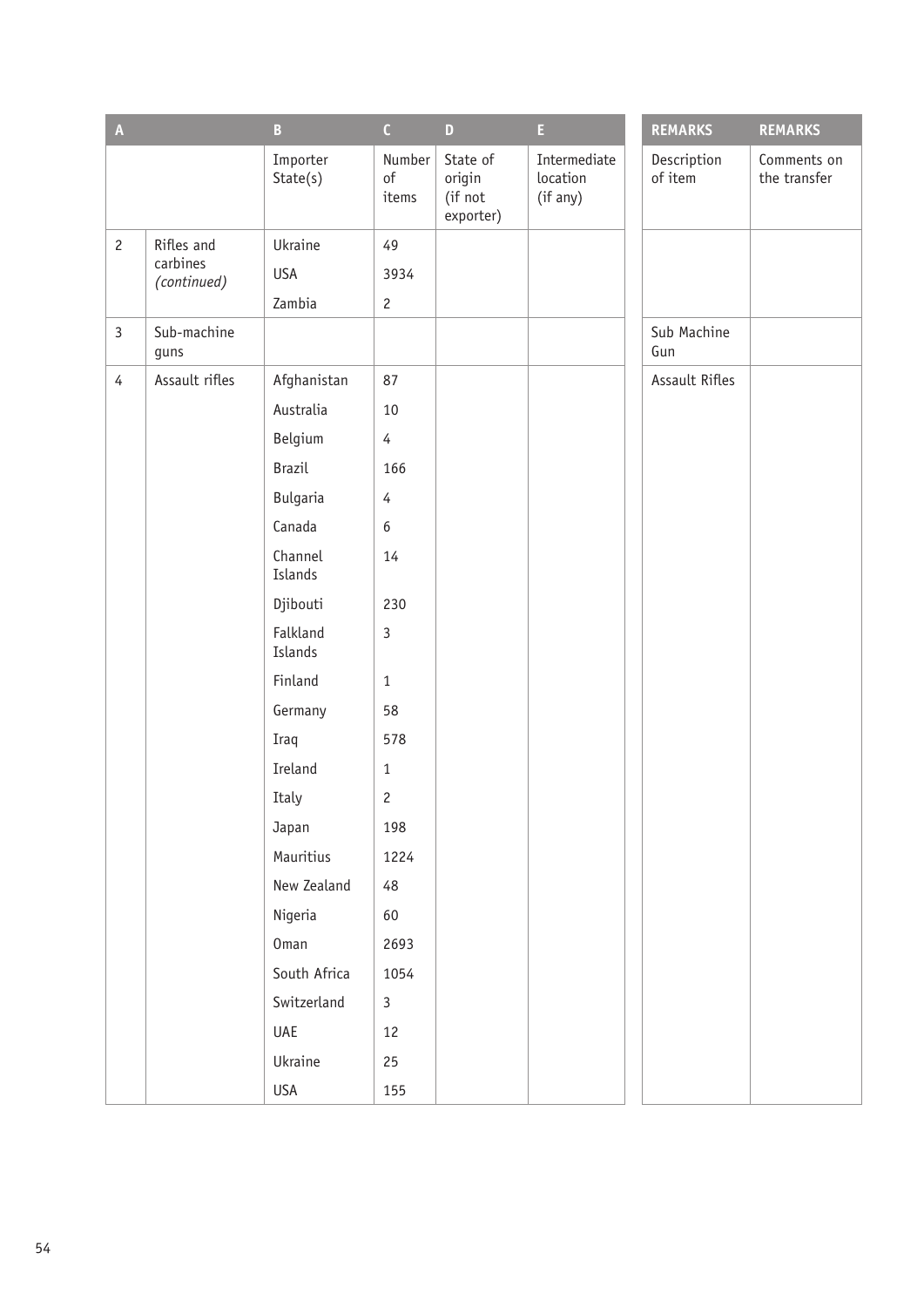| $\boldsymbol{\mathsf{A}}$ |                       | $\overline{\mathbf{B}}$ | $\mathsf{C}$                      | $\mathbf{D}$                               | $\mathbb{E}$                         | <b>REMARKS</b>                     | <b>REMARKS</b>              |
|---------------------------|-----------------------|-------------------------|-----------------------------------|--------------------------------------------|--------------------------------------|------------------------------------|-----------------------------|
|                           |                       | Importer<br>State(s)    | Number<br>o <sub>f</sub><br>items | State of<br>origin<br>(if not<br>exporter) | Intermediate<br>location<br>(if any) | Description<br>of item             | Comments on<br>the transfer |
| 5                         | Light machine<br>guns |                         |                                   |                                            |                                      | Light Machine<br>Gun               |                             |
|                           | <b>LIGHT WEAPONS</b>  |                         |                                   |                                            |                                      |                                    |                             |
| $\mathbf{1}$              | Heavy machine<br>guns | Australia               | $\overline{c}$                    |                                            |                                      | General<br>Purpose<br>Machine Guns |                             |
|                           |                       | Belgium                 | 15                                |                                            |                                      |                                    |                             |
|                           |                       | <b>Brazil</b>           | $10\,$                            |                                            |                                      |                                    |                             |
|                           |                       | Brunei                  | 15                                |                                            |                                      |                                    |                             |
|                           |                       | Bulgaria                | $1\,$                             |                                            |                                      |                                    |                             |
|                           |                       | Canada                  | 71                                |                                            |                                      |                                    |                             |
|                           |                       | Channel<br>Islands      | $\overline{4}$                    |                                            |                                      |                                    |                             |
|                           |                       | Chile                   | $\mathbf{1}$                      |                                            |                                      |                                    |                             |
|                           |                       | Djibouti                | 15                                |                                            |                                      |                                    |                             |
|                           |                       | Gabon                   | $10\,$                            |                                            |                                      |                                    |                             |
|                           |                       | Germany                 | 2087                              |                                            |                                      |                                    |                             |
|                           |                       | Hong Kong               | $\overline{c}$                    |                                            |                                      |                                    |                             |
|                           |                       | Iraq                    | 35                                |                                            |                                      |                                    |                             |
|                           |                       | Japan                   | 155                               |                                            |                                      |                                    |                             |
|                           |                       | Korea, South            | 22                                |                                            |                                      |                                    |                             |
|                           |                       | Malta                   | 33                                |                                            |                                      |                                    |                             |
|                           |                       | Namibia                 | 12                                |                                            |                                      |                                    |                             |
|                           |                       | Netherlands             | $\mathbf{3}$                      |                                            |                                      |                                    |                             |
|                           |                       | New Zealand             | 63                                |                                            |                                      |                                    |                             |
|                           |                       | <b>Oman</b>             | $\,8\,$                           |                                            |                                      |                                    |                             |
|                           |                       | Poland                  | $17\,$                            |                                            |                                      |                                    |                             |
|                           |                       | South Africa            | $\mathbf{1}$                      |                                            |                                      |                                    |                             |
|                           |                       | UAE                     | 180                               |                                            |                                      |                                    |                             |
|                           |                       | <b>USA</b>              | $\mathbf{3}$                      |                                            |                                      |                                    |                             |
|                           |                       |                         |                                   |                                            |                                      | Heavy Machine<br>Guns              |                             |

National criteria on transfers:

a The standardized forms provide options for reporting only aggregate quantities under the generic categories of "Small arms" and "Light weapons" and/or under their respective subcategories. See the United Nations Information Booklet 2007 (http://disarmament.un.org/cab/register.html) for questions and answers regarding the reporting of small arms and light weapons.

b The categories provided in the reporting form do not constitute a definition of "Small arms" and "Light weapons".

<u> 1989 - Johann Stoff, deutscher Stoffen und der Stoffen und der Stoffen und der Stoffen und der Stoffen und der</u>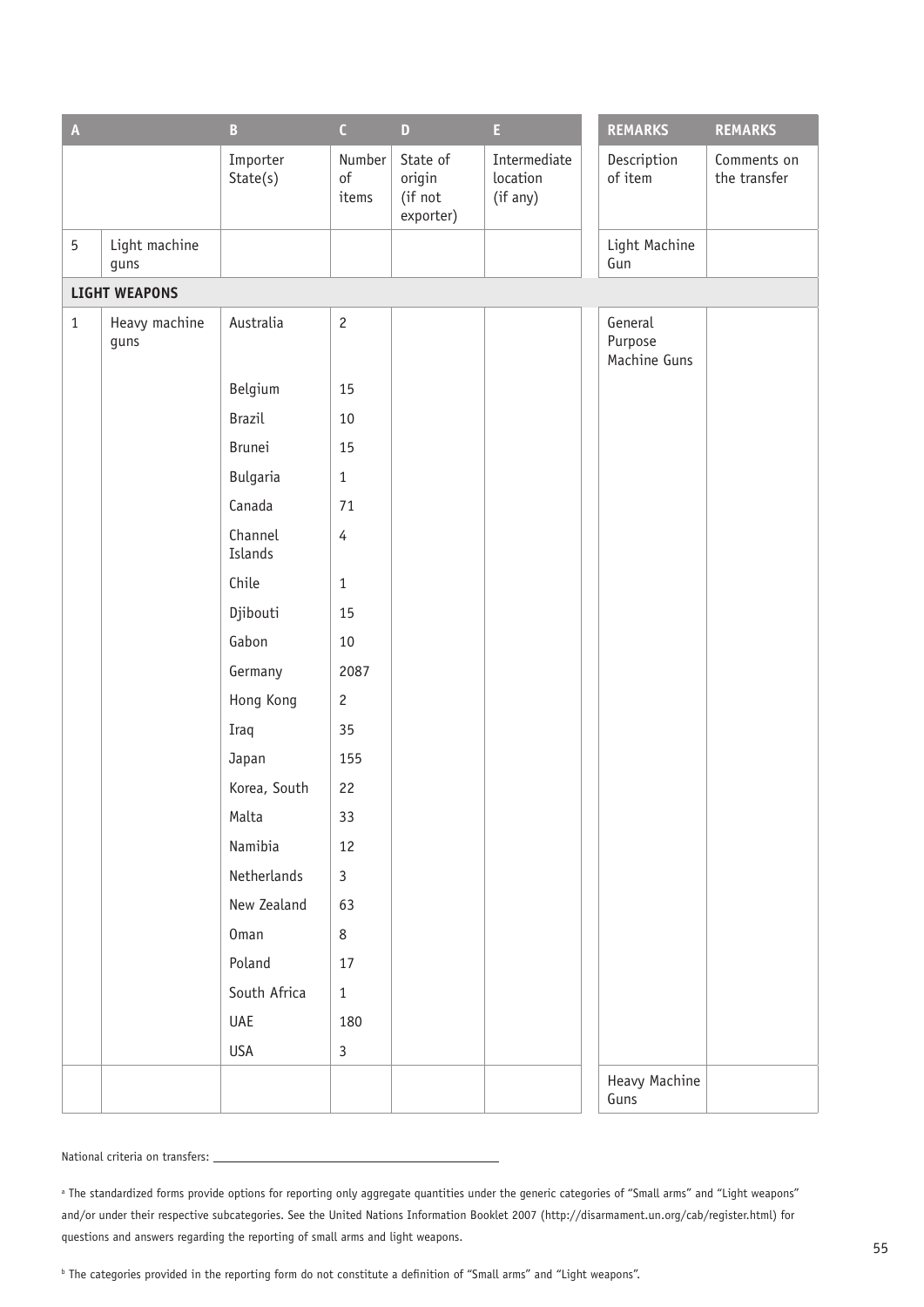## **Standardized form for reporting international transfers of conventional arms (imports)a**

## **IMPORTS**

Report of international conventional arms transfers

(according to United Nations General Assembly resolutions 46/36 L and 58/54)

Reporting country: United Kingdom

National point of contact: Foreign and Commonwealth Office, Business, Innovation & Skills Department, Tel: +44 (0) 20 7215 8421, e-mail; Stav.Georgiou@bis.gsi.gov.uk (Organization, Division/Section, telephone, fax, e-mail) (FOR GOVERNMENTAL USE ONLY)

### Calendar year: 2011

| $\mathbf{A}$ |                                       |          | $\overline{B}$           | $\overline{C}$        | D <sub>p</sub>                             | E <sup>b</sup>                                       | <b>REMARKS<sup>c</sup></b> |                                                                                                                                                                                                                           |
|--------------|---------------------------------------|----------|--------------------------|-----------------------|--------------------------------------------|------------------------------------------------------|----------------------------|---------------------------------------------------------------------------------------------------------------------------------------------------------------------------------------------------------------------------|
|              | Category (I-VII)                      |          | Exporter<br>State(s)     | Number<br>of<br>items | State of<br>origin<br>(if not<br>exporter) | Intermediate<br>location<br>(if any)                 | Description<br>of item     | Comments on<br>the transfer                                                                                                                                                                                               |
| I.           | <b>Battle tanks</b>                   |          |                          |                       |                                            |                                                      |                            |                                                                                                                                                                                                                           |
| II.          | Armoured<br>combat vehicles           |          | <b>USA</b><br><b>USA</b> | 47<br>20              |                                            | NP Aerospace<br>Coventry<br>NP Aerospace<br>Coventry | Mastiff<br>Ridgeback       | The UK defines<br>both of these<br>vehicles as<br>Personal<br>Protection<br>Vehicles and<br>they do not fully<br>fit the definition<br>of an ACV. They<br>are included in<br>the register for<br>transparency<br>reasons. |
| III.         | Large-calibre<br>artillery systems    |          |                          |                       |                                            |                                                      |                            |                                                                                                                                                                                                                           |
| IV.          | Combat aircraft                       |          |                          |                       |                                            |                                                      |                            |                                                                                                                                                                                                                           |
| V.           | Attack<br>helicopters                 |          |                          |                       |                                            |                                                      |                            |                                                                                                                                                                                                                           |
| VI.          | Warships                              |          |                          |                       |                                            |                                                      |                            |                                                                                                                                                                                                                           |
| VII.         | Missiles<br>and missile<br>launchersd | a)<br>b) |                          |                       |                                            |                                                      |                            |                                                                                                                                                                                                                           |

National criteria on transfers:

The nature of information provided should be indicated in accordance with explanatory notes e and f.

a b c d See explanatory notes.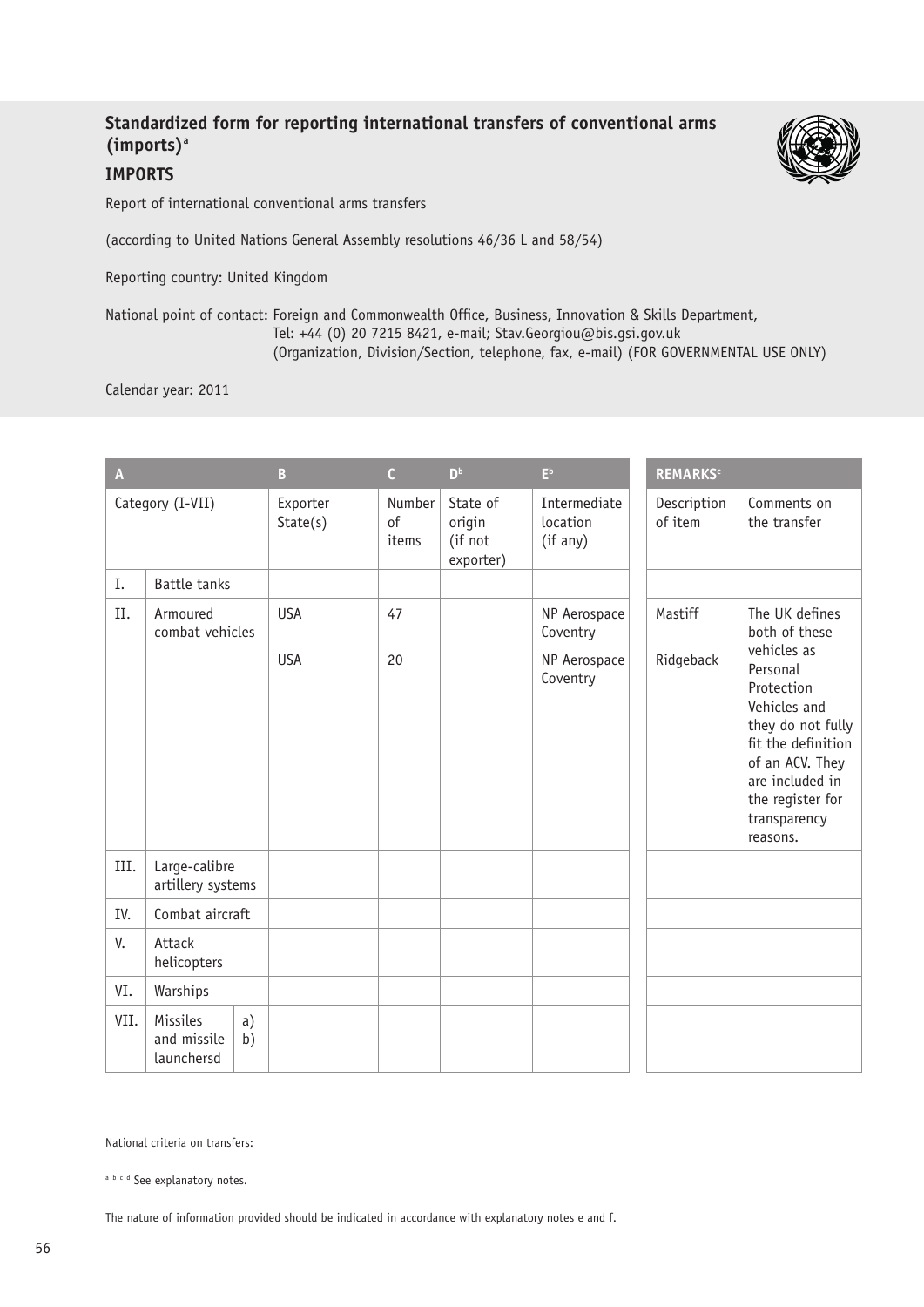

Reporting country: United Kingdom

National point of contact: Foreign and Commonwealth Office, Arms Export Policy Department, Tel: +44 (0) 20 7008 1793 email; Mia.Gore@fco.gov.uk (Organization, Division/Section, telephone, fax, e-mail) (FOR GOVERNMENTAL USE ONLY)

Calendar year: 2011

| $\overline{A}$   |                                                                  | $\overline{B}$                  | $\mathsf{C}$          | $\mathbf{D}$                               | E.                                   | <b>REMARKS<sup>c</sup></b> |                             |  |  |
|------------------|------------------------------------------------------------------|---------------------------------|-----------------------|--------------------------------------------|--------------------------------------|----------------------------|-----------------------------|--|--|
|                  |                                                                  | Exporter<br>State(s)            | Number<br>of<br>items | State of<br>origin<br>(if not<br>exporter) | Intermediate<br>location (if<br>any) | Description of<br>item     | Comments on<br>the transfer |  |  |
|                  | <b>SMALL ARMS</b>                                                |                                 |                       |                                            |                                      |                            |                             |  |  |
| $\mathbf{1}$     | Revolvers and<br>self-loading<br>pistols                         | Germany                         | 44                    | N/A                                        |                                      | self-loading<br>pistols    |                             |  |  |
| $\overline{c}$   | Rifles and<br>carbines                                           |                                 |                       |                                            |                                      |                            |                             |  |  |
| 3                | Sub-machine<br>guns                                              |                                 |                       |                                            |                                      |                            |                             |  |  |
| $\overline{4}$   | Assault rifles                                                   | Germany<br>Canada<br><b>USA</b> | 202<br>247<br>267     | N/A<br>N/A<br>N/A                          | N/A<br>N/A<br>N/A                    | Assault rifles             |                             |  |  |
| 5                | Light machine<br>guns                                            | Belgium                         | 380                   | N/A                                        | N/A                                  | LMGs                       |                             |  |  |
| $\boldsymbol{6}$ | <b>Others</b>                                                    |                                 |                       |                                            |                                      |                            |                             |  |  |
|                  | <b>LIGHT WEAPONS</b>                                             |                                 |                       |                                            |                                      |                            |                             |  |  |
| $\mathbf{1}$     | Heavy machine                                                    | <b>USA</b>                      | 50                    | N/A                                        | N/A                                  | <b>HMGs</b>                |                             |  |  |
|                  | guns                                                             | Belgium                         | 9                     | N/A                                        | N/A                                  |                            |                             |  |  |
| $\overline{c}$   | Hand-held<br>under-barrel<br>and mounted<br>grenade<br>launchers |                                 |                       |                                            |                                      |                            |                             |  |  |
| $\mathbf{3}$     | Portable<br>anti-tank guns                                       |                                 |                       |                                            |                                      |                            |                             |  |  |
| 4                | Recoilless rifles                                                |                                 |                       |                                            |                                      |                            |                             |  |  |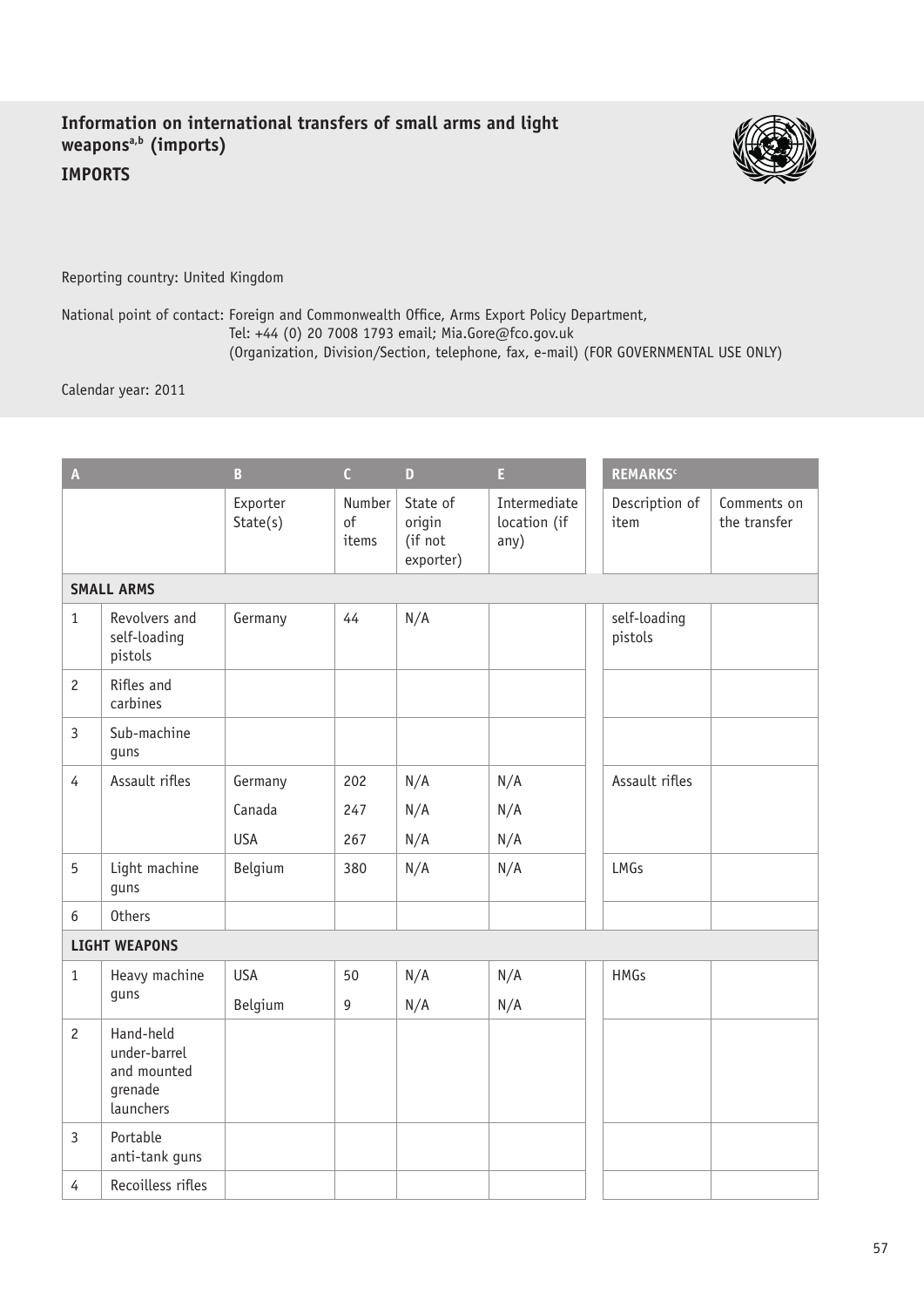| A |                                                                   | B                    | $\mathsf{C}$                 | D                                          | E.                                   | <b>REMARKS</b> <sup>c</sup>                                |                             |
|---|-------------------------------------------------------------------|----------------------|------------------------------|--------------------------------------------|--------------------------------------|------------------------------------------------------------|-----------------------------|
|   |                                                                   | Exporter<br>State(s) | <b>Number</b><br>of<br>items | State of<br>origin<br>(if not<br>exporter) | Intermediate<br>location (if<br>any) | Description of<br>item                                     | Comments on<br>the transfer |
| 5 | Portable anti-<br>tank missile<br>launchers and<br>rocket systems | <b>USA</b><br>Sweden | 2304<br>4444                 | N/A<br>N/A                                 | N/A<br>N/A                           | anti-tank<br>missile<br>launchers<br>and rocket<br>systems |                             |
| 6 | Mortars of<br>calibres less<br>than 75 mm                         | Austria              | 400                          | N/A                                        | N/A                                  | 60mm mortar                                                |                             |
| 7 | <b>Others</b>                                                     | Germany              | 120                          | N/A                                        | N/A                                  | Grenade<br>machine qun                                     |                             |

National criteria on transfers:

a The standardized forms provide options for reporting only aggregate quantities under the generic categories of "Small arms" and "Light weapons" and/or under their respective subcategories. See the United Nations Information Booklet 2007 (http://disarmament.un.org/cab/register.html) for questions and answers regarding the reporting of small arms and light weapons.

b The categories provided in the reporting form do not constitute a definition of "Small arms" and "Light weapons".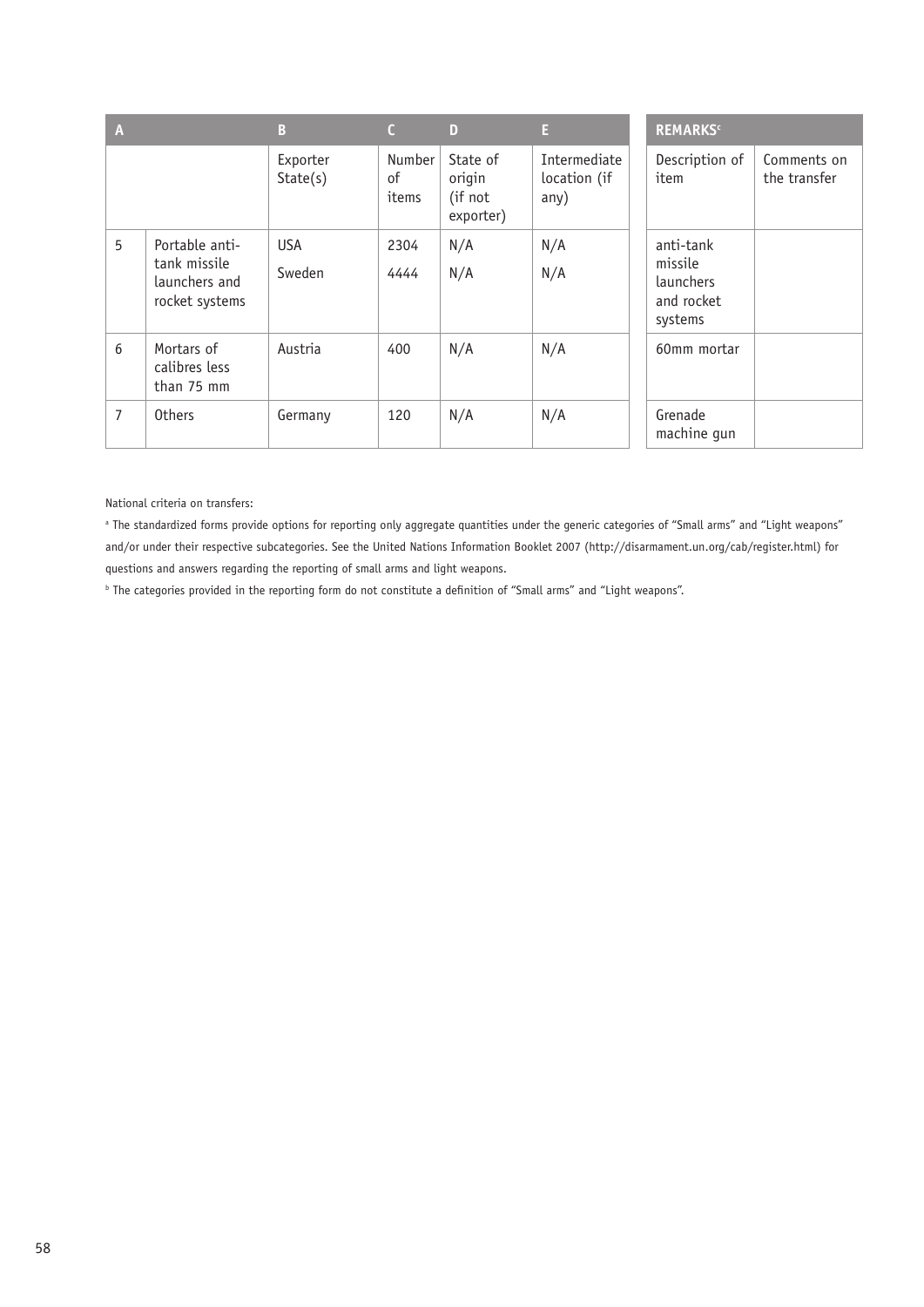## **THE UN REGISTER OF CONVENTIONAL ARMS**

## **MILITARY HOLDINGS**

Reporting Country: United Kingdom

For reporting period: **2011**

| <b>Category</b>                   | <b>Definition</b>       | <b>Number</b>    |
|-----------------------------------|-------------------------|------------------|
| Category I<br><b>Battle Tanks</b> | Challenger 2            | 345              |
| <b>Category II</b>                | CVR(T) Scimitar         | 297 MK1 + 16 MK2 |
| <b>Armoured Combat Vehicles</b>   | CVR(T) Spartan          | 431 MK1 + 9 MK2  |
|                                   | CVR(T) Sultan           | 200              |
|                                   | CVR(T) Sturgeon         | 35               |
|                                   | CVR(T) Salamander       | 32               |
|                                   | CVR(T) Samson           | 45 MK1 + 3 MK2   |
|                                   | CVR(T) Samaritan        | 47               |
|                                   | FV430 Series (Bulldog)  | 895              |
|                                   | Panther                 | 396a             |
|                                   | Viking Front Cab        | 137              |
|                                   | Viking TCV Rear         | 89               |
|                                   | Viking CV Rear          | 34               |
|                                   | Viking RRV Rear         | 14               |
|                                   | Warrior                 | 790              |
|                                   | Warthog Front Cab       | 115              |
|                                   | Warthog Rear Cab        | 115              |
|                                   | Mastiffb                | 451              |
|                                   | Ridgebackb              | 177              |
|                                   | Wolfhoundb              | 125              |
| <b>Category III</b>               | AS90 155 mm SP Howitzer | 89               |
| Large Calibre Artillery Systems   | 105 mm Light Gun        | 126              |
|                                   | <b>MLRS</b> launchers   | 36               |
| <b>Category IV</b>                | Tornado GR4             | 136              |
| <b>Military Aircrafts</b>         | Tornado F3              | 24               |
|                                   | Typhoon                 | 85               |
|                                   | Reaper UAV              | 5                |
| <b>Category V</b>                 | Apache AH1              | 67               |
| <b>Attack Helicopters</b>         | Lynx AH7                | 53               |
|                                   | Lynx AH9/9A             | 22               |
|                                   | Lynx MK3                | 20               |
|                                   | Lynx MK8                | 33               |
|                                   | Merlin MK1              | 42               |
|                                   | Sea King (Mk 7)         | 13               |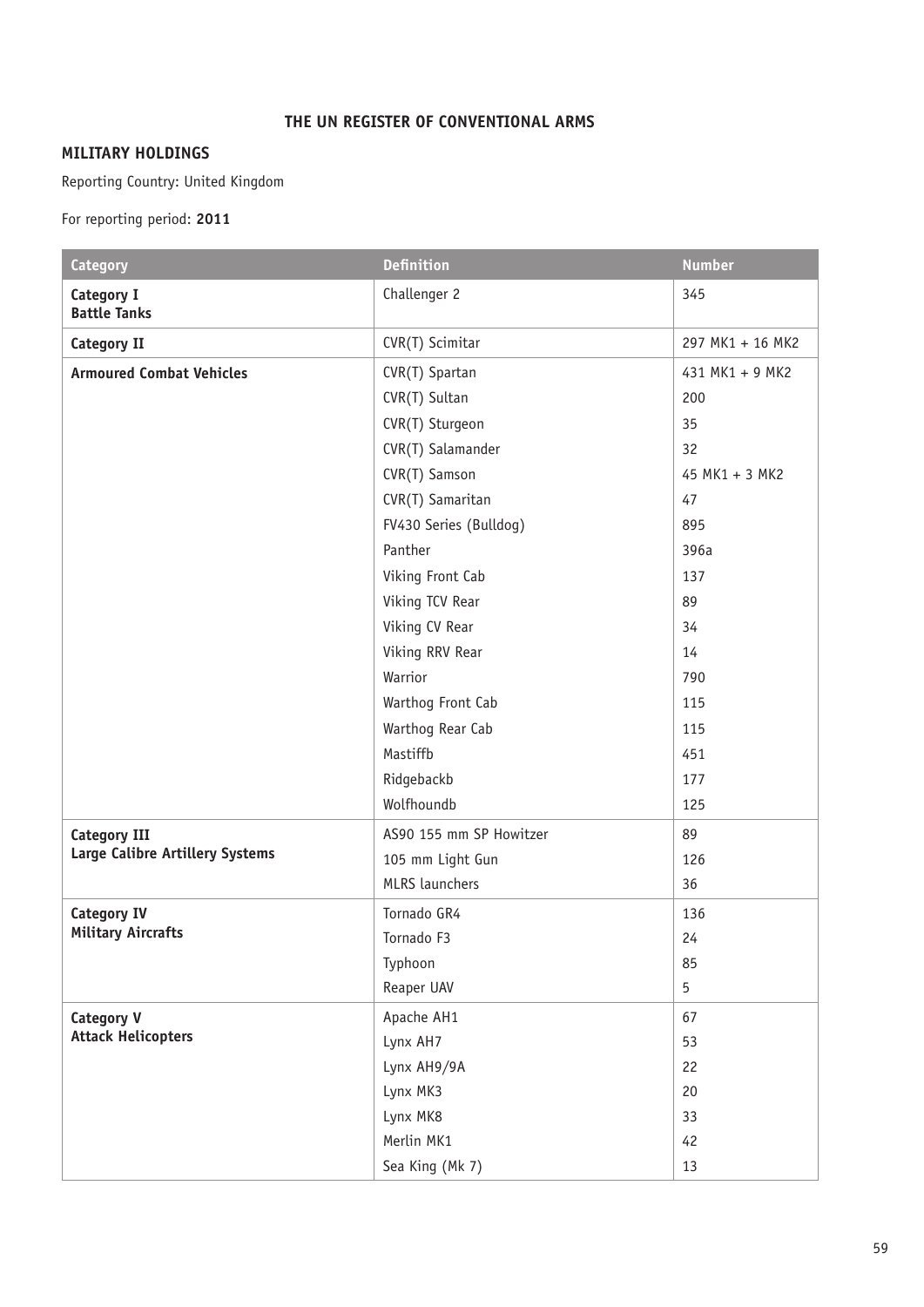| Category                                                     | <b>Definition</b>         | <b>Number</b>  |
|--------------------------------------------------------------|---------------------------|----------------|
| <b>Category VI</b>                                           | Submarines                | 10             |
| <b>Warships</b>                                              | Aircraft Carriers         | $\overline{c}$ |
|                                                              | Frigates/Destroyers       | 21             |
|                                                              | Amphibious Ships          | 3              |
|                                                              | Survey Vessels            | 4              |
|                                                              | Offshore Patrol Vessels   | 4              |
|                                                              | Aviation Training Ship    | 1              |
|                                                              | Repair & Maintenance Ship | 1              |
|                                                              | Tanker/Replenishment Ship | 14             |
|                                                              | <b>MCM Vessels</b>        | 15             |
|                                                              | Ice Patrol Ships          | 1              |
| <b>Category VII</b><br><b>Missiles and Missile Launchers</b> | Total                     | 4609           |

Notes:

<sup>a</sup> It is advised that last year's return figure of 386 for Panther was incorrect

b The UK defines these vehicles as Personal Protection Vehicles and they do not fully fit the definition of an ACV. They are included in the register for transparency reasons.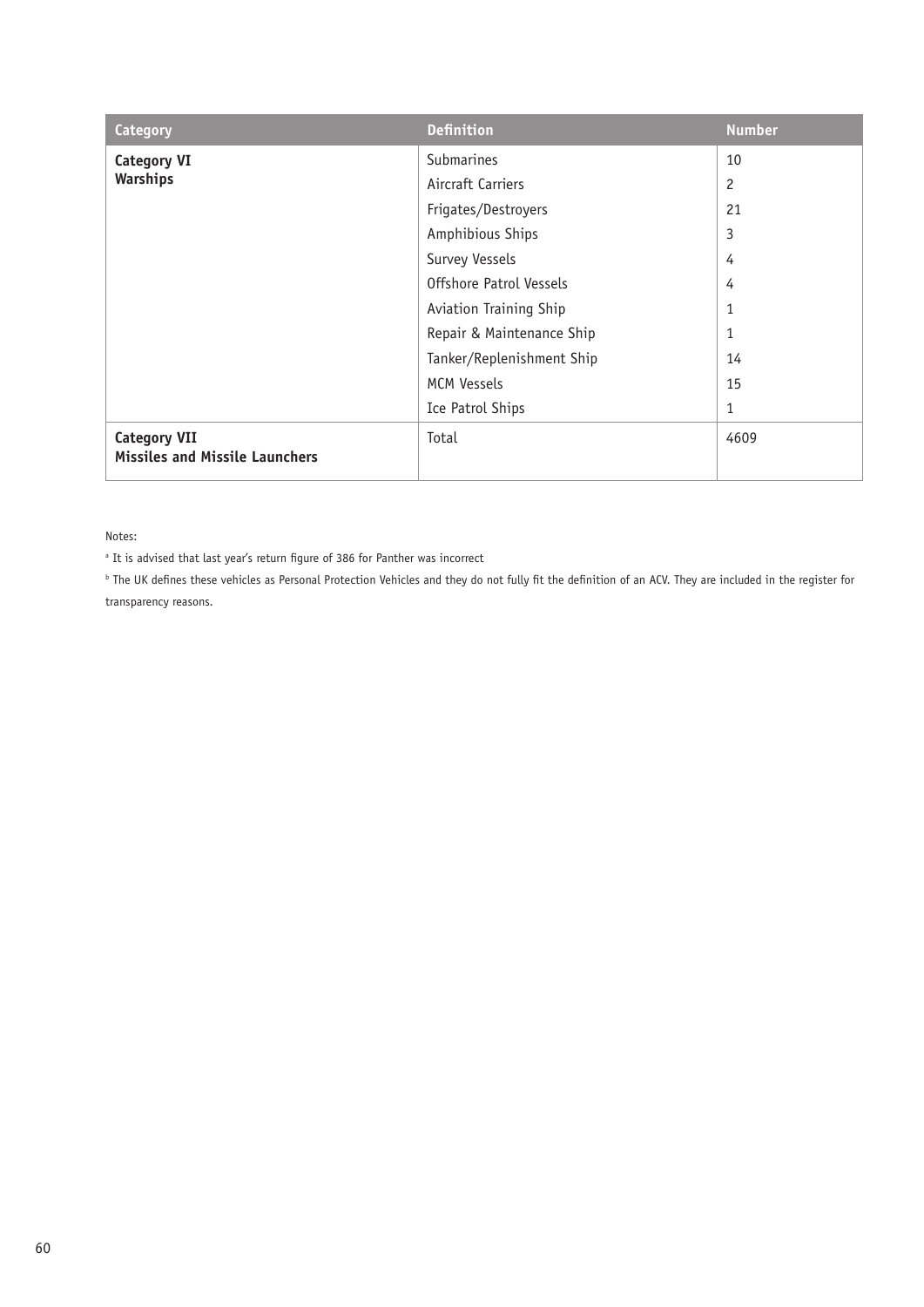## **THE UN REGISTER OF CONVENTIONAL ARMS**

## **PROCUREMENT FROM NATIONAL PRODUCTION**

## Reporting Country: **United Kingdom**

## For reporting period: **2011**

| Category (I-VII)                     | <b>Number of Items</b> | Details of model, type, variant        |
|--------------------------------------|------------------------|----------------------------------------|
| I. Battle Tanks                      |                        |                                        |
| II. Armoured Combat Vehicles         | 16                     | CVR(T) Scimitar MK2                    |
|                                      | 9                      | CVR(T) Spartan MK2                     |
|                                      | 3                      | CVR(T) Samson MK2                      |
| III. Large Calibre Artillery Systems |                        |                                        |
| IV. Combat Aircraft                  | 15                     | Typhoon Tranche 2                      |
| V. Attack Helicopters                |                        |                                        |
| VI. Warships                         |                        | Type 45 destroyer (entry into service) |
| VII. Missiles & Missile Launchers    |                        |                                        |

Procurement from national production is defined as complete weapon systems purchased by the Government from suppliers within the United Kingdom or from programmes in which the UK is a collaborative partner.

### **Government to Government transfers of equipment between 1 January and 31 December 2011**

| <b>Country</b> | <b>Type of Equipment</b> | / Quantity* |
|----------------|--------------------------|-------------|
| ` Saudi Arabia | Combat Aircraft (1)      |             |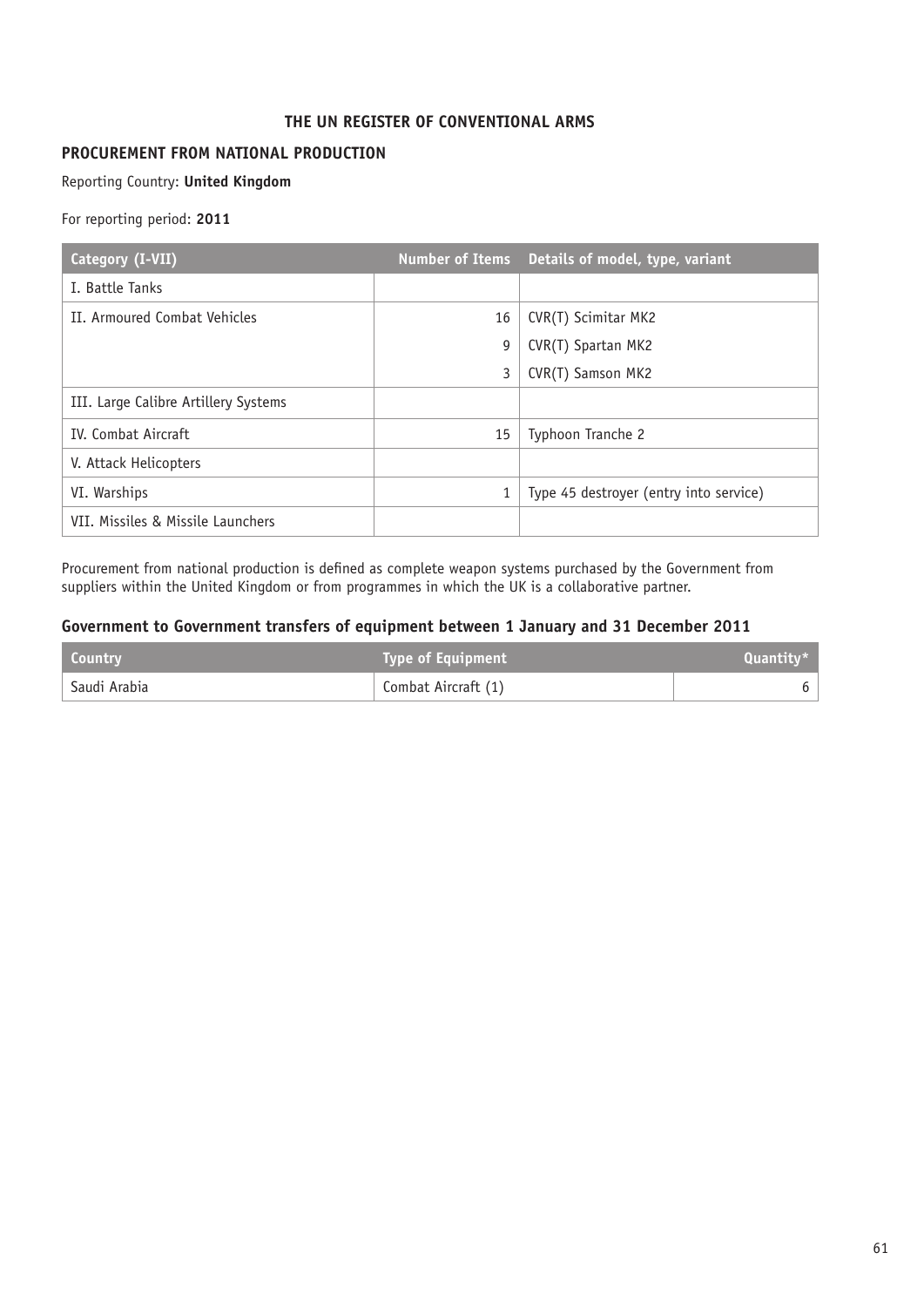| <b>Explanatory Notes</b> |                                                                                                                                                                                                                                                                                                                                                                                                                                                                                                     |                                                                                   |       |  |  |
|--------------------------|-----------------------------------------------------------------------------------------------------------------------------------------------------------------------------------------------------------------------------------------------------------------------------------------------------------------------------------------------------------------------------------------------------------------------------------------------------------------------------------------------------|-----------------------------------------------------------------------------------|-------|--|--|
| (a)                      | Member States that do not have anything to report should file a "nil report" clearly stating that no exports<br>or imports have taken place in any of the categories during the reporting period.                                                                                                                                                                                                                                                                                                   |                                                                                   |       |  |  |
| (b)                      | International arms transfers involve, in addition to the physical movement of equipment into or from<br>national territory, the transfer of title to and control over the equipment. Member States are invited to<br>provide with their return a concise explanation of national criteria used to determine when an arms transfer<br>becomes effective. (See paragraph 42 of the annex to document A/49/316.)                                                                                       |                                                                                   |       |  |  |
| (c)                      | In the "Remarks" column Member States may wish to describe the item transferred by entering the<br>designation, type, model or any other information considered relevant. Member States may also wish to use<br>the "Remarks" column to explain or clarify aspects relevant to the transfer.                                                                                                                                                                                                        |                                                                                   |       |  |  |
| (d)                      | Multiple-launch rocket systems are covered by the definition of category III. Rockets qualifying for<br>registration are covered under category VII. MANPADS should be reported if the MANPAD system is supplied<br>as a complete unit, i.e. the missile and launcher/Grip Stock form an integral unit. In addition, individual<br>launching mechanisms or grip-stocks should also be reported. Individual missiles, not supplied with a<br>launching mechanism or grip stock need not be reported. |                                                                                   |       |  |  |
| (e)                      | Check any of the following provided as part of your submission:                                                                                                                                                                                                                                                                                                                                                                                                                                     |                                                                                   |       |  |  |
|                          |                                                                                                                                                                                                                                                                                                                                                                                                                                                                                                     |                                                                                   | Check |  |  |
|                          | (i)                                                                                                                                                                                                                                                                                                                                                                                                                                                                                                 | Annual report on exports of arms                                                  |       |  |  |
|                          | (i)                                                                                                                                                                                                                                                                                                                                                                                                                                                                                                 | Annual report on imports of arms                                                  |       |  |  |
|                          | (iii)                                                                                                                                                                                                                                                                                                                                                                                                                                                                                               | Available background information on military holdings                             |       |  |  |
|                          | (iv)                                                                                                                                                                                                                                                                                                                                                                                                                                                                                                | Available background information on procurement through national production       |       |  |  |
|                          | (v)                                                                                                                                                                                                                                                                                                                                                                                                                                                                                                 | Available background information on relevant policies and/or national legislation |       |  |  |
|                          | (vi)                                                                                                                                                                                                                                                                                                                                                                                                                                                                                                | Other (please describe)                                                           |       |  |  |
| (f)                      | When reporting transfers, which of the following criteria, drawn from paragraph 42 of the annex to document<br>A/49/316, were used:                                                                                                                                                                                                                                                                                                                                                                 |                                                                                   |       |  |  |
|                          | (i)                                                                                                                                                                                                                                                                                                                                                                                                                                                                                                 | Departure of equipment from the exporter's territory                              |       |  |  |
|                          | (i)                                                                                                                                                                                                                                                                                                                                                                                                                                                                                                 | Arrival of equipment in the importer's territory                                  |       |  |  |
|                          | (iii)                                                                                                                                                                                                                                                                                                                                                                                                                                                                                               | Transfer of title                                                                 |       |  |  |
|                          | (iv)                                                                                                                                                                                                                                                                                                                                                                                                                                                                                                | Transfer of control                                                               |       |  |  |
|                          | (v)                                                                                                                                                                                                                                                                                                                                                                                                                                                                                                 | Others (please provide brief description below)                                   |       |  |  |